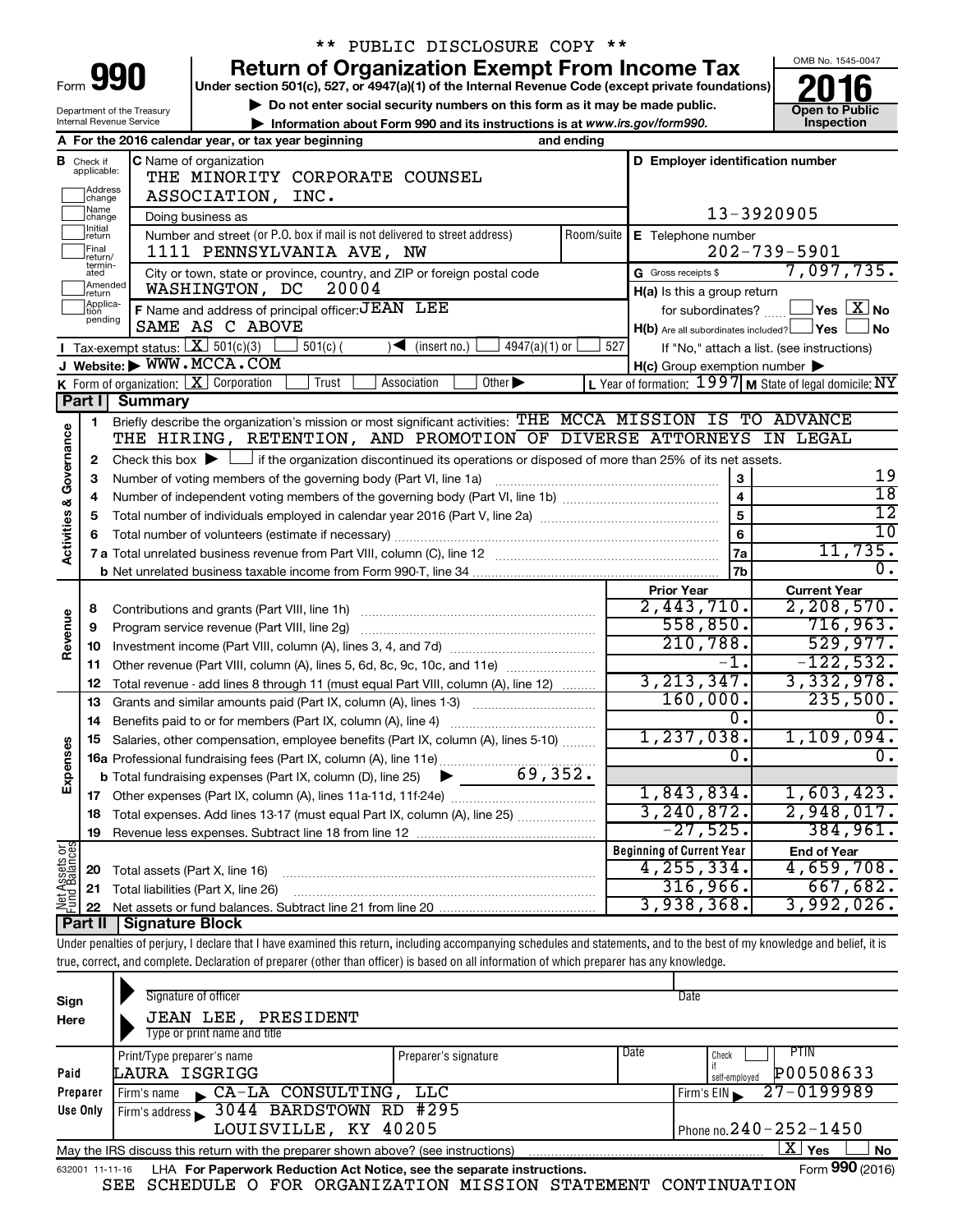|                | THE MINORITY CORPORATE COUNSEL                                                                                                               |                                             |
|----------------|----------------------------------------------------------------------------------------------------------------------------------------------|---------------------------------------------|
|                | 13-3920905<br>ASSOCIATION, INC.<br>Form 990 (2016)                                                                                           | Page 2                                      |
|                | <b>Part III   Statement of Program Service Accomplishments</b>                                                                               |                                             |
|                |                                                                                                                                              | $\boxed{\text{X}}$                          |
| 1.             | Briefly describe the organization's mission:                                                                                                 |                                             |
|                | THE MCCA MISSION IS TO ADVANCE THE HIRING, RETENTION, AND PROMOTION OF                                                                       |                                             |
|                | DIVERSE ATTORNEYS IN LEGAL DEPARTMENTS AND THE LAW FIRMS THAT SERVE                                                                          |                                             |
|                | THEM.                                                                                                                                        |                                             |
|                |                                                                                                                                              |                                             |
| $\overline{2}$ | Did the organization undertake any significant program services during the year which were not listed on the                                 |                                             |
|                | prior Form 990 or 990-EZ?                                                                                                                    | $\overline{\ }$ Yes $\overline{\rm \ }X$ No |
|                | If "Yes," describe these new services on Schedule O.                                                                                         |                                             |
| 3              | Did the organization cease conducting, or make significant changes in how it conducts, any program services?                                 | $\exists$ Yes $\boxed{\text{X}}$ No         |
|                | If "Yes," describe these changes on Schedule O.                                                                                              |                                             |
| 4              | Describe the organization's program service accomplishments for each of its three largest program services, as measured by expenses.         |                                             |
|                | Section 501(c)(3) and 501(c)(4) organizations are required to report the amount of grants and allocations to others, the total expenses, and |                                             |
|                | revenue, if any, for each program service reported.                                                                                          |                                             |
| 4a             | $\overline{722, 279}$ $\cdot$ including grants of \$<br>) (Expenses \$<br>(Code:<br>) (Revenue \$                                            | 446,034.                                    |
|                | MCCA HOSTS A NATIONAL AWARDS GALA.<br>THE NATIONAL EVENT RECOGNIZES                                                                          |                                             |
|                | CORPORATE LEADERS IN THE ADVANCEMENT OF DIVERSITY IN THE LEGAL                                                                               |                                             |
|                | INDUSTRY.                                                                                                                                    |                                             |
|                |                                                                                                                                              |                                             |
|                |                                                                                                                                              |                                             |
|                |                                                                                                                                              |                                             |
|                |                                                                                                                                              |                                             |
|                |                                                                                                                                              |                                             |
|                |                                                                                                                                              |                                             |
|                |                                                                                                                                              |                                             |
|                |                                                                                                                                              |                                             |
|                |                                                                                                                                              |                                             |
| 4b             | $701, 602$ $\cdot$ including grants of \$<br>) (Revenue \$<br>(Code:<br>(Expenses \$                                                         | 122, 917.                                   |
|                | MCCA HOSTS ANNUAL CONFERENCES AT WHICH ATTENDEES LEARN ABOUT RECENT                                                                          |                                             |
|                | DEVELOPMENTS AND TRENDS ON A VARIETY OF LEGAL TOPICS AND DIVERSITY.                                                                          |                                             |
|                |                                                                                                                                              |                                             |
|                |                                                                                                                                              |                                             |
|                |                                                                                                                                              |                                             |
|                |                                                                                                                                              |                                             |
|                |                                                                                                                                              |                                             |
|                |                                                                                                                                              |                                             |
|                |                                                                                                                                              |                                             |
|                |                                                                                                                                              |                                             |
|                |                                                                                                                                              |                                             |
|                |                                                                                                                                              |                                             |
| 4с             | $\overline{640}$ , 236. including grants of \$<br>(Code:<br>(Expenses \$<br>) (Revenue \$                                                    | 14,449.                                     |
|                | MCCA PRODUCES A VARIETY OF RESEARCH AND EDUCATIONAL MATERIAL<br>INCLUDING:                                                                   |                                             |
|                | - ANNUAL GENERAL COUNSEL SURVEY                                                                                                              |                                             |
|                | - 2016 DO GOOD DO WELL REPORT                                                                                                                |                                             |
|                | IMPLICATIONS FOR AFFIRMATIVE ACTION POLICIES<br>- SCHUETTE V BAMN:                                                                           |                                             |
|                | - TRACKING THE<br>INTEGRATION OF THE FEDERAL JUDICIARY                                                                                       |                                             |
|                | - THE IMPACT OF LAW FIRM COMPENSATION SYSTEMS ON WOMEN                                                                                       |                                             |
|                | - WORKPLACE 2020: WHAT GEN Y ATTORNEYS EXPERIENCE AND EXPECT                                                                                 |                                             |
|                | - REPORT ON IN-HOUSE LEGAL INTERNSHIP PROGRAMS                                                                                               |                                             |
|                | - CORPORATE DIVERSITY BEST PRACTICES (LIME GREEN BOOK)                                                                                       |                                             |
|                | - LAW FIRM DIVERSITY CHALLENGES AND RECOMMENDED PRACTICES (RED BOOK)                                                                         |                                             |
|                | - EXAMINING LGBT INCLUSION AND RECOMMENDED PRACTICES<br>(LAVENDER BOOK)                                                                      |                                             |
|                | - CROSS-GENDER AND CROSS-RACE MENTORING<br>(YELLOW BOOK)                                                                                     |                                             |
| 4d -           | Other program services (Describe in Schedule O.)                                                                                             |                                             |
|                | 121,828.<br>$235, 500.$ (Revenue \$<br>424,847. including grants of \$<br>(Expenses \$                                                       |                                             |
| 4е             | 2,488,964.<br>Total program service expenses                                                                                                 |                                             |
|                |                                                                                                                                              |                                             |

Form (2016) **990**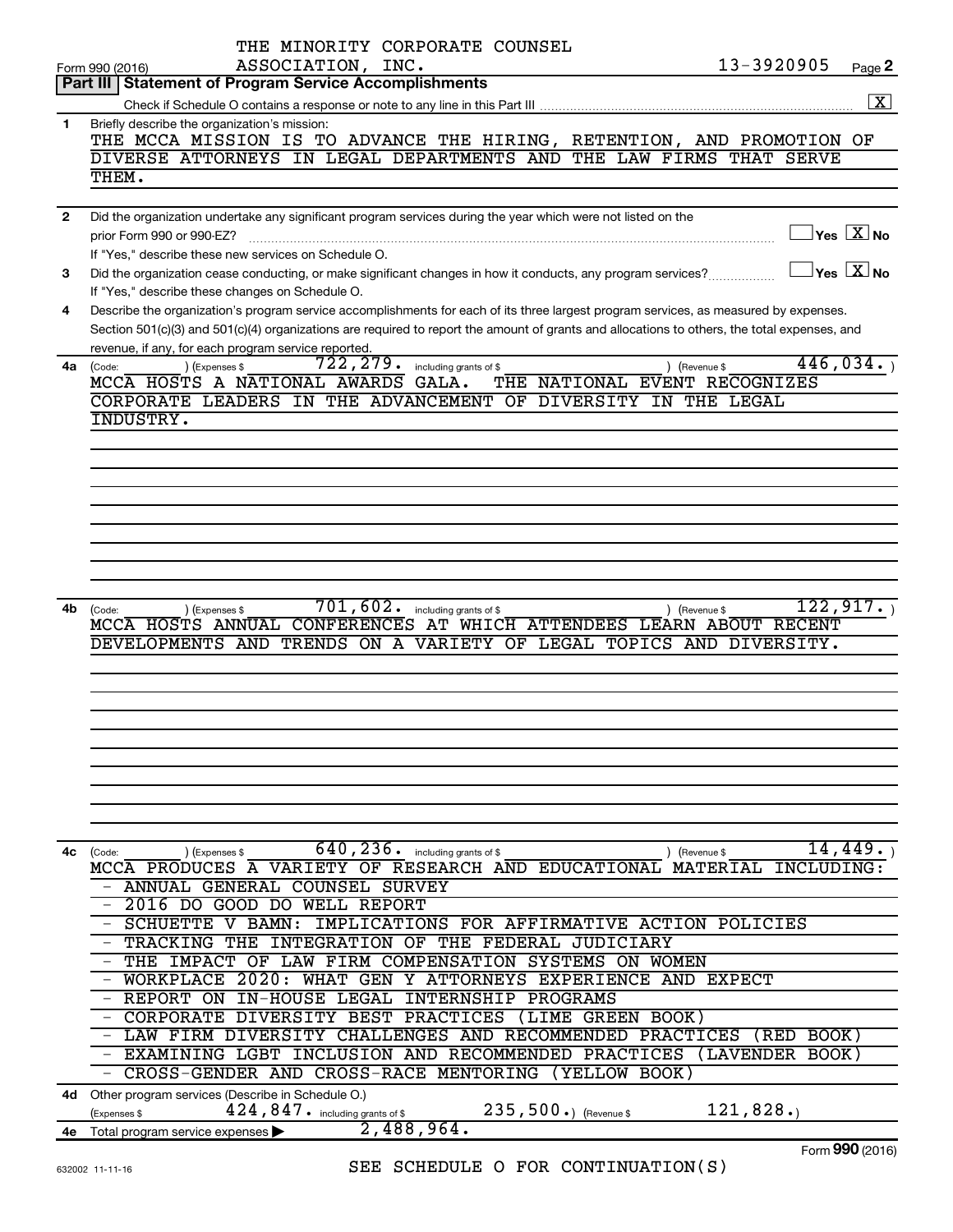| Form 990 (2016) | ASSOCIATION,<br>INC. | $-3920905$<br>∸∸ | 3 Page |
|-----------------|----------------------|------------------|--------|
|-----------------|----------------------|------------------|--------|

|    | Part IV   Checklist of Required Schedules                                                                                            |                 |                         |                              |
|----|--------------------------------------------------------------------------------------------------------------------------------------|-----------------|-------------------------|------------------------------|
|    |                                                                                                                                      |                 | Yes                     | No                           |
| 1  | Is the organization described in section $501(c)(3)$ or $4947(a)(1)$ (other than a private foundation)?                              |                 |                         |                              |
|    |                                                                                                                                      | 1               | х                       |                              |
| 2  |                                                                                                                                      | $\overline{2}$  | $\overline{\text{x}}$   |                              |
| 3  | Did the organization engage in direct or indirect political campaign activities on behalf of or in opposition to candidates for      |                 |                         |                              |
|    |                                                                                                                                      | 3               |                         | x                            |
| 4  | Section 501(c)(3) organizations. Did the organization engage in lobbying activities, or have a section 501(h) election in effect     |                 |                         |                              |
|    |                                                                                                                                      | 4               |                         | x                            |
| 5  | Is the organization a section 501(c)(4), 501(c)(5), or 501(c)(6) organization that receives membership dues, assessments, or         |                 |                         |                              |
|    |                                                                                                                                      | 5               |                         | x                            |
| 6  | Did the organization maintain any donor advised funds or any similar funds or accounts for which donors have the right to            |                 |                         |                              |
|    | provide advice on the distribution or investment of amounts in such funds or accounts? If "Yes," complete Schedule D, Part I         | 6               |                         | x                            |
| 7  | Did the organization receive or hold a conservation easement, including easements to preserve open space,                            |                 |                         |                              |
|    | the environment, historic land areas, or historic structures? If "Yes," complete Schedule D, Part II                                 | $\overline{7}$  |                         | x                            |
| 8  | Did the organization maintain collections of works of art, historical treasures, or other similar assets? If "Yes," complete         |                 |                         |                              |
|    |                                                                                                                                      | 8               |                         | x                            |
| 9  | Did the organization report an amount in Part X, line 21, for escrow or custodial account liability, serve as a custodian for        |                 |                         |                              |
|    | amounts not listed in Part X; or provide credit counseling, debt management, credit repair, or debt negotiation services?            |                 |                         |                              |
|    | If "Yes," complete Schedule D, Part IV                                                                                               | 9               |                         | x                            |
| 10 | Did the organization, directly or through a related organization, hold assets in temporarily restricted endowments, permanent        |                 |                         |                              |
|    |                                                                                                                                      | 10              |                         | x                            |
| 11 | If the organization's answer to any of the following questions is "Yes," then complete Schedule D, Parts VI, VII, VIII, IX, or X     |                 |                         |                              |
|    | as applicable.                                                                                                                       |                 |                         |                              |
|    | a Did the organization report an amount for land, buildings, and equipment in Part X, line 10? If "Yes," complete Schedule D,        |                 |                         |                              |
|    | Part VI                                                                                                                              | 11a             | х                       |                              |
|    | <b>b</b> Did the organization report an amount for investments - other securities in Part X, line 12 that is 5% or more of its total |                 |                         |                              |
|    |                                                                                                                                      | 11 <sub>b</sub> |                         | x                            |
|    | c Did the organization report an amount for investments - program related in Part X, line 13 that is 5% or more of its total         |                 |                         |                              |
|    |                                                                                                                                      | 11c             |                         | x                            |
|    | d Did the organization report an amount for other assets in Part X, line 15 that is 5% or more of its total assets reported in       |                 |                         |                              |
|    |                                                                                                                                      | 11d             |                         | x                            |
|    | e Did the organization report an amount for other liabilities in Part X, line 25? If "Yes," complete Schedule D, Part X              | 11e             | $\overline{\textbf{x}}$ |                              |
| f. | Did the organization's separate or consolidated financial statements for the tax year include a footnote that addresses              |                 |                         |                              |
|    | the organization's liability for uncertain tax positions under FIN 48 (ASC 740)? If "Yes," complete Schedule D, Part X               | 11f             |                         | x                            |
|    | 12a Did the organization obtain separate, independent audited financial statements for the tax year? If "Yes," complete              |                 |                         |                              |
|    | Schedule D, Parts XI and XII                                                                                                         | 12a             | х                       |                              |
|    | b Was the organization included in consolidated, independent audited financial statements for the tax year?                          |                 |                         |                              |
|    | If "Yes," and if the organization answered "No" to line 12a, then completing Schedule D, Parts XI and XII is optional                | 12b             |                         | х<br>$\overline{\texttt{x}}$ |
| 13 |                                                                                                                                      | 13              |                         | $\overline{\mathtt{x}}$      |
|    |                                                                                                                                      | 14a             |                         |                              |
|    | <b>b</b> Did the organization have aggregate revenues or expenses of more than \$10,000 from grantmaking, fundraising, business,     |                 |                         |                              |
|    | investment, and program service activities outside the United States, or aggregate foreign investments valued at \$100,000           |                 |                         | x                            |
|    |                                                                                                                                      | 14 <sub>b</sub> |                         |                              |
| 15 | Did the organization report on Part IX, column (A), line 3, more than \$5,000 of grants or other assistance to or for any            |                 |                         | x                            |
| 16 | Did the organization report on Part IX, column (A), line 3, more than \$5,000 of aggregate grants or other assistance to             | 15              |                         |                              |
|    |                                                                                                                                      | 16              |                         | x                            |
| 17 | Did the organization report a total of more than \$15,000 of expenses for professional fundraising services on Part IX,              |                 |                         |                              |
|    |                                                                                                                                      | 17              |                         | x                            |
| 18 | Did the organization report more than \$15,000 total of fundraising event gross income and contributions on Part VIII, lines         |                 |                         |                              |
|    |                                                                                                                                      | 18              | х                       |                              |
| 19 | Did the organization report more than \$15,000 of gross income from gaming activities on Part VIII, line 9a? If "Yes,"               |                 |                         |                              |
|    |                                                                                                                                      | 19              |                         | x                            |
|    |                                                                                                                                      |                 | $000 \times 20$         |                              |

Form (2016) **990**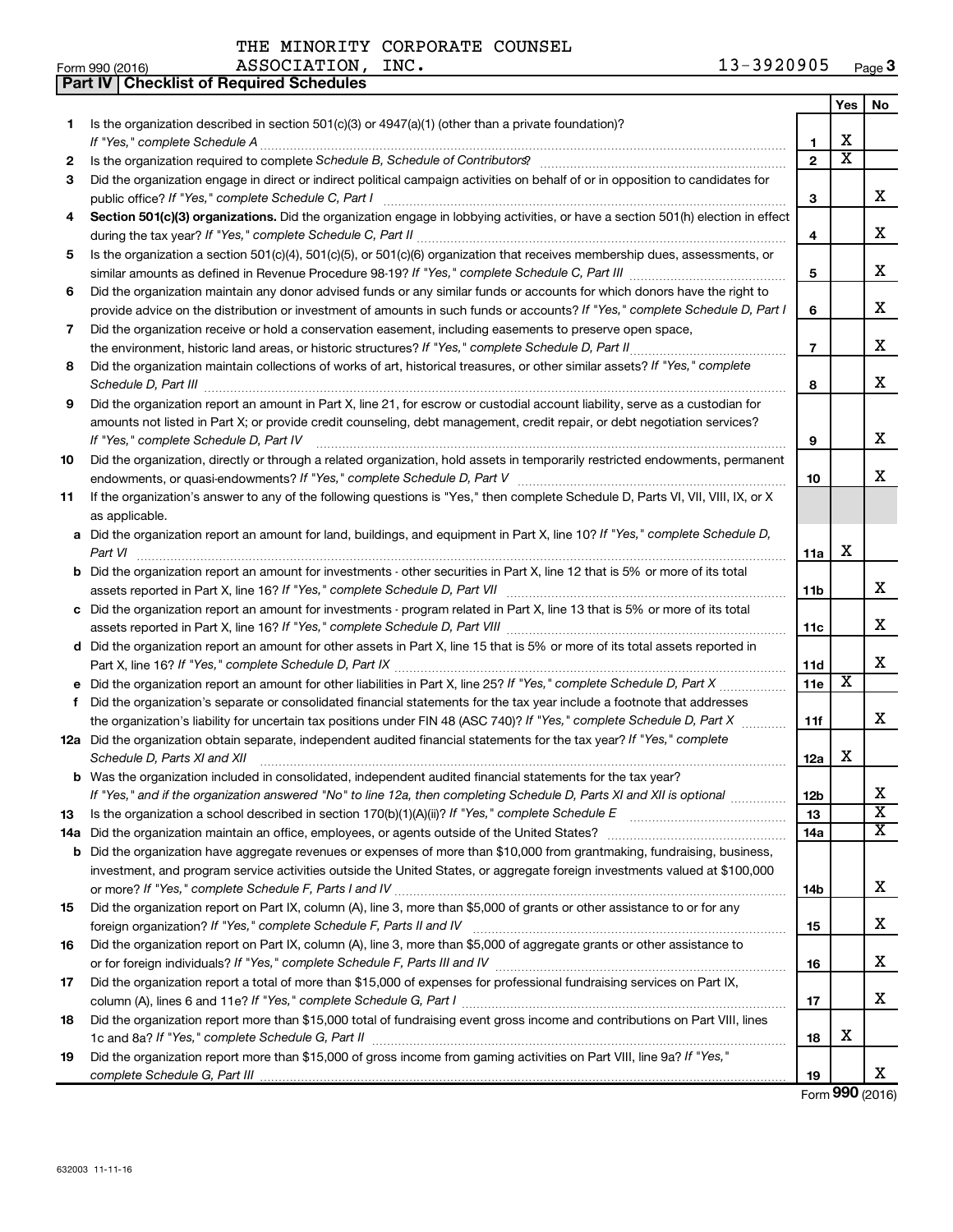THE MINORITY CORPORATE COUNSEL<br>ASSOCIATION INC.

|    | 13-3920905<br>ASSOCIATION, INC.<br>Form 990 (2016)                                                                                                                                                                                                                                                                                            |                 |            | Page 4                     |
|----|-----------------------------------------------------------------------------------------------------------------------------------------------------------------------------------------------------------------------------------------------------------------------------------------------------------------------------------------------|-----------------|------------|----------------------------|
|    | <b>Part IV   Checklist of Required Schedules (continued)</b>                                                                                                                                                                                                                                                                                  |                 |            |                            |
|    |                                                                                                                                                                                                                                                                                                                                               |                 | <b>Yes</b> | No                         |
|    |                                                                                                                                                                                                                                                                                                                                               | 20a             |            | x                          |
|    |                                                                                                                                                                                                                                                                                                                                               | 20 <sub>b</sub> |            |                            |
| 21 | Did the organization report more than \$5,000 of grants or other assistance to any domestic organization or                                                                                                                                                                                                                                   | 21              |            | x                          |
| 22 | Did the organization report more than \$5,000 of grants or other assistance to or for domestic individuals on                                                                                                                                                                                                                                 |                 | X          |                            |
|    |                                                                                                                                                                                                                                                                                                                                               | 22              |            |                            |
| 23 | Did the organization answer "Yes" to Part VII, Section A, line 3, 4, or 5 about compensation of the organization's current<br>and former officers, directors, trustees, key employees, and highest compensated employees? If "Yes," complete<br>Schedule J <b>Execute Schedule J Execute Schedule J Execute Schedule J Execute Schedule J</b> | 23              | X          |                            |
|    | 24a Did the organization have a tax-exempt bond issue with an outstanding principal amount of more than \$100,000 as of the<br>last day of the year, that was issued after December 31, 2002? If "Yes," answer lines 24b through 24d and complete<br>Schedule K. If "No", go to line 25a                                                      | 24a             |            | x                          |
|    |                                                                                                                                                                                                                                                                                                                                               | 24 <sub>b</sub> |            |                            |
|    |                                                                                                                                                                                                                                                                                                                                               |                 |            |                            |
|    | c Did the organization maintain an escrow account other than a refunding escrow at any time during the year to defease                                                                                                                                                                                                                        | 24c             |            |                            |
|    |                                                                                                                                                                                                                                                                                                                                               | 24d             |            |                            |
|    | 25a Section 501(c)(3), 501(c)(4), and 501(c)(29) organizations. Did the organization engage in an excess benefit                                                                                                                                                                                                                              | 25a             |            | x                          |
|    | <b>b</b> Is the organization aware that it engaged in an excess benefit transaction with a disqualified person in a prior year, and                                                                                                                                                                                                           |                 |            |                            |
|    | that the transaction has not been reported on any of the organization's prior Forms 990 or 990-EZ? If "Yes," complete<br>Schedule L, Part I                                                                                                                                                                                                   | 25 <sub>b</sub> |            | x                          |
| 26 | Did the organization report any amount on Part X, line 5, 6, or 22 for receivables from or payables to any current or                                                                                                                                                                                                                         |                 |            |                            |
|    | former officers, directors, trustees, key employees, highest compensated employees, or disqualified persons? If "Yes,"                                                                                                                                                                                                                        |                 |            |                            |
|    | complete Schedule L, Part II                                                                                                                                                                                                                                                                                                                  | 26              |            | x                          |
| 27 | Did the organization provide a grant or other assistance to an officer, director, trustee, key employee, substantial                                                                                                                                                                                                                          |                 |            |                            |
|    | contributor or employee thereof, a grant selection committee member, or to a 35% controlled entity or family member                                                                                                                                                                                                                           |                 |            |                            |
|    |                                                                                                                                                                                                                                                                                                                                               | 27              |            | x                          |
| 28 | Was the organization a party to a business transaction with one of the following parties (see Schedule L, Part IV                                                                                                                                                                                                                             |                 |            |                            |
|    | instructions for applicable filing thresholds, conditions, and exceptions):                                                                                                                                                                                                                                                                   |                 |            |                            |
|    | a A current or former officer, director, trustee, or key employee? If "Yes," complete Schedule L, Part IV                                                                                                                                                                                                                                     | 28a             |            | x                          |
|    | <b>b</b> A family member of a current or former officer, director, trustee, or key employee? If "Yes," complete Schedule L, Part IV                                                                                                                                                                                                           | 28 <sub>b</sub> |            | $\overline{\mathtt{x}}$    |
|    | c An entity of which a current or former officer, director, trustee, or key employee (or a family member thereof) was an officer,                                                                                                                                                                                                             |                 |            |                            |
|    |                                                                                                                                                                                                                                                                                                                                               | 28c             |            | х                          |
| 29 |                                                                                                                                                                                                                                                                                                                                               | 29              |            | $\overline{\mathtt{x}}$    |
| 30 | Did the organization receive contributions of art, historical treasures, or other similar assets, or qualified conservation                                                                                                                                                                                                                   | 30              |            | х                          |
| 31 | Did the organization liquidate, terminate, or dissolve and cease operations?                                                                                                                                                                                                                                                                  | 31              |            | х                          |
| 32 | Did the organization sell, exchange, dispose of, or transfer more than 25% of its net assets? If "Yes," complete                                                                                                                                                                                                                              |                 |            | х                          |
| 33 | Did the organization own 100% of an entity disregarded as separate from the organization under Regulations                                                                                                                                                                                                                                    | 32              |            |                            |
|    |                                                                                                                                                                                                                                                                                                                                               | 33              |            | х                          |
| 34 | Was the organization related to any tax-exempt or taxable entity? If "Yes," complete Schedule R, Part II, III, or IV, and                                                                                                                                                                                                                     |                 |            |                            |
|    | Part V, line 1                                                                                                                                                                                                                                                                                                                                | 34              |            | х<br>$\overline{\text{X}}$ |
|    |                                                                                                                                                                                                                                                                                                                                               | 35a             |            |                            |
|    | <b>b</b> If "Yes" to line 35a, did the organization receive any payment from or engage in any transaction with a controlled entity                                                                                                                                                                                                            |                 |            |                            |
|    |                                                                                                                                                                                                                                                                                                                                               | 35 <sub>b</sub> |            |                            |
| 36 | Section 501(c)(3) organizations. Did the organization make any transfers to an exempt non-charitable related organization?                                                                                                                                                                                                                    | 36              |            | х                          |
| 37 | Did the organization conduct more than 5% of its activities through an entity that is not a related organization                                                                                                                                                                                                                              |                 |            |                            |
|    |                                                                                                                                                                                                                                                                                                                                               | 37              |            | x                          |
| 38 | Did the organization complete Schedule O and provide explanations in Schedule O for Part VI, lines 11b and 19?                                                                                                                                                                                                                                |                 | х          |                            |
|    |                                                                                                                                                                                                                                                                                                                                               | 38              |            |                            |

Form (2016) **990**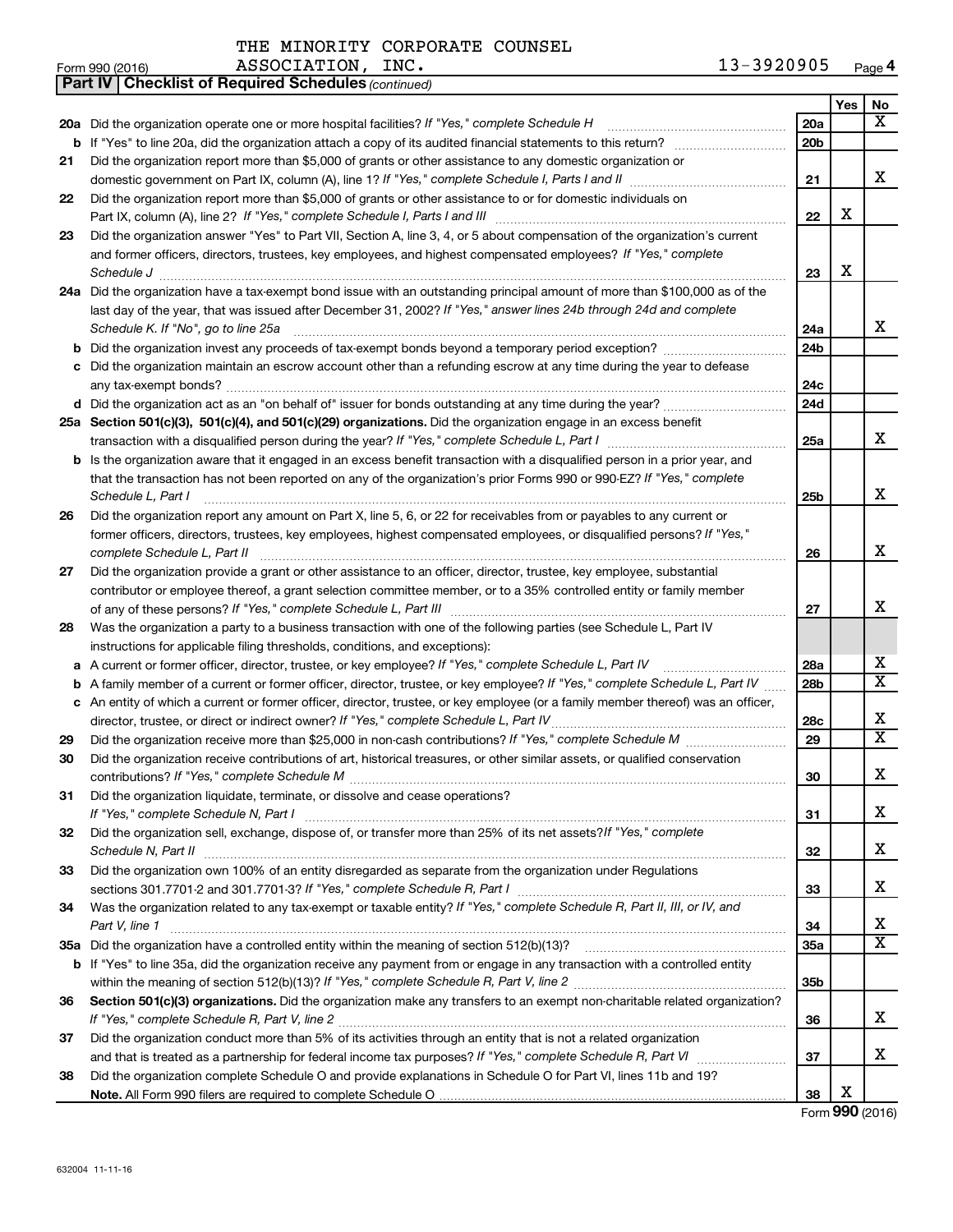|               | IAE MINORIII CORFORAIE COUNSEU<br>13-3920905                                                                                                    |                |                       |                         |
|---------------|-------------------------------------------------------------------------------------------------------------------------------------------------|----------------|-----------------------|-------------------------|
|               | ASSOCIATION, INC.<br>Form 990 (2016)                                                                                                            |                |                       | Page 5                  |
| <b>Part V</b> | <b>Statements Regarding Other IRS Filings and Tax Compliance</b>                                                                                |                |                       |                         |
|               | Check if Schedule O contains a response or note to any line in this Part V                                                                      |                |                       |                         |
|               |                                                                                                                                                 |                | Yes                   | No                      |
|               | 27<br>1a Enter the number reported in Box 3 of Form 1096. Enter -0- if not applicable<br>1a                                                     |                |                       |                         |
| b             | Enter the number of Forms W-2G included in line 1a. Enter -0- if not applicable<br>1b                                                           |                |                       |                         |
| с             | Did the organization comply with backup withholding rules for reportable payments to vendors and reportable gaming                              |                |                       |                         |
|               |                                                                                                                                                 | 1c             | х                     |                         |
|               | 2a Enter the number of employees reported on Form W-3, Transmittal of Wage and Tax Statements,                                                  |                |                       |                         |
|               | 12<br>filed for the calendar year ending with or within the year covered by this return <i>manumumumum</i><br>2a                                |                |                       |                         |
|               | <b>b</b> If at least one is reported on line 2a, did the organization file all required federal employment tax returns?                         | 2 <sub>b</sub> | х                     |                         |
|               |                                                                                                                                                 |                |                       |                         |
|               | 3a Did the organization have unrelated business gross income of \$1,000 or more during the year?                                                | 3a             | X                     |                         |
| b             | If "Yes," has it filed a Form 990-T for this year? If "No," to line 3b, provide an explanation in Schedule O                                    | 3 <sub>b</sub> | $\overline{\text{x}}$ |                         |
|               | 4a At any time during the calendar year, did the organization have an interest in, or a signature or other authority over, a                    |                |                       |                         |
|               | financial account in a foreign country (such as a bank account, securities account, or other financial account)?                                | 4a             |                       | х                       |
|               | <b>b</b> If "Yes," enter the name of the foreign country:                                                                                       |                |                       |                         |
|               | See instructions for filing requirements for FinCEN Form 114, Report of Foreign Bank and Financial Accounts (FBAR).                             |                |                       |                         |
| 5a            |                                                                                                                                                 | 5a             |                       | х                       |
| b             |                                                                                                                                                 | 5 <sub>b</sub> |                       | $\overline{\texttt{x}}$ |
| с             | If "Yes," to line 5a or 5b, did the organization file Form 8886-T?                                                                              | 5c             |                       |                         |
|               | 6a Does the organization have annual gross receipts that are normally greater than \$100,000, and did the organization solicit                  |                |                       |                         |
|               | any contributions that were not tax deductible as charitable contributions?                                                                     | 6a             |                       | x                       |
|               | <b>b</b> If "Yes," did the organization include with every solicitation an express statement that such contributions or gifts                   |                |                       |                         |
|               | were not tax deductible?                                                                                                                        | 6b             |                       |                         |
| 7             | Organizations that may receive deductible contributions under section 170(c).                                                                   |                |                       |                         |
| a             | Did the organization receive a payment in excess of \$75 made partly as a contribution and partly for goods and services provided to the payor? | 7a             | х                     |                         |
|               | If "Yes," did the organization notify the donor of the value of the goods or services provided?                                                 | 7b             | $\overline{\text{X}}$ |                         |
| b             | c Did the organization sell, exchange, or otherwise dispose of tangible personal property for which it was required                             |                |                       |                         |
|               |                                                                                                                                                 |                |                       | х                       |
|               | to file Form 8282?<br>7d                                                                                                                        | 7c             |                       |                         |
|               |                                                                                                                                                 |                |                       | х                       |
| е             | Did the organization receive any funds, directly or indirectly, to pay premiums on a personal benefit contract?                                 | 7е             |                       | $\overline{\texttt{x}}$ |
|               |                                                                                                                                                 | 7f             |                       |                         |
|               | If the organization received a contribution of qualified intellectual property, did the organization file Form 8899 as required?                | 7g             |                       |                         |
| h             | If the organization received a contribution of cars, boats, airplanes, or other vehicles, did the organization file a Form 1098-C?              | 7h             |                       |                         |
| 8             | Sponsoring organizations maintaining donor advised funds. Did a donor advised fund maintained by the                                            |                |                       |                         |
|               | sponsoring organization have excess business holdings at any time during the year?                                                              | 8              |                       |                         |
| 9             | Sponsoring organizations maintaining donor advised funds.                                                                                       |                |                       |                         |
| а             | Did the sponsoring organization make any taxable distributions under section 4966?                                                              | 9а             |                       |                         |
| b             |                                                                                                                                                 | 9b             |                       |                         |
| 10            | Section 501(c)(7) organizations. Enter:                                                                                                         |                |                       |                         |
| а             | 10a                                                                                                                                             |                |                       |                         |
| b             | 10 <sub>b</sub><br>Gross receipts, included on Form 990, Part VIII, line 12, for public use of club facilities                                  |                |                       |                         |
| 11            | Section 501(c)(12) organizations. Enter:                                                                                                        |                |                       |                         |
| а             | 11a<br>Gross income from members or shareholders                                                                                                |                |                       |                         |
| b             | Gross income from other sources (Do not net amounts due or paid to other sources against                                                        |                |                       |                         |
|               | 11b                                                                                                                                             |                |                       |                         |
|               | 12a Section 4947(a)(1) non-exempt charitable trusts. Is the organization filing Form 990 in lieu of Form 1041?                                  | 12a            |                       |                         |
| b             | 12 <sub>b</sub><br>If "Yes," enter the amount of tax-exempt interest received or accrued during the year                                        |                |                       |                         |
| 13            | Section 501(c)(29) qualified nonprofit health insurance issuers.                                                                                |                |                       |                         |
| а             | Is the organization licensed to issue qualified health plans in more than one state?                                                            | 1За            |                       |                         |
|               | Note. See the instructions for additional information the organization must report on Schedule O.                                               |                |                       |                         |
|               | <b>b</b> Enter the amount of reserves the organization is required to maintain by the states in which the                                       |                |                       |                         |
|               | 13 <sub>b</sub>                                                                                                                                 |                |                       |                         |
|               | 13 <sub>c</sub>                                                                                                                                 |                |                       |                         |
|               | 14a Did the organization receive any payments for indoor tanning services during the tax year?                                                  | 14a            |                       | $\overline{\mathbf{X}}$ |
|               | <b>b</b> If "Yes," has it filed a Form 720 to report these payments? If "No," provide an explanation in Schedule O                              | 14b            |                       |                         |

| Form 990 (2016) |  |
|-----------------|--|
|-----------------|--|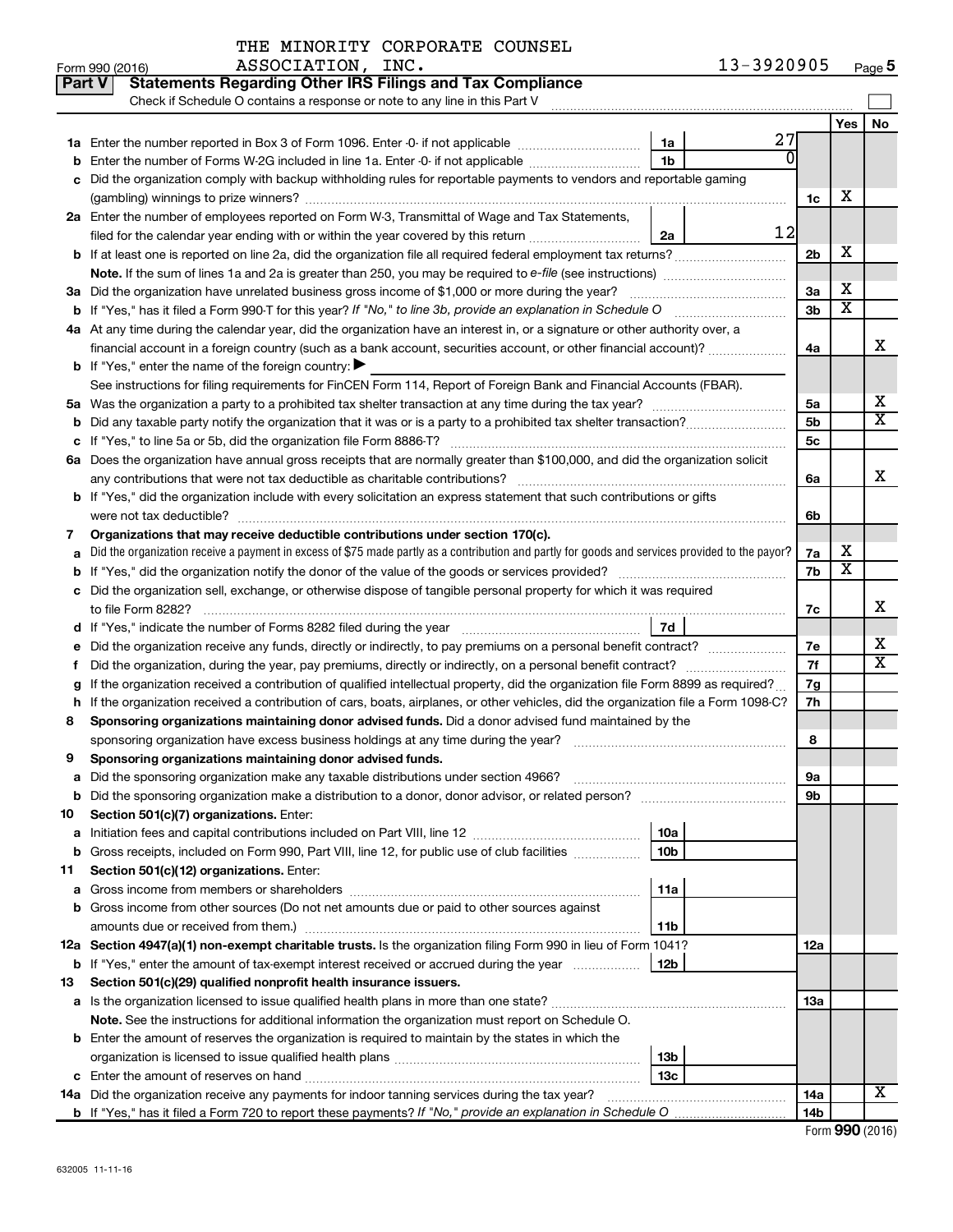|  | Part VI   Governance, Management, and Disclosure For each "Yes" response to lines 2 through 7b below, and for a "No" response |  |  |  |
|--|-------------------------------------------------------------------------------------------------------------------------------|--|--|--|
|  | to line 8a, 8b, or 10b below, describe the circumstances, processes, or changes in Schedule O. See instructions.              |  |  |  |

|                                                                                                                                 |                                                                                                                                                                                                                                |                 |                              | x                             |  |  |
|---------------------------------------------------------------------------------------------------------------------------------|--------------------------------------------------------------------------------------------------------------------------------------------------------------------------------------------------------------------------------|-----------------|------------------------------|-------------------------------|--|--|
|                                                                                                                                 | Section A. Governing Body and Management                                                                                                                                                                                       |                 |                              |                               |  |  |
|                                                                                                                                 |                                                                                                                                                                                                                                |                 | Yes                          | No                            |  |  |
|                                                                                                                                 | 19<br><b>1a</b> Enter the number of voting members of the governing body at the end of the tax year<br>1a                                                                                                                      |                 |                              |                               |  |  |
|                                                                                                                                 | If there are material differences in voting rights among members of the governing body, or if the governing                                                                                                                    |                 |                              |                               |  |  |
|                                                                                                                                 | body delegated broad authority to an executive committee or similar committee, explain in Schedule O.                                                                                                                          |                 |                              |                               |  |  |
| b                                                                                                                               | 18<br>Enter the number of voting members included in line 1a, above, who are independent<br>1b                                                                                                                                 |                 |                              |                               |  |  |
| 2                                                                                                                               | Did any officer, director, trustee, or key employee have a family relationship or a business relationship with any other                                                                                                       |                 |                              |                               |  |  |
|                                                                                                                                 | officer, director, trustee, or key employee?                                                                                                                                                                                   | $\mathbf{2}$    |                              | x                             |  |  |
| 3                                                                                                                               | Did the organization delegate control over management duties customarily performed by or under the direct supervision                                                                                                          |                 |                              |                               |  |  |
|                                                                                                                                 |                                                                                                                                                                                                                                | 3               |                              | x                             |  |  |
| 4                                                                                                                               | Did the organization make any significant changes to its governing documents since the prior Form 990 was filed?                                                                                                               | 4               |                              | $\overline{\mathtt{x}}$       |  |  |
| 5                                                                                                                               |                                                                                                                                                                                                                                | 5               |                              | $\overline{\textbf{x}}$       |  |  |
| 6                                                                                                                               | Did the organization have members or stockholders?                                                                                                                                                                             | 6               |                              | $\overline{\mathtt{x}}$       |  |  |
| 7a                                                                                                                              | Did the organization have members, stockholders, or other persons who had the power to elect or appoint one or                                                                                                                 |                 |                              |                               |  |  |
|                                                                                                                                 |                                                                                                                                                                                                                                | 7a              |                              | х                             |  |  |
|                                                                                                                                 | b Are any governance decisions of the organization reserved to (or subject to approval by) members, stockholders, or                                                                                                           |                 |                              |                               |  |  |
|                                                                                                                                 | persons other than the governing body?                                                                                                                                                                                         | 7b              |                              | х                             |  |  |
| 8                                                                                                                               | Did the organization contemporaneously document the meetings held or written actions undertaken during the year by the following:                                                                                              |                 |                              |                               |  |  |
| a                                                                                                                               |                                                                                                                                                                                                                                | 8а              | х<br>$\overline{\textbf{x}}$ |                               |  |  |
| b                                                                                                                               | Each committee with authority to act on behalf of the governing body?                                                                                                                                                          | 8b              |                              |                               |  |  |
| 9                                                                                                                               | Is there any officer, director, trustee, or key employee listed in Part VII, Section A, who cannot be reached at the                                                                                                           |                 |                              | x                             |  |  |
|                                                                                                                                 | Section B. Policies (This Section B requests information about policies not required by the Internal Revenue Code.)                                                                                                            | 9               |                              |                               |  |  |
|                                                                                                                                 |                                                                                                                                                                                                                                |                 | Yes                          |                               |  |  |
|                                                                                                                                 |                                                                                                                                                                                                                                | 10a             |                              | No<br>$\overline{\mathbf{X}}$ |  |  |
|                                                                                                                                 | <b>b</b> If "Yes," did the organization have written policies and procedures governing the activities of such chapters, affiliates,                                                                                            |                 |                              |                               |  |  |
|                                                                                                                                 |                                                                                                                                                                                                                                | 10 <sub>b</sub> |                              |                               |  |  |
| 11a Has the organization provided a complete copy of this Form 990 to all members of its governing body before filing the form? |                                                                                                                                                                                                                                |                 |                              |                               |  |  |
| Describe in Schedule O the process, if any, used by the organization to review this Form 990.<br>b                              |                                                                                                                                                                                                                                |                 |                              |                               |  |  |
| 12a                                                                                                                             | Did the organization have a written conflict of interest policy? If "No," go to line 13                                                                                                                                        |                 |                              |                               |  |  |
| b                                                                                                                               | Were officers, directors, or trustees, and key employees required to disclose annually interests that could give rise to conflicts?                                                                                            | 12 <sub>b</sub> |                              | X                             |  |  |
| с                                                                                                                               | Did the organization regularly and consistently monitor and enforce compliance with the policy? If "Yes," describe                                                                                                             |                 |                              |                               |  |  |
|                                                                                                                                 | in Schedule O how this was done                                                                                                                                                                                                | 12c             |                              | х                             |  |  |
| 13                                                                                                                              | Did the organization have a written whistleblower policy?                                                                                                                                                                      | 13              |                              | $\overline{\mathtt{x}}$       |  |  |
| 14                                                                                                                              | Did the organization have a written document retention and destruction policy?                                                                                                                                                 | 14              | x                            |                               |  |  |
| 15                                                                                                                              | Did the process for determining compensation of the following persons include a review and approval by independent                                                                                                             |                 |                              |                               |  |  |
|                                                                                                                                 | persons, comparability data, and contemporaneous substantiation of the deliberation and decision?                                                                                                                              |                 |                              |                               |  |  |
| а                                                                                                                               | The organization's CEO, Executive Director, or top management official manufactured content of the organization's CEO, Executive Director, or top management official manufactured content of the organization's CEO, Executiv | 15a             | Х                            |                               |  |  |
| b                                                                                                                               | Other officers or key employees of the organization                                                                                                                                                                            | 15 <sub>b</sub> | $\overline{\texttt{x}}$      |                               |  |  |
|                                                                                                                                 | If "Yes" to line 15a or 15b, describe the process in Schedule O (see instructions).                                                                                                                                            |                 |                              |                               |  |  |
|                                                                                                                                 | 16a Did the organization invest in, contribute assets to, or participate in a joint venture or similar arrangement with a                                                                                                      |                 |                              |                               |  |  |
|                                                                                                                                 | taxable entity during the year?                                                                                                                                                                                                | 16a             |                              | х                             |  |  |
|                                                                                                                                 | b If "Yes," did the organization follow a written policy or procedure requiring the organization to evaluate its participation                                                                                                 |                 |                              |                               |  |  |
|                                                                                                                                 | in joint venture arrangements under applicable federal tax law, and take steps to safeguard the organization's                                                                                                                 |                 |                              |                               |  |  |
|                                                                                                                                 | exempt status with respect to such arrangements?<br><b>Section C. Disclosure</b>                                                                                                                                               | 16b             |                              |                               |  |  |
|                                                                                                                                 | List the states with which a copy of this Form 990 is required to be filed CA, NY, GA, AL, AR, FL, IL, KY, MA, MI, MN, NH                                                                                                      |                 |                              |                               |  |  |
| 17<br>18                                                                                                                        | Section 6104 requires an organization to make its Forms 1023 (or 1024 if applicable), 990, and 990-T (Section 501(c)(3)s only) available                                                                                       |                 |                              |                               |  |  |
|                                                                                                                                 | for public inspection. Indicate how you made these available. Check all that apply.                                                                                                                                            |                 |                              |                               |  |  |
|                                                                                                                                 | $ \underline{X} $ Upon request<br>Other (explain in Schedule O)<br>Another's website<br>Own website                                                                                                                            |                 |                              |                               |  |  |
| 19                                                                                                                              | Describe in Schedule O whether (and if so, how) the organization made its governing documents, conflict of interest policy, and financial                                                                                      |                 |                              |                               |  |  |
|                                                                                                                                 | statements available to the public during the tax year.                                                                                                                                                                        |                 |                              |                               |  |  |
| 20                                                                                                                              | State the name, address, and telephone number of the person who possesses the organization's books and records:                                                                                                                |                 |                              |                               |  |  |
|                                                                                                                                 |                                                                                                                                                                                                                                |                 |                              |                               |  |  |

| JEAN LEE - 202-739-5901 |  |  |  |
|-------------------------|--|--|--|

|          | 1111 PENNSYLVANIA AVE, NW, WASHINGTON, DC 20004 |                                        |  |  |  |
|----------|-------------------------------------------------|----------------------------------------|--|--|--|
| 11-11-16 |                                                 | SEE SCHEDULE O FOR FULL LIST OF STATES |  |  |  |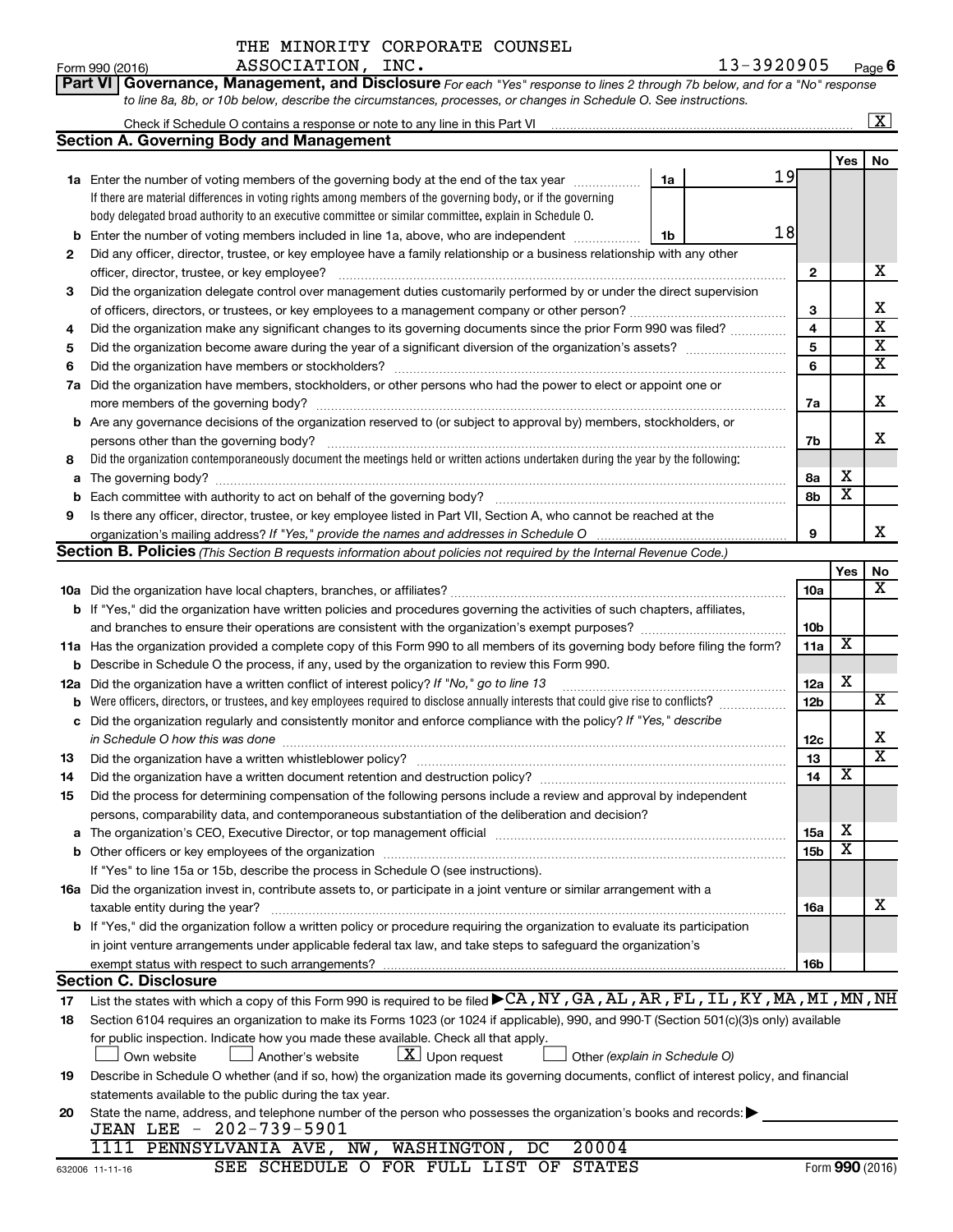| Form 990 (2016) | ASSOCIATION, INC.                                                                          | 13-3920905 | Page 7 |
|-----------------|--------------------------------------------------------------------------------------------|------------|--------|
|                 | Part VII Compensation of Officers, Directors, Trustees, Key Employees, Highest Compensated |            |        |
|                 | <b>Employees, and Independent Contractors</b>                                              |            |        |
|                 | Check if Schedule O contains a response or note to any line in this Part VII               |            |        |
|                 | Section A. Officers, Directors, Trustees, Key Employees, and Highest Compensated Employees |            |        |

**1a**  Complete this table for all persons required to be listed. Report compensation for the calendar year ending with or within the organization's tax year.

**•** List all of the organization's current officers, directors, trustees (whether individuals or organizations), regardless of amount of compensation. Enter -0- in columns (D), (E), and (F) if no compensation was paid.

**•** List all of the organization's **current** key employees, if any. See instructions for definition of "key employee."

THE MINORITY CORPORATE COUNSEL

**•** List the organization's five current highest compensated employees (other than an officer, director, trustee, or key employee) who received reportable compensation (Box 5 of Form W-2 and/or Box 7 of Form 1099-MISC) of more than \$100,000 from the organization and any related organizations.

**•** List all of the organization's former officers, key employees, and highest compensated employees who received more than \$100,000 of reportable compensation from the organization and any related organizations.

**•** List all of the organization's former directors or trustees that received, in the capacity as a former director or trustee of the organization, more than \$10,000 of reportable compensation from the organization and any related organizations.

List persons in the following order: individual trustees or directors; institutional trustees; officers; key employees; highest compensated employees; and former such persons.

Check this box if neither the organization nor any related organization compensated any current officer, director, or trustee. †

| (A)                   | (B)            |                                |                       | (C)                                                              |              |                                 |        | (D)             | (E)             | (F)           |
|-----------------------|----------------|--------------------------------|-----------------------|------------------------------------------------------------------|--------------|---------------------------------|--------|-----------------|-----------------|---------------|
| Name and Title        | Average        |                                |                       | Position<br>(do not check more than one                          |              |                                 |        | Reportable      | Reportable      | Estimated     |
|                       | hours per      |                                |                       | box, unless person is both an<br>officer and a director/trustee) |              |                                 |        | compensation    | compensation    | amount of     |
|                       | week           |                                |                       |                                                                  |              |                                 |        | from            | from related    | other         |
|                       | (list any      |                                |                       |                                                                  |              |                                 |        | the             | organizations   | compensation  |
|                       | hours for      |                                |                       |                                                                  |              |                                 |        | organization    | (W-2/1099-MISC) | from the      |
|                       | related        |                                |                       |                                                                  |              |                                 |        | (W-2/1099-MISC) |                 | organization  |
|                       | organizations  |                                |                       |                                                                  |              |                                 |        |                 |                 | and related   |
|                       | below<br>line) | Individual trustee or director | Institutional trustee | Officer                                                          | Key employee | Highest compensated<br>employee | Former |                 |                 | organizations |
| MARY SNAPP<br>(1)     | 0.50           |                                |                       |                                                                  |              |                                 |        |                 |                 |               |
| <b>DIRECTOR</b>       |                | $\mathbf X$                    |                       |                                                                  |              |                                 |        | 0.              | 0               | $\mathbf 0$ . |
| (2)<br>SIMONE WU      | 0.50           |                                |                       |                                                                  |              |                                 |        |                 |                 |               |
| <b>DIRECTOR</b>       |                | Χ                              |                       |                                                                  |              |                                 |        | 0.              | $\pmb{0}$       | $\mathbf 0$ . |
| ROBIN SANGSTON<br>(3) | 0.50           |                                |                       |                                                                  |              |                                 |        |                 |                 |               |
| <b>DIRECTOR</b>       |                | X                              |                       |                                                                  |              |                                 |        | $\mathbf 0$ .   | $\pmb{0}$       | $\mathbf 0$ . |
| (4)<br>KENNETH SIEGEL | 0.50           |                                |                       |                                                                  |              |                                 |        |                 |                 |               |
| <b>DIRECTOR</b>       |                | X                              |                       |                                                                  |              |                                 |        | 0.              | $\mathbf 0$     | $\mathbf 0$ . |
| MICHELLE BANKS<br>(5) | 0.50           |                                |                       |                                                                  |              |                                 |        |                 |                 |               |
| <b>DIRECTOR</b>       |                | $\mathbf X$                    |                       |                                                                  |              |                                 |        | 0.              | 0               | $\mathbf 0$ . |
| (6)<br>CLARISSA CERDA | 0.50           |                                |                       |                                                                  |              |                                 |        |                 |                 |               |
| <b>DIRECTOR</b>       |                | X                              |                       |                                                                  |              |                                 |        | $\mathbf 0$ .   | $\mathbf 0$     | $\mathbf 0$ . |
| (7)<br>A.B. CRUZ, III | 0.50           |                                |                       |                                                                  |              |                                 |        |                 |                 |               |
| <b>DIRECTOR</b>       |                | $\mathbf X$                    |                       |                                                                  |              |                                 |        | $\mathbf 0$ .   | $\mathbf 0$     | $\mathbf 0$ . |
| SAMUEL REEVES<br>(8)  | 0.50           |                                |                       |                                                                  |              |                                 |        |                 |                 |               |
| <b>DIRECTOR</b>       |                | X                              |                       |                                                                  |              |                                 |        | 0.              | $\mathbf 0$     | $\mathbf 0$ . |
| NEIL WILCOX<br>(9)    | 0.50           |                                |                       |                                                                  |              |                                 |        |                 |                 |               |
| <b>DIRECTOR</b>       |                | $\mathbf X$                    |                       |                                                                  |              |                                 |        | 0.              | 0               | $\mathbf 0$ . |
| (10) STUART ALDEROTY  | 0.50           |                                |                       |                                                                  |              |                                 |        |                 |                 |               |
| <b>DIRECTOR</b>       |                | X                              |                       |                                                                  |              |                                 |        | $\mathbf 0$ .   | $\mathbf 0$     | $0$ .         |
| (11) RICARDO ANZALDUA | 0.50           |                                |                       |                                                                  |              |                                 |        |                 |                 |               |
| <b>DIRECTOR</b>       |                | $\mathbf X$                    |                       |                                                                  |              |                                 |        | $\mathbf 0$ .   | $\mathbf 0$     | $\mathbf 0$ . |
| (12) JANICE BROWN     | 0.50           |                                |                       |                                                                  |              |                                 |        |                 |                 |               |
| <b>DIRECTOR</b>       |                | X                              |                       |                                                                  |              |                                 |        | $\mathbf 0$ .   | $\pmb{0}$       | $\mathbf 0$ . |
| (13) SANDRA LEUNG     | 0.50           |                                |                       |                                                                  |              |                                 |        |                 |                 |               |
| <b>DIRECTOR</b>       |                | $\mathbf X$                    |                       |                                                                  |              |                                 |        | $\mathbf 0$ .   | 0               | $\mathbf 0$ . |
| (14) GWEN MARCUS      | 0.50           |                                |                       |                                                                  |              |                                 |        |                 |                 |               |
| <b>DIRECTOR</b>       |                | X                              |                       |                                                                  |              |                                 |        | $\mathbf 0$ .   | $\mathbf 0$     | $0$ .         |
| (15) SUZAN MILLER     | 0.50           |                                |                       |                                                                  |              |                                 |        |                 |                 |               |
| <b>DIRECTOR</b>       |                | $\mathbf X$                    |                       |                                                                  |              |                                 |        | $\mathbf 0$ .   | $\mathbf 0$     | $\mathbf 0$ . |
| (16) DAWN SMITH       | 0.50           |                                |                       |                                                                  |              |                                 |        |                 |                 |               |
| <b>DIRECTOR</b>       |                | X                              |                       |                                                                  |              |                                 |        | $\mathbf 0$ .   | $\pmb{0}$       | $\mathbf 0$ . |
| (17) MICHAEL WILLIAMS | 0.50           |                                |                       |                                                                  |              |                                 |        |                 |                 |               |
| <b>DIRECTOR</b>       |                | $\mathbf X$                    |                       |                                                                  |              |                                 |        | 0.              | $\mathbf 0$     | $\mathbf 0$ . |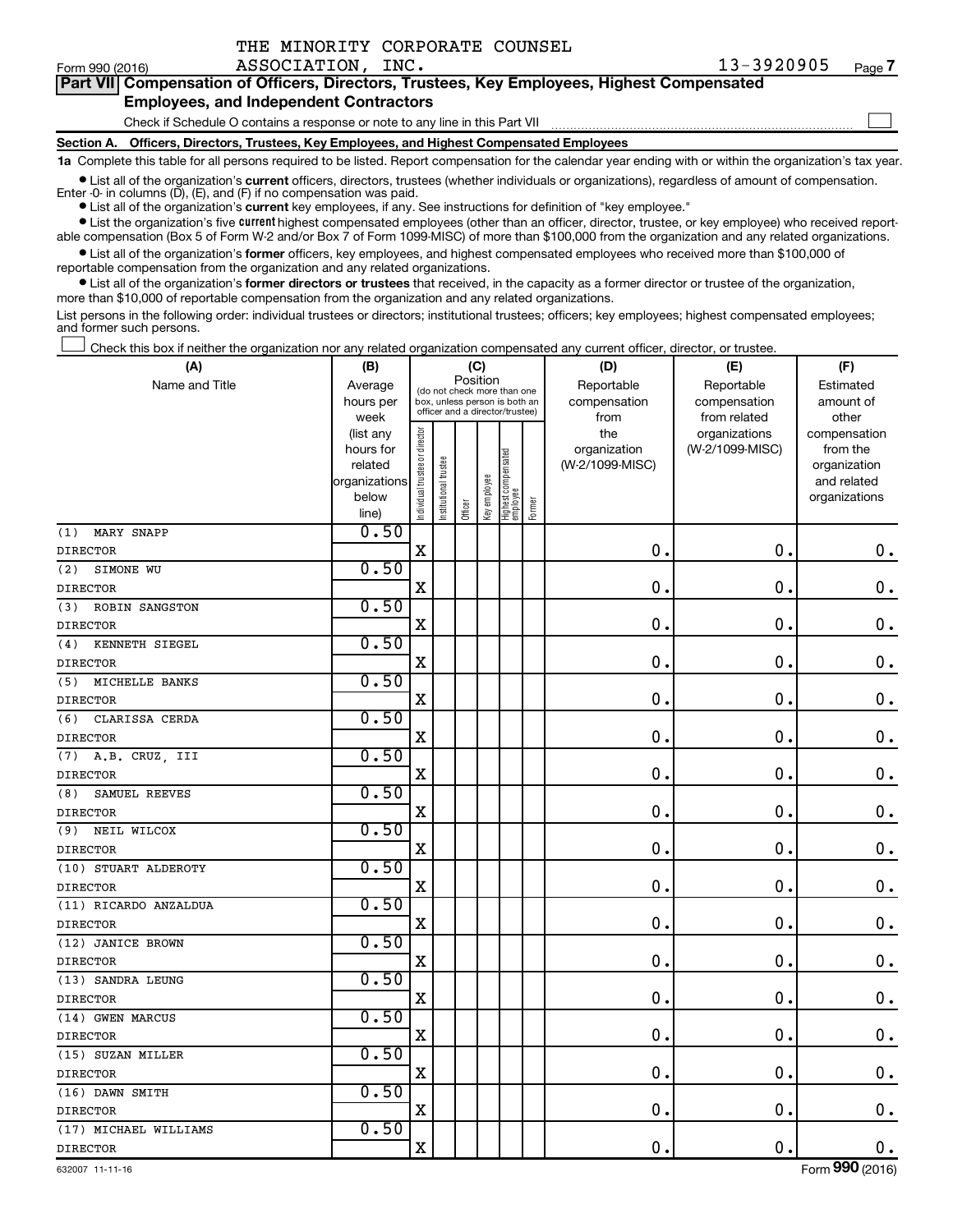| THE MINORITY CORPORATE COUNSEL                                                                                                                                                                                                                              |                                                         |                                                                                                                    |                       |         |              |                                 |        |                                                  |                                                                    |                  |                     |                                                          |
|-------------------------------------------------------------------------------------------------------------------------------------------------------------------------------------------------------------------------------------------------------------|---------------------------------------------------------|--------------------------------------------------------------------------------------------------------------------|-----------------------|---------|--------------|---------------------------------|--------|--------------------------------------------------|--------------------------------------------------------------------|------------------|---------------------|----------------------------------------------------------|
| ASSOCIATION, INC.<br>Form 990 (2016)                                                                                                                                                                                                                        |                                                         |                                                                                                                    |                       |         |              |                                 |        |                                                  | 13-3920905                                                         |                  |                     | Page 8                                                   |
| Part VII Section A. Officers, Directors, Trustees, Key Employees, and Highest Compensated Employees (continued)                                                                                                                                             |                                                         |                                                                                                                    |                       |         |              |                                 |        |                                                  |                                                                    |                  |                     |                                                          |
| (A)<br>Name and title                                                                                                                                                                                                                                       | (B)<br>Average<br>hours per<br>week<br>(list any        | (C)<br>Position<br>(do not check more than one<br>box, unless person is both an<br>officer and a director/trustee) |                       |         |              |                                 |        | (D)<br>Reportable<br>compensation<br>from<br>the | (E)<br>Reportable<br>compensation<br>from related<br>organizations |                  |                     | (F)<br>Estimated<br>amount of<br>other<br>compensation   |
|                                                                                                                                                                                                                                                             | hours for<br>related<br>organizations<br>below<br>line) | Individual trustee or director                                                                                     | Institutional trustee | Officer | key employee | Highest compensated<br>employee | Former | organization<br>(W-2/1099-MISC)                  | (W-2/1099-MISC)                                                    |                  |                     | from the<br>organization<br>and related<br>organizations |
| (18) LINDA LU                                                                                                                                                                                                                                               | 0.50                                                    | X                                                                                                                  |                       |         |              |                                 |        | 0.                                               |                                                                    | $\mathbf 0$ .    |                     | 0.                                                       |
| <b>DIRECTOR</b><br>(19) DONNA CROOK                                                                                                                                                                                                                         | 37.50                                                   |                                                                                                                    |                       |         |              |                                 |        |                                                  |                                                                    |                  |                     |                                                          |
| ASSISTANT SECRETARY                                                                                                                                                                                                                                         |                                                         |                                                                                                                    |                       | X       |              |                                 |        | 66,632.                                          |                                                                    | 0.               |                     | 17,288.                                                  |
| (20) MAHZARINE CHINOY                                                                                                                                                                                                                                       | 37.50                                                   |                                                                                                                    |                       |         |              |                                 |        |                                                  |                                                                    |                  |                     |                                                          |
| TREASURER                                                                                                                                                                                                                                                   |                                                         |                                                                                                                    |                       | Χ       |              |                                 |        | 147,634.                                         |                                                                    | $\mathbf 0$ .    |                     | 9,854.                                                   |
| (21) JEAN LEE                                                                                                                                                                                                                                               | 37.50                                                   |                                                                                                                    |                       |         |              |                                 |        |                                                  |                                                                    |                  |                     |                                                          |
| PRESIDENT AND CEO                                                                                                                                                                                                                                           |                                                         |                                                                                                                    |                       | X       |              |                                 |        | 231,863.                                         |                                                                    | 0.               |                     | 10,919.                                                  |
|                                                                                                                                                                                                                                                             |                                                         |                                                                                                                    |                       |         |              |                                 |        |                                                  |                                                                    |                  |                     |                                                          |
|                                                                                                                                                                                                                                                             |                                                         |                                                                                                                    |                       |         |              |                                 |        |                                                  |                                                                    |                  |                     |                                                          |
|                                                                                                                                                                                                                                                             |                                                         |                                                                                                                    |                       |         |              |                                 |        |                                                  |                                                                    |                  |                     |                                                          |
| 1b Sub-total                                                                                                                                                                                                                                                |                                                         |                                                                                                                    |                       |         |              |                                 |        | 446, 129.                                        |                                                                    | $\overline{0}$ . |                     | 38,061.                                                  |
|                                                                                                                                                                                                                                                             |                                                         |                                                                                                                    |                       |         |              |                                 |        | $\overline{0}$ .                                 |                                                                    | σ.               |                     | $\overline{0}$ .                                         |
|                                                                                                                                                                                                                                                             |                                                         |                                                                                                                    |                       |         |              |                                 |        | 446,129.                                         |                                                                    | σ.               |                     | 38,061.                                                  |
| Total number of individuals (including but not limited to those listed above) who received more than \$100,000 of reportable<br>$\mathbf{2}$                                                                                                                |                                                         |                                                                                                                    |                       |         |              |                                 |        |                                                  |                                                                    |                  |                     | $\overline{2}$                                           |
| compensation from the organization $\blacktriangleright$                                                                                                                                                                                                    |                                                         |                                                                                                                    |                       |         |              |                                 |        |                                                  |                                                                    |                  |                     | No<br>Yes                                                |
| Did the organization list any former officer, director, or trustee, key employee, or highest compensated employee on<br>з                                                                                                                                   |                                                         |                                                                                                                    |                       |         |              |                                 |        |                                                  |                                                                    |                  |                     | $\mathbf X$                                              |
| line 1a? If "Yes," complete Schedule J for such individual material content content content for the content of                                                                                                                                              |                                                         |                                                                                                                    |                       |         |              |                                 |        |                                                  |                                                                    |                  | З                   |                                                          |
| For any individual listed on line 1a, is the sum of reportable compensation and other compensation from the organization<br>4                                                                                                                               |                                                         |                                                                                                                    |                       |         |              |                                 |        |                                                  |                                                                    |                  | 4                   | х                                                        |
| Did any person listed on line 1a receive or accrue compensation from any unrelated organization or individual for services<br>5                                                                                                                             |                                                         |                                                                                                                    |                       |         |              |                                 |        |                                                  |                                                                    |                  |                     |                                                          |
|                                                                                                                                                                                                                                                             |                                                         |                                                                                                                    |                       |         |              |                                 |        |                                                  |                                                                    |                  | 5                   | x                                                        |
| <b>Section B. Independent Contractors</b>                                                                                                                                                                                                                   |                                                         |                                                                                                                    |                       |         |              |                                 |        |                                                  |                                                                    |                  |                     |                                                          |
| Complete this table for your five highest compensated independent contractors that received more than \$100,000 of compensation from<br>1<br>the organization. Report compensation for the calendar year ending with or within the organization's tax year. |                                                         |                                                                                                                    |                       |         |              |                                 |        |                                                  |                                                                    |                  |                     |                                                          |
| (A)<br>Name and business address                                                                                                                                                                                                                            |                                                         |                                                                                                                    |                       |         |              |                                 |        | (B)<br>Description of services                   |                                                                    |                  | (C)<br>Compensation |                                                          |
| ACUITY INTERNATIONAL, LLC, 2676 GOLD<br>ISLAND RD, ELLICOTT CITY, MD 21042                                                                                                                                                                                  |                                                         |                                                                                                                    |                       |         |              |                                 |        | <b>EVENT PLANNING</b>                            |                                                                    |                  |                     | 129, 296.                                                |
|                                                                                                                                                                                                                                                             |                                                         |                                                                                                                    |                       |         |              |                                 |        |                                                  |                                                                    |                  |                     |                                                          |
|                                                                                                                                                                                                                                                             |                                                         |                                                                                                                    |                       |         |              |                                 |        |                                                  |                                                                    |                  |                     |                                                          |
|                                                                                                                                                                                                                                                             |                                                         |                                                                                                                    |                       |         |              |                                 |        |                                                  |                                                                    |                  |                     |                                                          |
|                                                                                                                                                                                                                                                             |                                                         |                                                                                                                    |                       |         |              |                                 |        |                                                  |                                                                    |                  |                     |                                                          |
| 2                                                                                                                                                                                                                                                           |                                                         |                                                                                                                    |                       |         |              |                                 |        |                                                  |                                                                    |                  |                     |                                                          |
| Total number of independent contractors (including but not limited to those listed above) who received more than<br>\$100,000 of compensation from the organization                                                                                         |                                                         |                                                                                                                    |                       |         |              | ı                               |        |                                                  |                                                                    |                  |                     |                                                          |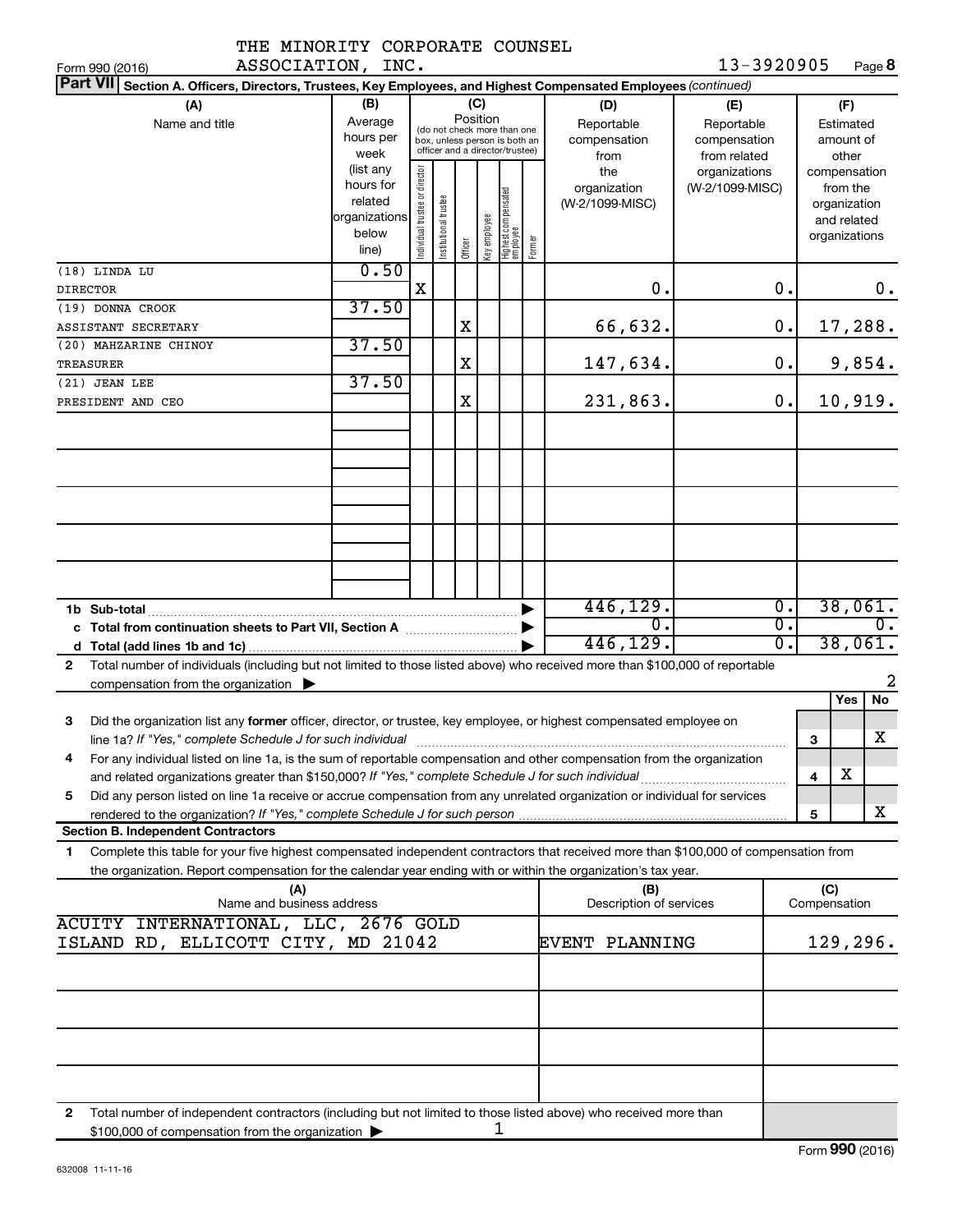| THE MINORITY CORPORATE COUNSEL |           |  |
|--------------------------------|-----------|--|
| 3.7.2.77.77.037                | $- - - -$ |  |

|                                                                                         | <b>Part VIII</b> | <b>Statement of Revenue</b>                                                                                                                                                                                                                                                                                                                                                                                                                |                                                                     |                                  |                                                                                                              |                                                                     |                                                      |                                         |                                                                    |
|-----------------------------------------------------------------------------------------|------------------|--------------------------------------------------------------------------------------------------------------------------------------------------------------------------------------------------------------------------------------------------------------------------------------------------------------------------------------------------------------------------------------------------------------------------------------------|---------------------------------------------------------------------|----------------------------------|--------------------------------------------------------------------------------------------------------------|---------------------------------------------------------------------|------------------------------------------------------|-----------------------------------------|--------------------------------------------------------------------|
|                                                                                         |                  |                                                                                                                                                                                                                                                                                                                                                                                                                                            |                                                                     |                                  |                                                                                                              |                                                                     |                                                      |                                         |                                                                    |
|                                                                                         |                  |                                                                                                                                                                                                                                                                                                                                                                                                                                            |                                                                     |                                  |                                                                                                              | (A)<br>Total revenue                                                | (B)<br>Related or<br>exempt function<br>revenue      | (C)<br>Unrelated<br>business<br>revenue | (D)<br>Revenue excluded<br>from tax under<br>sections<br>512 - 514 |
| Contributions, Gifts, Grants<br>and Other Similar Amounts<br>Program Service<br>Revenue | b                | 1 a Federated campaigns<br><b>b</b> Membership dues<br>c Fundraising events<br>d Related organizations<br>e Government grants (contributions)<br>f All other contributions, gifts, grants, and<br>similar amounts not included above<br>g Noncash contributions included in lines 1a-1f: \$<br>2 a DINNERS<br><b>CONFERENCES</b><br>MAGAZINE INCOME<br><b>JOB BANK</b><br>d<br>VAULT DIVERSITY SURVEY<br>All other program service revenue | .                                                                   | 1a<br>1b<br>1c<br>1d<br>1e<br>1f | 845,768.<br>206,130.<br>1,156,672.<br><b>Business Code</b><br>900099<br>900099<br>900099<br>900099<br>900099 | 2,208,570.<br>446,034.<br>122,917.<br>80,282.<br>53,281.<br>14,449. | 446,034.<br>122,917.<br>68,547.<br>53,281.<br>14,449 | 11,735                                  |                                                                    |
|                                                                                         |                  |                                                                                                                                                                                                                                                                                                                                                                                                                                            |                                                                     |                                  |                                                                                                              | 716,963.                                                            |                                                      |                                         |                                                                    |
|                                                                                         | 3<br>4<br>5      | Investment income (including dividends, interest, and<br>Income from investment of tax-exempt bond proceeds                                                                                                                                                                                                                                                                                                                                |                                                                     |                                  |                                                                                                              | 89,587.                                                             |                                                      |                                         | 89,587.                                                            |
|                                                                                         |                  | 6 a Gross rents<br><b>b</b> Less: rental expenses<br>c Rental income or (loss)                                                                                                                                                                                                                                                                                                                                                             |                                                                     | (i) Real                         | (ii) Personal                                                                                                |                                                                     |                                                      |                                         |                                                                    |
|                                                                                         |                  | 7 a Gross amount from sales of<br>assets other than inventory<br><b>b</b> Less: cost or other basis                                                                                                                                                                                                                                                                                                                                        |                                                                     | (i) Securities<br>3,970,835.     | (ii) Other                                                                                                   |                                                                     |                                                      |                                         |                                                                    |
|                                                                                         |                  | and sales expenses                                                                                                                                                                                                                                                                                                                                                                                                                         |                                                                     | 3,530,445.<br>440,390.           | ▶                                                                                                            | 440,390.                                                            |                                                      |                                         | 440,390.                                                           |
| <b>Other Revenue</b>                                                                    |                  | 8 a Gross income from fundraising events (not<br>including \$<br>contributions reported on line 1c). See                                                                                                                                                                                                                                                                                                                                   | 206,130. of                                                         | b                                | 111,780.<br>234, 312.                                                                                        |                                                                     |                                                      |                                         |                                                                    |
|                                                                                         |                  | c Net income or (loss) from fundraising events<br>9 a Gross income from gaming activities. See                                                                                                                                                                                                                                                                                                                                             |                                                                     |                                  | ▶<br>.                                                                                                       | $-122,532.$                                                         |                                                      |                                         | $-122,532.$                                                        |
|                                                                                         |                  | c Net income or (loss) from gaming activities<br>10 a Gross sales of inventory, less returns                                                                                                                                                                                                                                                                                                                                               |                                                                     | b<br>$\mathbf b$                 |                                                                                                              |                                                                     |                                                      |                                         |                                                                    |
|                                                                                         |                  | c Net income or (loss) from sales of inventory                                                                                                                                                                                                                                                                                                                                                                                             |                                                                     |                                  |                                                                                                              |                                                                     |                                                      |                                         |                                                                    |
|                                                                                         | 11a              |                                                                                                                                                                                                                                                                                                                                                                                                                                            | Miscellaneous Revenue                                               |                                  | <b>Business Code</b>                                                                                         |                                                                     |                                                      |                                         |                                                                    |
|                                                                                         | b                |                                                                                                                                                                                                                                                                                                                                                                                                                                            | <u> 1989 - Johann Stein, mars an deus Amerikaansk kommunister (</u> |                                  |                                                                                                              |                                                                     |                                                      |                                         |                                                                    |
|                                                                                         | с                |                                                                                                                                                                                                                                                                                                                                                                                                                                            | the control of the control of the control of the control of the     |                                  |                                                                                                              |                                                                     |                                                      |                                         |                                                                    |
|                                                                                         |                  |                                                                                                                                                                                                                                                                                                                                                                                                                                            |                                                                     |                                  |                                                                                                              |                                                                     |                                                      |                                         |                                                                    |
|                                                                                         |                  |                                                                                                                                                                                                                                                                                                                                                                                                                                            |                                                                     |                                  | $\blacktriangleright$                                                                                        |                                                                     |                                                      |                                         |                                                                    |
|                                                                                         | 12               |                                                                                                                                                                                                                                                                                                                                                                                                                                            |                                                                     |                                  |                                                                                                              | 3, 332, 978.                                                        | 705, 228.                                            | 11,735.                                 | 407,445.                                                           |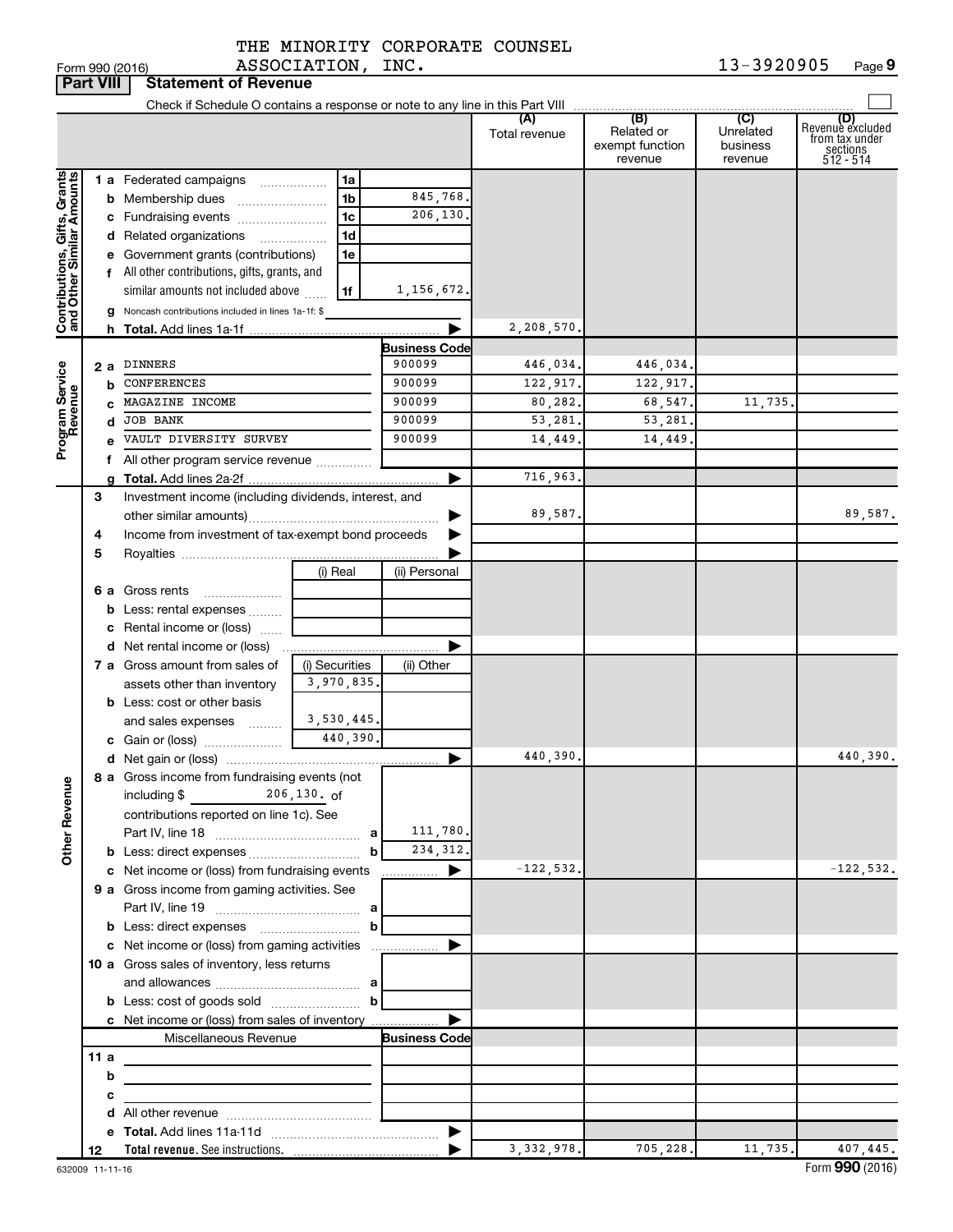|              | <b>Part IX Statement of Functional Expenses</b>                                                                                                           |                         |                                    |                                           |                                |
|--------------|-----------------------------------------------------------------------------------------------------------------------------------------------------------|-------------------------|------------------------------------|-------------------------------------------|--------------------------------|
|              | Section 501(c)(3) and 501(c)(4) organizations must complete all columns. All other organizations must complete column (A).                                |                         |                                    |                                           |                                |
|              | Check if Schedule O contains a response or note to any line in this Part IX.                                                                              |                         |                                    |                                           |                                |
|              | Do not include amounts reported on lines 6b,<br>7b, 8b, 9b, and 10b of Part VIII.                                                                         | (A)<br>Total expenses   | (B)<br>Program service<br>expenses | (C)<br>Management and<br>general expenses | (D)<br>Fundraising<br>expenses |
| 1.           | Grants and other assistance to domestic organizations                                                                                                     |                         |                                    |                                           |                                |
|              | and domestic governments. See Part IV, line 21                                                                                                            |                         |                                    |                                           |                                |
| $\mathbf{2}$ | Grants and other assistance to domestic                                                                                                                   |                         |                                    |                                           |                                |
|              | individuals. See Part IV, line 22                                                                                                                         | 235,500.                | 235,500.                           |                                           |                                |
| 3            | Grants and other assistance to foreign                                                                                                                    |                         |                                    |                                           |                                |
|              | organizations, foreign governments, and foreign                                                                                                           |                         |                                    |                                           |                                |
|              | individuals. See Part IV, lines 15 and 16                                                                                                                 |                         |                                    |                                           |                                |
| 4            | Benefits paid to or for members                                                                                                                           |                         |                                    |                                           |                                |
| 5            | Compensation of current officers, directors,                                                                                                              | 446,128.                | 356,903.                           | 66,919.                                   | 22,306.                        |
|              | trustees, and key employees                                                                                                                               |                         |                                    |                                           |                                |
| 6            | Compensation not included above, to disqualified<br>persons (as defined under section 4958(f)(1)) and                                                     |                         |                                    |                                           |                                |
|              | persons described in section 4958(c)(3)(B)                                                                                                                |                         |                                    |                                           |                                |
| 7            |                                                                                                                                                           | 520, 713.               | 416,570.                           | 78, 107.                                  | 26,036.                        |
| 8            | Pension plan accruals and contributions (include                                                                                                          |                         |                                    |                                           |                                |
|              | section 401(k) and 403(b) employer contributions)                                                                                                         |                         |                                    |                                           |                                |
| 9            |                                                                                                                                                           | $\frac{21,902}{63,593}$ | $\frac{17,522}{50,875}$            | $\frac{3,285}{9,528}$                     | $\frac{1,095}{3,190}$ .        |
| 10           |                                                                                                                                                           | 56,758.                 | 45,406.                            | 8,514.                                    | 2,838.                         |
| 11           | Fees for services (non-employees):                                                                                                                        |                         |                                    |                                           |                                |
| a            |                                                                                                                                                           |                         |                                    |                                           |                                |
| b            |                                                                                                                                                           | 14,320.                 | 11,456.                            | 2,148.                                    | 716.                           |
| c            |                                                                                                                                                           | 35, 320.                |                                    | 35,320.                                   |                                |
| d            |                                                                                                                                                           |                         |                                    |                                           |                                |
| e            | Professional fundraising services. See Part IV, line 17                                                                                                   |                         |                                    |                                           |                                |
| f            | Investment management fees                                                                                                                                | 50, 501.                | 40,401.                            | 7,575.                                    | 2,525.                         |
| q            | Other. (If line 11g amount exceeds 10% of line 25,                                                                                                        |                         |                                    |                                           |                                |
|              | column (A) amount, list line 11g expenses on Sch O.)                                                                                                      | 177,290.                | 115,026.                           | 58,575.                                   | 3,689.                         |
| 12           |                                                                                                                                                           | 96,318.                 | 96,318.                            |                                           |                                |
| 13           |                                                                                                                                                           | 43,807.                 | 35,046.                            | 6,571.                                    | 2,190.                         |
| 14           |                                                                                                                                                           | 81,684.                 | 69,793.                            | 8,918.                                    | 2,973.                         |
| 15           |                                                                                                                                                           |                         |                                    |                                           |                                |
| 16           |                                                                                                                                                           |                         | 26, 278.                           |                                           |                                |
| 17           | Travel                                                                                                                                                    | 79, 193.                |                                    | 51,273.                                   | 1,642.                         |
| 18           | Payments of travel or entertainment expenses                                                                                                              |                         |                                    |                                           |                                |
|              | for any federal, state, or local public officials<br>Conferences, conventions, and meetings                                                               | 777,833.                | 777,330.                           | 377.                                      | 126.                           |
| 19<br>20     | Interest                                                                                                                                                  | 8,556.                  |                                    | 8,556.                                    |                                |
| 21           |                                                                                                                                                           |                         |                                    |                                           |                                |
| 22           | Depreciation, depletion, and amortization                                                                                                                 | 8,320.                  |                                    | 8,320.                                    |                                |
| 23           | Insurance                                                                                                                                                 | 13,857.                 |                                    | 13,857.                                   |                                |
| 24           | Other expenses. Itemize expenses not covered<br>above. (List miscellaneous expenses in line 24e. If line<br>24e amount exceeds 10% of line 25, column (A) |                         |                                    |                                           |                                |
|              | amount, list line 24e expenses on Schedule O.)                                                                                                            |                         |                                    |                                           |                                |
| a            | MAGAZINES & PUBLICATION                                                                                                                                   | 145,971.                | 145,971.                           |                                           |                                |
| b            | <b>SCHOLARSHIP EXPENSES</b>                                                                                                                               | 25, 196.<br>16,799.     | 25, 196.                           |                                           |                                |
| C            | <b>RESEARCH</b><br>DUES AND SUBSCRIPTIONS                                                                                                                 | 9,877.                  | 16,799.                            |                                           |                                |
| d            |                                                                                                                                                           | 18,581.                 | 6,574.                             | 9,877.<br>11,981.                         | 26.                            |
| е            | All other expenses                                                                                                                                        | 2,948,017.              | 2,488,964.                         | 389,701.                                  | 69, 352.                       |
| 25<br>26     | Total functional expenses. Add lines 1 through 24e<br>Joint costs. Complete this line only if the organization                                            |                         |                                    |                                           |                                |
|              | reported in column (B) joint costs from a combined                                                                                                        |                         |                                    |                                           |                                |
|              | educational campaign and fundraising solicitation.                                                                                                        |                         |                                    |                                           |                                |
|              | Check here $\blacktriangleright$<br>if following SOP 98-2 (ASC 958-720)                                                                                   |                         |                                    |                                           |                                |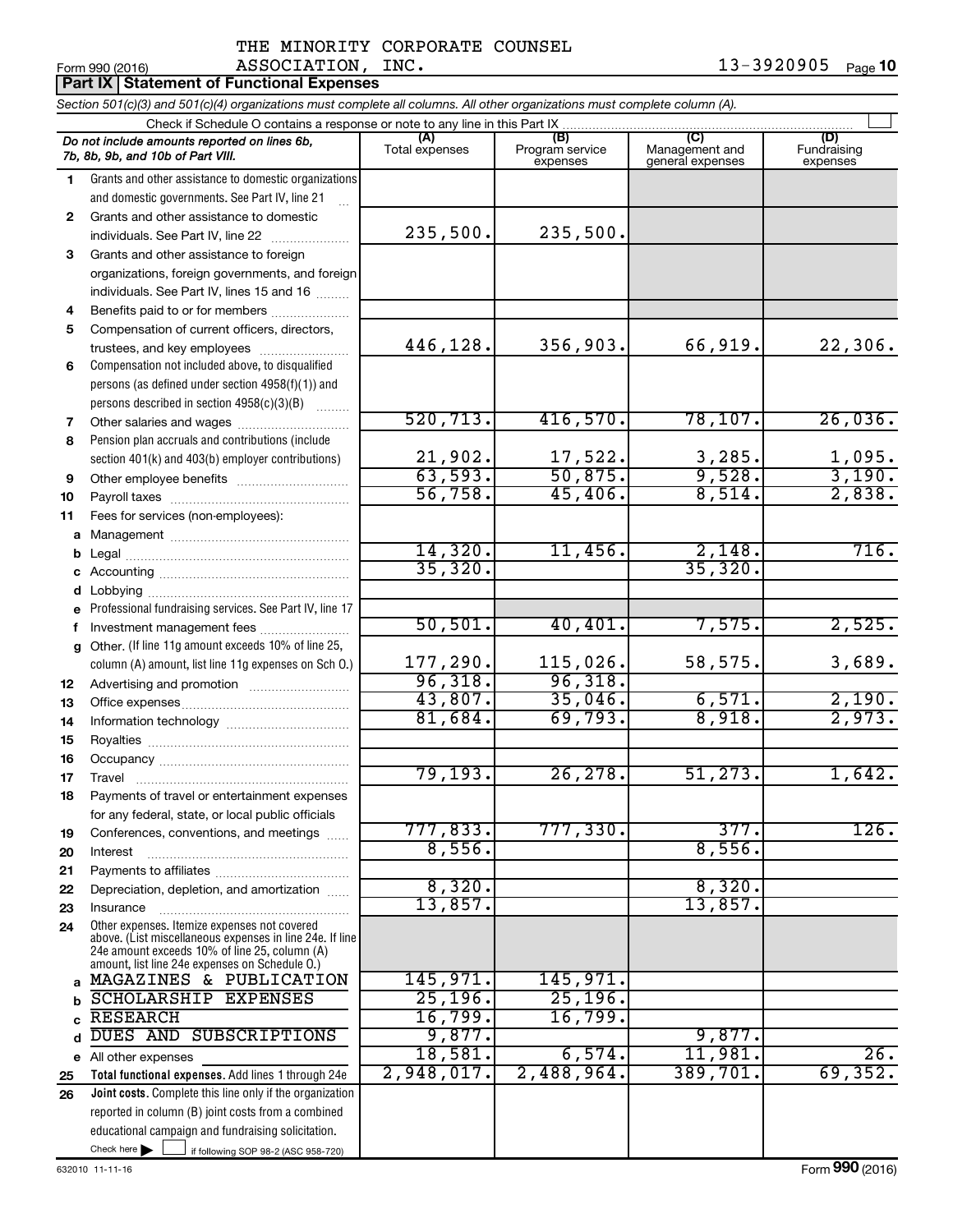| - - - - - - - - - - - -        |  |
|--------------------------------|--|
| THE MINORITY CORPORATE COUNSEL |  |

 $_{\rm Form}$   $_{990}$  (2016)  $_{\rm Page}$  <code>11</code>

|                             | Part X | <b>Balance Sheet</b>                                                                                                         |              |          |                          |                  |                    |
|-----------------------------|--------|------------------------------------------------------------------------------------------------------------------------------|--------------|----------|--------------------------|------------------|--------------------|
|                             |        |                                                                                                                              |              |          |                          |                  |                    |
|                             |        |                                                                                                                              |              |          | (A)<br>Beginning of year |                  | (B)<br>End of year |
|                             | 1      |                                                                                                                              |              |          | 82,090.                  | $\mathbf{1}$     | 613,067.           |
|                             | 2      |                                                                                                                              |              |          | 423,605.                 | $\mathbf{2}$     | 152, 166.          |
|                             | 3      |                                                                                                                              |              |          |                          | З                |                    |
|                             | 4      |                                                                                                                              |              |          | 353,651.                 | 4                | 96,302.            |
|                             | 5      | Loans and other receivables from current and former officers, directors,                                                     |              |          |                          |                  |                    |
|                             |        | trustees, key employees, and highest compensated employees. Complete                                                         |              |          |                          |                  |                    |
|                             |        | Part II of Schedule L                                                                                                        |              |          |                          | 5                |                    |
|                             | 6      | Loans and other receivables from other disqualified persons (as defined under                                                |              |          |                          |                  |                    |
|                             |        | section $4958(f)(1)$ , persons described in section $4958(c)(3)(B)$ , and contributing                                       |              |          |                          |                  |                    |
|                             |        | employers and sponsoring organizations of section 501(c)(9) voluntary                                                        |              |          |                          |                  |                    |
|                             |        | employees' beneficiary organizations (see instr). Complete Part II of Sch L                                                  |              |          |                          | 6                |                    |
| Assets                      | 7      |                                                                                                                              |              |          |                          | 7                |                    |
|                             | 8      |                                                                                                                              |              |          | 8                        |                  |                    |
|                             | 9      |                                                                                                                              |              |          | 126,028.                 | 9                | 179,384.           |
|                             |        | 10a Land, buildings, and equipment: cost or other                                                                            |              |          |                          |                  |                    |
|                             |        | basis. Complete Part VI of Schedule D    10a                                                                                 |              | 236,126. |                          |                  |                    |
|                             |        |                                                                                                                              |              | 204,094. | 18,553.                  | 10 <sub>c</sub>  | 32,032.            |
|                             | 11     |                                                                                                                              |              |          | 3, 235, 755.             | 11               | 3,586,757.         |
|                             | 12     |                                                                                                                              |              |          |                          | 12               |                    |
|                             | 13     |                                                                                                                              |              | 13       |                          |                  |                    |
|                             | 14     |                                                                                                                              |              |          |                          | 14               |                    |
|                             | 15     |                                                                                                                              |              | 15,652.  | 15                       | $\overline{0}$ . |                    |
|                             | 16     |                                                                                                                              | 4, 255, 334. | 16       | 4,659,708.               |                  |                    |
|                             | 17     |                                                                                                                              |              | 47,706.  | 17                       | 181,090.         |                    |
|                             | 18     |                                                                                                                              |              |          | 18                       |                  |                    |
|                             | 19     |                                                                                                                              |              |          | 20,000.                  | 19               | 191,900.           |
|                             | 20     |                                                                                                                              |              |          |                          | 20               |                    |
|                             | 21     | Escrow or custodial account liability. Complete Part IV of Schedule D                                                        |              |          |                          | 21               |                    |
|                             | 22     | Loans and other payables to current and former officers, directors, trustees,                                                |              |          |                          |                  |                    |
| Liabilities                 |        | key employees, highest compensated employees, and disqualified persons.                                                      |              |          |                          |                  |                    |
|                             |        |                                                                                                                              |              |          |                          | 22               |                    |
|                             | 23     | Secured mortgages and notes payable to unrelated third parties                                                               |              |          |                          | 23               |                    |
|                             | 24     |                                                                                                                              |              |          | 200,000.                 | 24               | 200,000.           |
|                             | 25     | Other liabilities (including federal income tax, payables to related third                                                   |              |          |                          |                  |                    |
|                             |        | parties, and other liabilities not included on lines 17-24). Complete Part X of                                              |              |          |                          |                  |                    |
|                             |        | Schedule D                                                                                                                   |              |          | 49,260.                  | 25               | 94,692.            |
|                             | 26     | Total liabilities. Add lines 17 through 25                                                                                   |              |          | 316,966.                 | 26               | 667,682.           |
|                             |        | Organizations that follow SFAS 117 (ASC 958), check here $\blacktriangleright \begin{array}{c} \boxed{X} \\ \end{array}$ and |              |          |                          |                  |                    |
|                             |        | complete lines 27 through 29, and lines 33 and 34.                                                                           |              |          |                          |                  |                    |
|                             | 27     |                                                                                                                              |              |          | 3,938,368.               | 27               | 3,992,026.         |
|                             | 28     |                                                                                                                              |              | 28       |                          |                  |                    |
|                             | 29     | Permanently restricted net assets                                                                                            |              |          |                          | 29               |                    |
|                             |        | Organizations that do not follow SFAS 117 (ASC 958), check here $\blacktriangleright$                                        |              |          |                          |                  |                    |
|                             |        | and complete lines 30 through 34.                                                                                            |              |          |                          |                  |                    |
|                             | 30     |                                                                                                                              |              |          |                          | 30               |                    |
|                             | 31     | Paid-in or capital surplus, or land, building, or equipment fund                                                             |              |          |                          | 31               |                    |
| Net Assets or Fund Balances | 32     | Retained earnings, endowment, accumulated income, or other funds                                                             |              |          |                          | 32               |                    |
|                             | 33     |                                                                                                                              |              |          | 3,938,368.               | 33               | 3,992,026.         |
|                             | 34     |                                                                                                                              |              |          | 4, 255, 334.             | 34               | 4,659,708.         |

Form (2016) **990**

# ASSOCIATION, INC.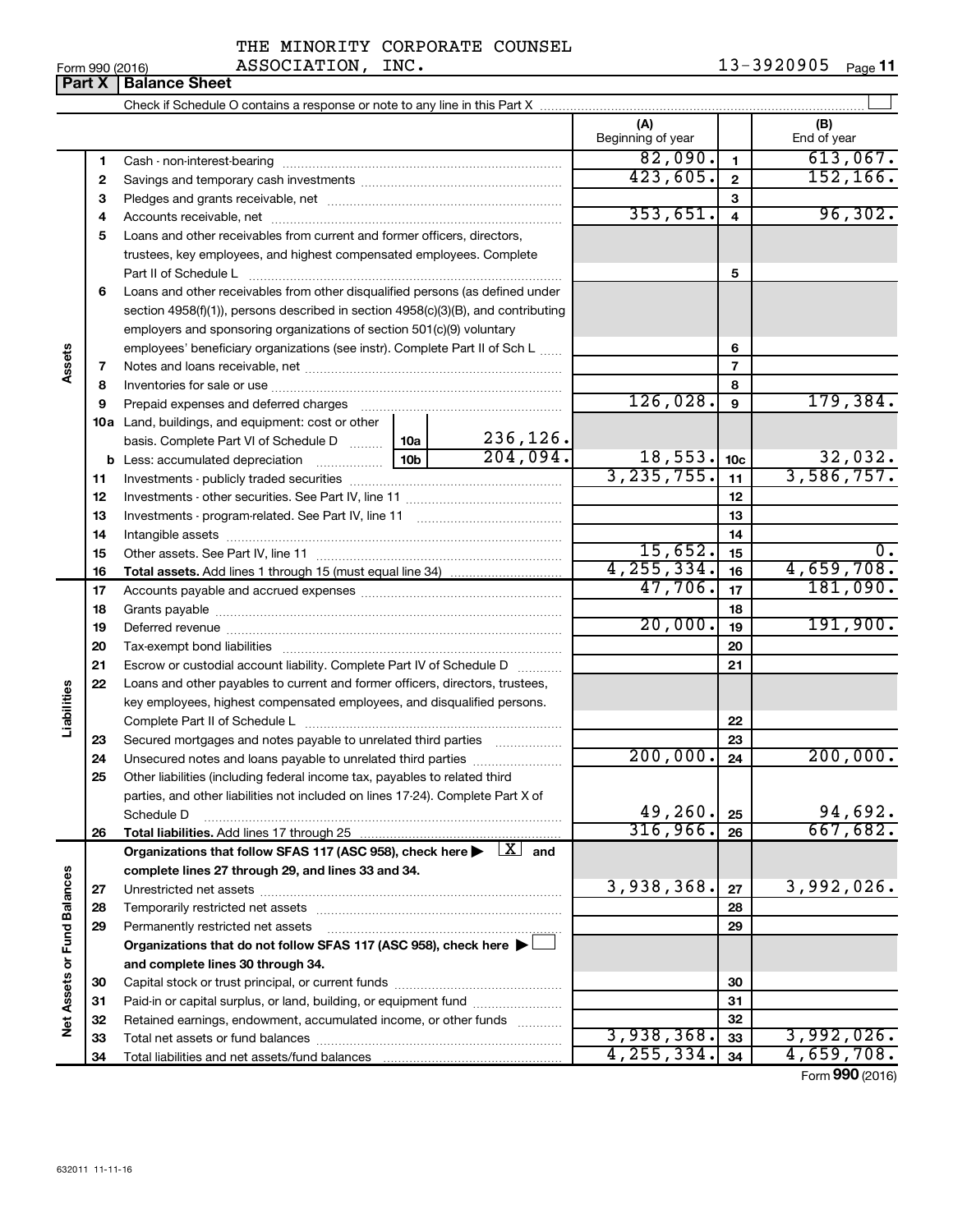|    | THE MINORITY CORPORATE COUNSEL                                                                                                  |                         |                |     |                  |
|----|---------------------------------------------------------------------------------------------------------------------------------|-------------------------|----------------|-----|------------------|
|    | ASSOCIATION, INC.<br>Form 990 (2016)                                                                                            |                         | 13-3920905     |     | Page 12          |
|    | <b>Part XI   Reconciliation of Net Assets</b>                                                                                   |                         |                |     |                  |
|    |                                                                                                                                 |                         |                |     |                  |
|    |                                                                                                                                 |                         |                |     |                  |
| 1  | Total revenue (must equal Part VIII, column (A), line 12)                                                                       | $\mathbf{1}$            | 3,332,978.     |     |                  |
| 2  |                                                                                                                                 | $\overline{2}$          | 2,948,017.     |     |                  |
| з  | Revenue less expenses. Subtract line 2 from line 1                                                                              | 3                       |                |     | 384,961.         |
| 4  |                                                                                                                                 | $\overline{\mathbf{4}}$ | 3,938,368.     |     |                  |
| 5  |                                                                                                                                 | 5                       | $-331, 303.$   |     |                  |
| 6  | Donated services and use of facilities                                                                                          | 6                       |                |     |                  |
| 7  | Investment expenses                                                                                                             | $\overline{7}$          |                |     |                  |
| 8  | Prior period adjustments                                                                                                        | 8                       |                |     |                  |
| 9  |                                                                                                                                 | 9                       |                |     | $\overline{0}$ . |
| 10 | Net assets or fund balances at end of year. Combine lines 3 through 9 (must equal Part X, line 33,                              |                         |                |     |                  |
|    | column (B))                                                                                                                     | 10                      | 3,992,026.     |     |                  |
|    | Part XII Financial Statements and Reporting                                                                                     |                         |                |     |                  |
|    |                                                                                                                                 |                         |                |     |                  |
|    |                                                                                                                                 |                         |                | Yes | l No             |
| 1  | $\lfloor \mathbf{X} \rfloor$ Accrual<br>Accounting method used to prepare the Form 990: $\Box$ Cash<br>Other                    |                         |                |     |                  |
|    | If the organization changed its method of accounting from a prior year or checked "Other," explain in Schedule O.               |                         |                |     |                  |
|    |                                                                                                                                 |                         | 2a             |     | х                |
|    | If "Yes," check a box below to indicate whether the financial statements for the year were compiled or reviewed on a            |                         |                |     |                  |
|    | separate basis, consolidated basis, or both:                                                                                    |                         |                |     |                  |
|    | <b>Consolidated basis</b><br>Both consolidated and separate basis<br>Separate basis                                             |                         |                |     |                  |
|    |                                                                                                                                 |                         | 2 <sub>b</sub> | X   |                  |
|    | If "Yes," check a box below to indicate whether the financial statements for the year were audited on a separate basis,         |                         |                |     |                  |
|    | consolidated basis, or both:                                                                                                    |                         |                |     |                  |
|    | $X$ Separate basis<br>Consolidated basis<br>Both consolidated and separate basis                                                |                         |                |     |                  |
|    | c If "Yes" to line 2a or 2b, does the organization have a committee that assumes responsibility for oversight of the audit,     |                         |                |     |                  |
|    | review, or compilation of its financial statements and selection of an independent accountant?                                  |                         | 2c             | х   |                  |
|    | If the organization changed either its oversight process or selection process during the tax year, explain in Schedule O.       |                         |                |     |                  |
|    | 3a As a result of a federal award, was the organization required to undergo an audit or audits as set forth in the Single Audit |                         |                |     |                  |
|    |                                                                                                                                 |                         | За             |     | x                |
|    | b If "Yes," did the organization undergo the required audit or audits? If the organization did not undergo the required audit   |                         |                |     |                  |
|    |                                                                                                                                 |                         | 3b             |     |                  |

Form (2016) **990**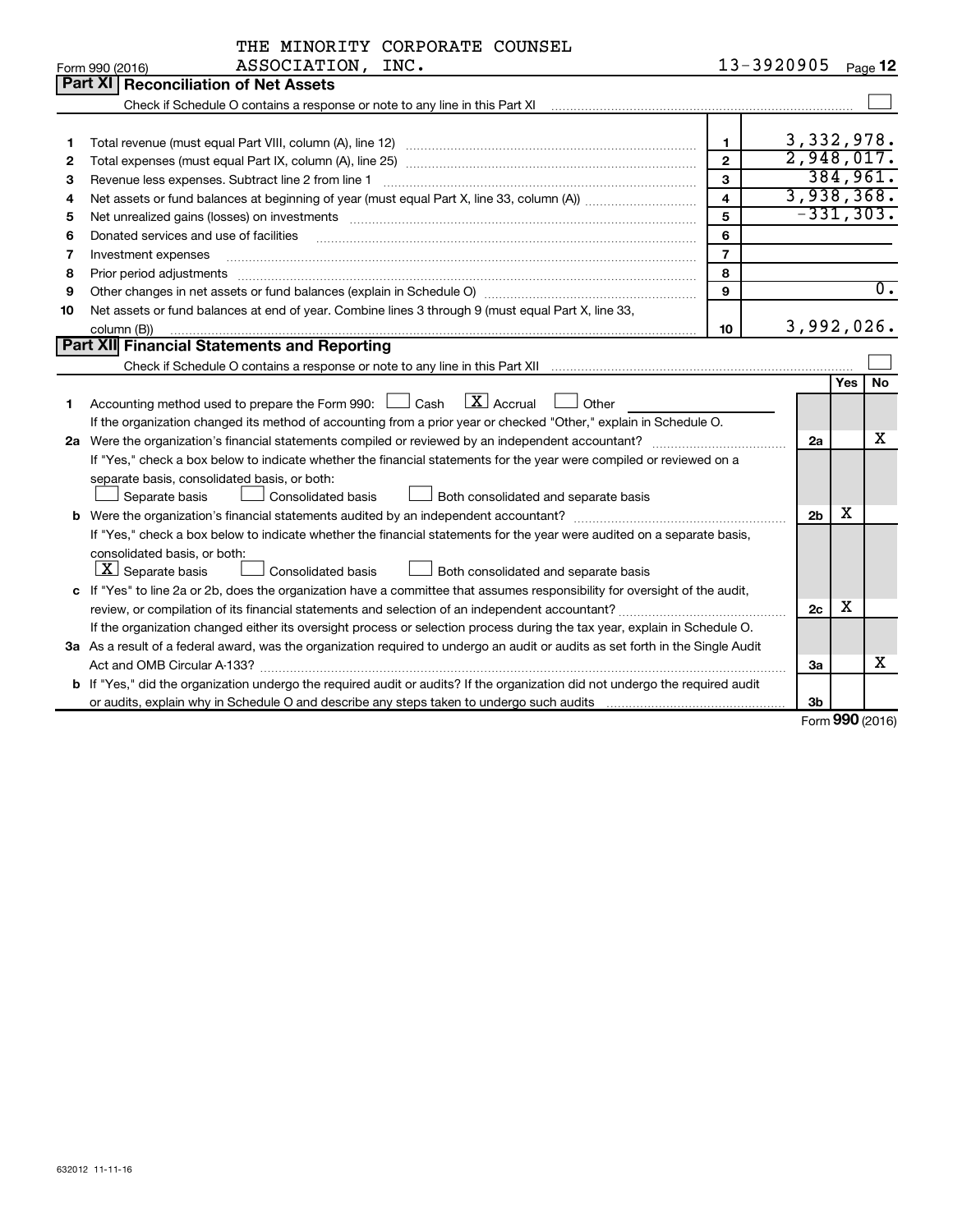|                      |                    | <b>SCHEDULE A</b>                                                                                         |  |  |                   |                                                 |                                                                                                                                                                                             |  |                                                                |    |                            |  | OMB No. 1545-0047                                                                                                                             |
|----------------------|--------------------|-----------------------------------------------------------------------------------------------------------|--|--|-------------------|-------------------------------------------------|---------------------------------------------------------------------------------------------------------------------------------------------------------------------------------------------|--|----------------------------------------------------------------|----|----------------------------|--|-----------------------------------------------------------------------------------------------------------------------------------------------|
| (Form 990 or 990-EZ) |                    |                                                                                                           |  |  |                   | <b>Public Charity Status and Public Support</b> |                                                                                                                                                                                             |  |                                                                |    |                            |  |                                                                                                                                               |
|                      |                    |                                                                                                           |  |  |                   |                                                 | Complete if the organization is a section 501(c)(3) organization or a section<br>4947(a)(1) nonexempt charitable trust.                                                                     |  |                                                                |    |                            |  |                                                                                                                                               |
|                      |                    | Department of the Treasury                                                                                |  |  |                   |                                                 | Attach to Form 990 or Form 990-EZ.                                                                                                                                                          |  |                                                                |    |                            |  | <b>Open to Public</b>                                                                                                                         |
|                      |                    | Internal Revenue Service                                                                                  |  |  |                   |                                                 | Information about Schedule A (Form 990 or 990-EZ) and its instructions is at WWW.irs.gov/form990.                                                                                           |  |                                                                |    |                            |  | <b>Inspection</b>                                                                                                                             |
|                      |                    | Name of the organization                                                                                  |  |  |                   |                                                 | THE MINORITY CORPORATE COUNSEL                                                                                                                                                              |  |                                                                |    |                            |  | <b>Employer identification number</b>                                                                                                         |
|                      |                    |                                                                                                           |  |  | ASSOCIATION, INC. |                                                 |                                                                                                                                                                                             |  |                                                                |    |                            |  | 13-3920905                                                                                                                                    |
|                      | Part I             |                                                                                                           |  |  |                   |                                                 | Reason for Public Charity Status (All organizations must complete this part.) See instructions.                                                                                             |  |                                                                |    |                            |  |                                                                                                                                               |
|                      |                    | The organization is not a private foundation because it is: (For lines 1 through 12, check only one box.) |  |  |                   |                                                 |                                                                                                                                                                                             |  |                                                                |    |                            |  |                                                                                                                                               |
| 1                    |                    |                                                                                                           |  |  |                   |                                                 | A church, convention of churches, or association of churches described in section 170(b)(1)(A)(i).                                                                                          |  |                                                                |    |                            |  |                                                                                                                                               |
| 2                    |                    |                                                                                                           |  |  |                   |                                                 | A school described in section 170(b)(1)(A)(ii). (Attach Schedule E (Form 990 or 990-EZ).)                                                                                                   |  |                                                                |    |                            |  |                                                                                                                                               |
| 3                    |                    |                                                                                                           |  |  |                   |                                                 | A hospital or a cooperative hospital service organization described in section 170(b)(1)(A)(iii).                                                                                           |  |                                                                |    |                            |  |                                                                                                                                               |
| 4                    |                    |                                                                                                           |  |  |                   |                                                 |                                                                                                                                                                                             |  |                                                                |    |                            |  | A medical research organization operated in conjunction with a hospital described in section 170(b)(1)(A)(iii). Enter the hospital's name,    |
|                      |                    | city, and state:                                                                                          |  |  |                   |                                                 |                                                                                                                                                                                             |  |                                                                |    |                            |  |                                                                                                                                               |
| 5                    |                    |                                                                                                           |  |  |                   |                                                 | An organization operated for the benefit of a college or university owned or operated by a governmental unit described in                                                                   |  |                                                                |    |                            |  |                                                                                                                                               |
|                      |                    | section 170(b)(1)(A)(iv). (Complete Part II.)                                                             |  |  |                   |                                                 |                                                                                                                                                                                             |  |                                                                |    |                            |  |                                                                                                                                               |
| 6                    |                    |                                                                                                           |  |  |                   |                                                 | A federal, state, or local government or governmental unit described in section 170(b)(1)(A)(v).                                                                                            |  |                                                                |    |                            |  |                                                                                                                                               |
|                      |                    |                                                                                                           |  |  |                   |                                                 |                                                                                                                                                                                             |  |                                                                |    |                            |  | An organization that normally receives a substantial part of its support from a governmental unit or from the general public described in     |
|                      |                    | section 170(b)(1)(A)(vi). (Complete Part II.)                                                             |  |  |                   |                                                 |                                                                                                                                                                                             |  |                                                                |    |                            |  |                                                                                                                                               |
| 8                    |                    |                                                                                                           |  |  |                   |                                                 | A community trust described in section 170(b)(1)(A)(vi). (Complete Part II.)                                                                                                                |  |                                                                |    |                            |  |                                                                                                                                               |
| 9                    |                    |                                                                                                           |  |  |                   |                                                 | An agricultural research organization described in section 170(b)(1)(A)(ix) operated in conjunction with a land-grant college                                                               |  |                                                                |    |                            |  |                                                                                                                                               |
|                      |                    |                                                                                                           |  |  |                   |                                                 | or university or a non-land-grant college of agriculture (see instructions). Enter the name, city, and state of the college or                                                              |  |                                                                |    |                            |  |                                                                                                                                               |
|                      |                    | university:                                                                                               |  |  |                   |                                                 |                                                                                                                                                                                             |  |                                                                |    |                            |  |                                                                                                                                               |
| 10                   | $\boxed{\text{X}}$ |                                                                                                           |  |  |                   |                                                 |                                                                                                                                                                                             |  |                                                                |    |                            |  | An organization that normally receives: (1) more than 33 1/3% of its support from contributions, membership fees, and gross receipts from     |
|                      |                    |                                                                                                           |  |  |                   |                                                 |                                                                                                                                                                                             |  |                                                                |    |                            |  | activities related to its exempt functions - subject to certain exceptions, and (2) no more than 33 1/3% of its support from gross investment |
|                      |                    |                                                                                                           |  |  |                   |                                                 |                                                                                                                                                                                             |  |                                                                |    |                            |  | income and unrelated business taxable income (less section 511 tax) from businesses acquired by the organization after June 30, 1975.         |
|                      |                    | See section 509(a)(2). (Complete Part III.)                                                               |  |  |                   |                                                 |                                                                                                                                                                                             |  |                                                                |    |                            |  |                                                                                                                                               |
| 11                   |                    |                                                                                                           |  |  |                   |                                                 | An organization organized and operated exclusively to test for public safety. See section 509(a)(4).                                                                                        |  |                                                                |    |                            |  |                                                                                                                                               |
| 12                   |                    |                                                                                                           |  |  |                   |                                                 |                                                                                                                                                                                             |  |                                                                |    |                            |  | An organization organized and operated exclusively for the benefit of, to perform the functions of, or to carry out the purposes of one or    |
|                      |                    |                                                                                                           |  |  |                   |                                                 | more publicly supported organizations described in section 509(a)(1) or section 509(a)(2). See section 509(a)(3). Check the box in                                                          |  |                                                                |    |                            |  |                                                                                                                                               |
|                      |                    |                                                                                                           |  |  |                   |                                                 | lines 12a through 12d that describes the type of supporting organization and complete lines 12e, 12f, and 12g.                                                                              |  |                                                                |    |                            |  |                                                                                                                                               |
| a                    |                    |                                                                                                           |  |  |                   |                                                 | Type I. A supporting organization operated, supervised, or controlled by its supported organization(s), typically by giving                                                                 |  |                                                                |    |                            |  |                                                                                                                                               |
|                      |                    |                                                                                                           |  |  |                   |                                                 | the supported organization(s) the power to regularly appoint or elect a majority of the directors or trustees of the supporting                                                             |  |                                                                |    |                            |  |                                                                                                                                               |
|                      |                    |                                                                                                           |  |  |                   |                                                 | organization. You must complete Part IV, Sections A and B.                                                                                                                                  |  |                                                                |    |                            |  |                                                                                                                                               |
| b                    |                    |                                                                                                           |  |  |                   |                                                 | Type II. A supporting organization supervised or controlled in connection with its supported organization(s), by having                                                                     |  |                                                                |    |                            |  |                                                                                                                                               |
|                      |                    |                                                                                                           |  |  |                   |                                                 | control or management of the supporting organization vested in the same persons that control or manage the supported                                                                        |  |                                                                |    |                            |  |                                                                                                                                               |
|                      |                    |                                                                                                           |  |  |                   |                                                 | organization(s). You must complete Part IV, Sections A and C.<br>Type III functionally integrated. A supporting organization operated in connection with, and functionally integrated with, |  |                                                                |    |                            |  |                                                                                                                                               |
| с                    |                    |                                                                                                           |  |  |                   |                                                 | its supported organization(s) (see instructions). You must complete Part IV, Sections A, D, and E.                                                                                          |  |                                                                |    |                            |  |                                                                                                                                               |
| d                    |                    |                                                                                                           |  |  |                   |                                                 | Type III non-functionally integrated. A supporting organization operated in connection with its supported organization(s)                                                                   |  |                                                                |    |                            |  |                                                                                                                                               |
|                      |                    |                                                                                                           |  |  |                   |                                                 | that is not functionally integrated. The organization generally must satisfy a distribution requirement and an attentiveness                                                                |  |                                                                |    |                            |  |                                                                                                                                               |
|                      |                    |                                                                                                           |  |  |                   |                                                 | requirement (see instructions). You must complete Part IV, Sections A and D, and Part V.                                                                                                    |  |                                                                |    |                            |  |                                                                                                                                               |
| е                    |                    |                                                                                                           |  |  |                   |                                                 | Check this box if the organization received a written determination from the IRS that it is a Type I, Type II, Type III                                                                     |  |                                                                |    |                            |  |                                                                                                                                               |
|                      |                    |                                                                                                           |  |  |                   |                                                 | functionally integrated, or Type III non-functionally integrated supporting organization.                                                                                                   |  |                                                                |    |                            |  |                                                                                                                                               |
|                      |                    | f Enter the number of supported organizations                                                             |  |  |                   |                                                 |                                                                                                                                                                                             |  |                                                                |    |                            |  |                                                                                                                                               |
|                      |                    |                                                                                                           |  |  |                   |                                                 | g Provide the following information about the supported organization(s).                                                                                                                    |  |                                                                |    |                            |  |                                                                                                                                               |
|                      |                    | (i) Name of supported                                                                                     |  |  | (ii) EIN          |                                                 | (iii) Type of organization                                                                                                                                                                  |  | (iv) Is the organization listed<br>in your governing document? |    | (v) Amount of monetary     |  | (vi) Amount of other                                                                                                                          |
|                      |                    | organization                                                                                              |  |  |                   |                                                 | (described on lines 1-10<br>above (see instructions))                                                                                                                                       |  | Yes                                                            | No | support (see instructions) |  | support (see instructions)                                                                                                                    |
|                      |                    |                                                                                                           |  |  |                   |                                                 |                                                                                                                                                                                             |  |                                                                |    |                            |  |                                                                                                                                               |
|                      |                    |                                                                                                           |  |  |                   |                                                 |                                                                                                                                                                                             |  |                                                                |    |                            |  |                                                                                                                                               |
|                      |                    |                                                                                                           |  |  |                   |                                                 |                                                                                                                                                                                             |  |                                                                |    |                            |  |                                                                                                                                               |
|                      |                    |                                                                                                           |  |  |                   |                                                 |                                                                                                                                                                                             |  |                                                                |    |                            |  |                                                                                                                                               |
|                      |                    |                                                                                                           |  |  |                   |                                                 |                                                                                                                                                                                             |  |                                                                |    |                            |  |                                                                                                                                               |
|                      |                    |                                                                                                           |  |  |                   |                                                 |                                                                                                                                                                                             |  |                                                                |    |                            |  |                                                                                                                                               |
|                      |                    |                                                                                                           |  |  |                   |                                                 |                                                                                                                                                                                             |  |                                                                |    |                            |  |                                                                                                                                               |
| Total                |                    |                                                                                                           |  |  |                   |                                                 |                                                                                                                                                                                             |  |                                                                |    |                            |  |                                                                                                                                               |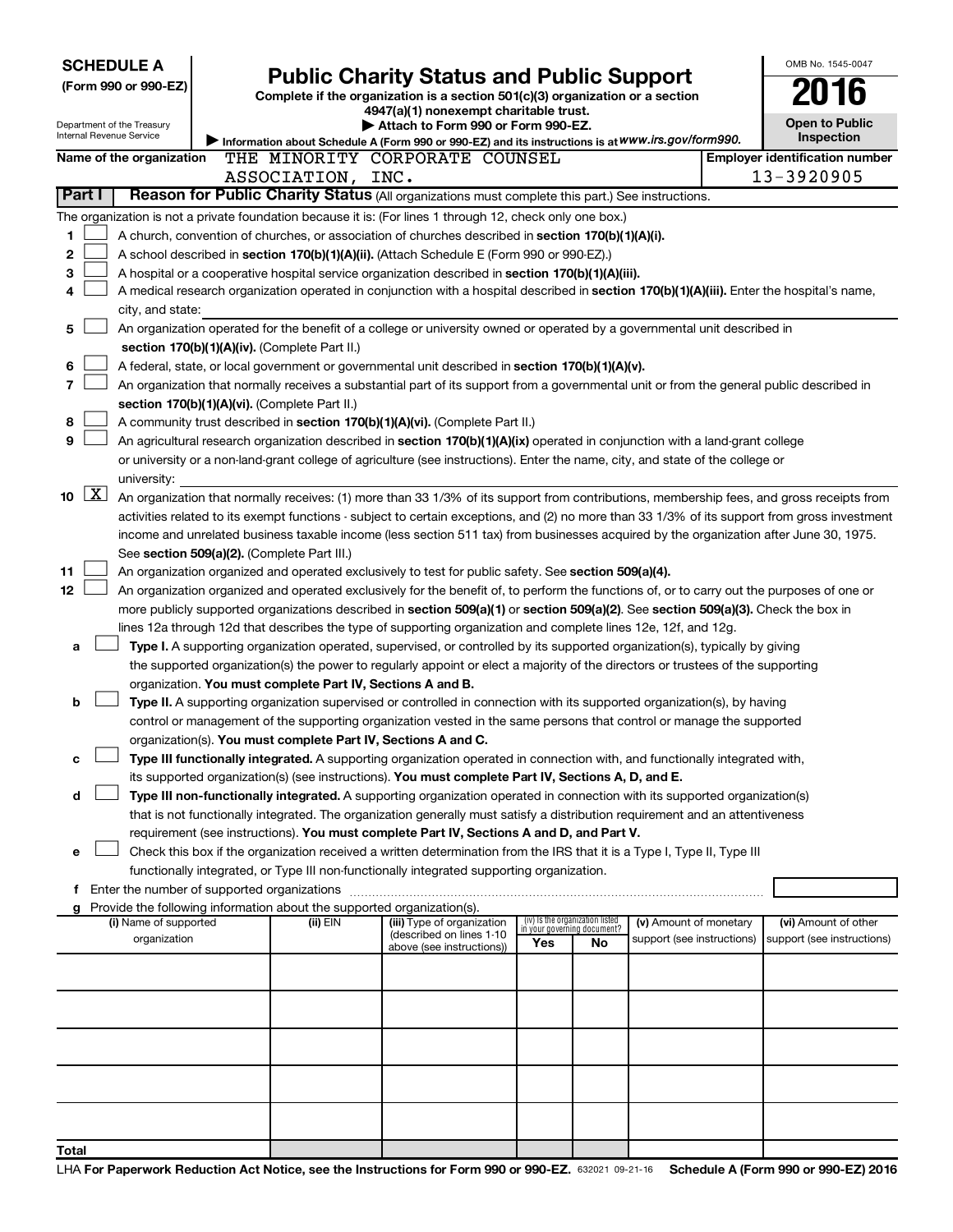#### Schedule A (Form 990 or 990-EZ) 2016 Page ASSOCIATION, INC. 13-3920905

13-3920905 Page 2

(Complete only if you checked the box on line 5, 7, or 8 of Part I or if the organization failed to qualify under Part III. If the organization fails to qualify under the tests listed below, please complete Part III.) **Part II Support Schedule for Organizations Described in Sections 170(b)(1)(A)(iv) and 170(b)(1)(A)(vi)**

|   | <b>Section A. Public Support</b>                                                                                                                                                                                               |          |          |            |            |          |           |
|---|--------------------------------------------------------------------------------------------------------------------------------------------------------------------------------------------------------------------------------|----------|----------|------------|------------|----------|-----------|
|   | Calendar year (or fiscal year beginning in)                                                                                                                                                                                    | (a) 2012 | (b) 2013 | $(c)$ 2014 | $(d)$ 2015 | (e) 2016 | (f) Total |
|   | 1 Gifts, grants, contributions, and                                                                                                                                                                                            |          |          |            |            |          |           |
|   | membership fees received. (Do not                                                                                                                                                                                              |          |          |            |            |          |           |
|   | include any "unusual grants.")                                                                                                                                                                                                 |          |          |            |            |          |           |
|   | 2 Tax revenues levied for the organ-                                                                                                                                                                                           |          |          |            |            |          |           |
|   | ization's benefit and either paid to                                                                                                                                                                                           |          |          |            |            |          |           |
|   | or expended on its behalf                                                                                                                                                                                                      |          |          |            |            |          |           |
|   | 3 The value of services or facilities                                                                                                                                                                                          |          |          |            |            |          |           |
|   | furnished by a governmental unit to                                                                                                                                                                                            |          |          |            |            |          |           |
|   | the organization without charge                                                                                                                                                                                                |          |          |            |            |          |           |
|   | 4 Total. Add lines 1 through 3                                                                                                                                                                                                 |          |          |            |            |          |           |
|   | 5 The portion of total contributions                                                                                                                                                                                           |          |          |            |            |          |           |
|   | by each person (other than a                                                                                                                                                                                                   |          |          |            |            |          |           |
|   | governmental unit or publicly                                                                                                                                                                                                  |          |          |            |            |          |           |
|   | supported organization) included                                                                                                                                                                                               |          |          |            |            |          |           |
|   | on line 1 that exceeds 2% of the                                                                                                                                                                                               |          |          |            |            |          |           |
|   | amount shown on line 11,                                                                                                                                                                                                       |          |          |            |            |          |           |
|   | column (f)                                                                                                                                                                                                                     |          |          |            |            |          |           |
|   | 6 Public support. Subtract line 5 from line 4.                                                                                                                                                                                 |          |          |            |            |          |           |
|   | <b>Section B. Total Support</b>                                                                                                                                                                                                |          |          |            |            |          |           |
|   | Calendar year (or fiscal year beginning in)                                                                                                                                                                                    | (a) 2012 | (b) 2013 | (c) 2014   | $(d)$ 2015 | (e) 2016 | (f) Total |
|   | 7 Amounts from line 4                                                                                                                                                                                                          |          |          |            |            |          |           |
|   | 8 Gross income from interest.                                                                                                                                                                                                  |          |          |            |            |          |           |
|   | dividends, payments received on                                                                                                                                                                                                |          |          |            |            |          |           |
|   | securities loans, rents, royalties                                                                                                                                                                                             |          |          |            |            |          |           |
|   | and income from similar sources                                                                                                                                                                                                |          |          |            |            |          |           |
| 9 | Net income from unrelated business                                                                                                                                                                                             |          |          |            |            |          |           |
|   | activities, whether or not the                                                                                                                                                                                                 |          |          |            |            |          |           |
|   | business is regularly carried on                                                                                                                                                                                               |          |          |            |            |          |           |
|   | 10 Other income. Do not include gain                                                                                                                                                                                           |          |          |            |            |          |           |
|   | or loss from the sale of capital                                                                                                                                                                                               |          |          |            |            |          |           |
|   | assets (Explain in Part VI.)                                                                                                                                                                                                   |          |          |            |            |          |           |
|   | 11 Total support. Add lines 7 through 10                                                                                                                                                                                       |          |          |            |            |          |           |
|   | <b>12</b> Gross receipts from related activities, etc. (see instructions)                                                                                                                                                      |          |          |            |            | 12       |           |
|   | 13 First five years. If the Form 990 is for the organization's first, second, third, fourth, or fifth tax year as a section 501(c)(3)                                                                                          |          |          |            |            |          |           |
|   | organization, check this box and stop here                                                                                                                                                                                     |          |          |            |            |          |           |
|   | Section C. Computation of Public Support Percentage                                                                                                                                                                            |          |          |            |            |          |           |
|   |                                                                                                                                                                                                                                |          |          |            |            | 14       | %         |
|   |                                                                                                                                                                                                                                |          |          |            |            | 15       | %         |
|   | 16a 33 1/3% support test - 2016. If the organization did not check the box on line 13, and line 14 is 33 1/3% or more, check this box and                                                                                      |          |          |            |            |          |           |
|   | stop here. The organization qualifies as a publicly supported organization manufaction manufacture or the organization manufacture or the organization manufacture or the organization manufacture or the state of the state o |          |          |            |            |          |           |
|   | b 33 1/3% support test - 2015. If the organization did not check a box on line 13 or 16a, and line 15 is 33 1/3% or more, check this box                                                                                       |          |          |            |            |          |           |
|   |                                                                                                                                                                                                                                |          |          |            |            |          |           |
|   | 17a 10% -facts-and-circumstances test - 2016. If the organization did not check a box on line 13, 16a, or 16b, and line 14 is 10% or more,                                                                                     |          |          |            |            |          |           |
|   | and if the organization meets the "facts-and-circumstances" test, check this box and stop here. Explain in Part VI how the organization                                                                                        |          |          |            |            |          |           |
|   | meets the "facts-and-circumstances" test. The organization qualifies as a publicly supported organization                                                                                                                      |          |          |            |            |          |           |
|   | b 10% -facts-and-circumstances test - 2015. If the organization did not check a box on line 13, 16a, 16b, or 17a, and line 15 is 10% or                                                                                        |          |          |            |            |          |           |
|   | more, and if the organization meets the "facts-and-circumstances" test, check this box and stop here. Explain in Part VI how the                                                                                               |          |          |            |            |          |           |
|   | organization meets the "facts-and-circumstances" test. The organization qualifies as a publicly supported organization                                                                                                         |          |          |            |            |          |           |
|   | 18 Private foundation. If the organization did not check a box on line 13, 16a, 16b, 17a, or 17b, check this box and see instructions                                                                                          |          |          |            |            |          |           |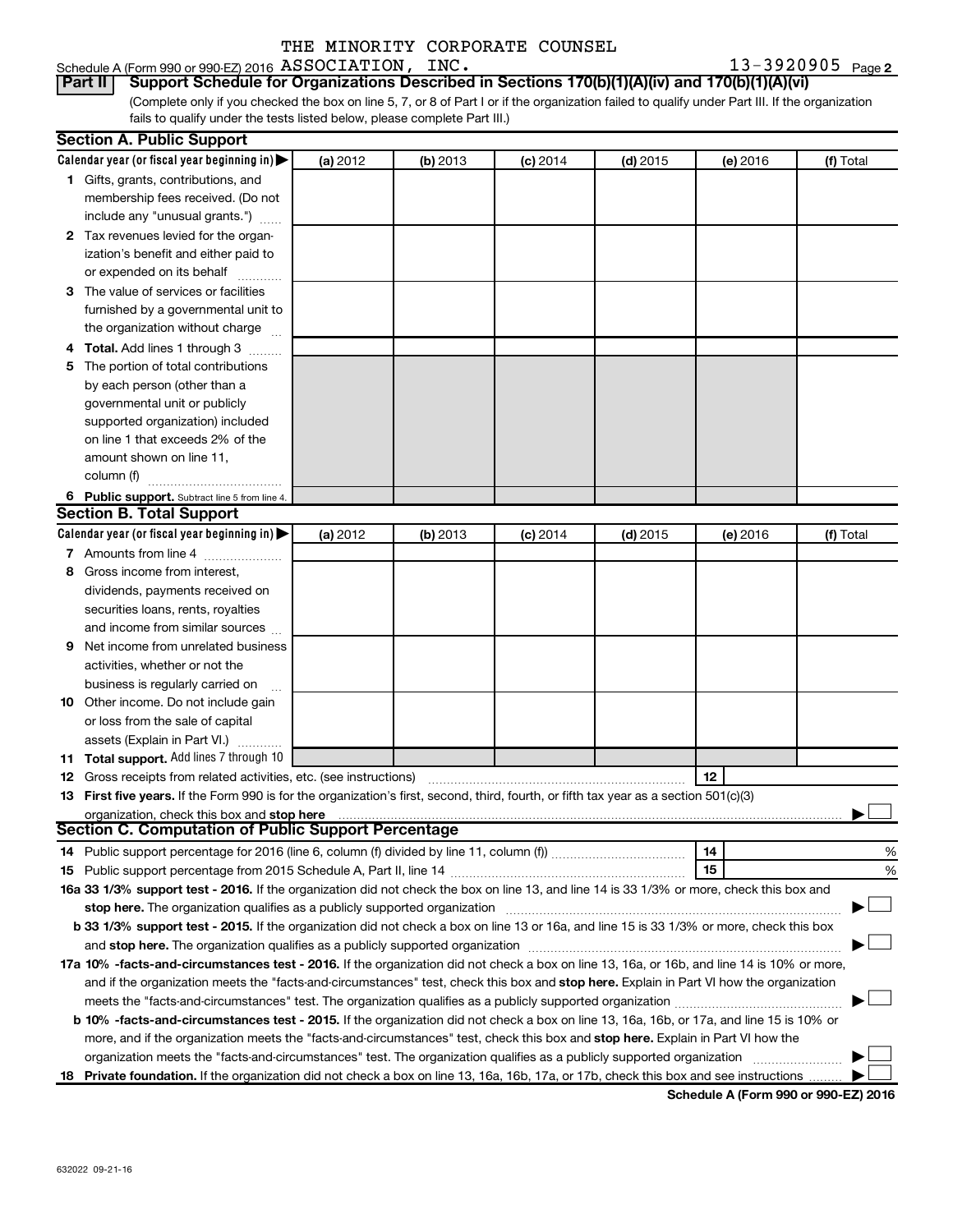#### Schedule A (Form 990 or 990-EZ) 2016 Page ASSOCIATION, INC. 13-3920905

#### **Part III Support Schedule for Organizations Described in Section 509(a)(2)**

(Complete only if you checked the box on line 10 of Part I or if the organization failed to qualify under Part II. If the organization fails to qualify under the tests listed below, please complete Part II.)

| <b>Section A. Public Support</b>                                                                                                                    |          |           |            |            |           |                                    |
|-----------------------------------------------------------------------------------------------------------------------------------------------------|----------|-----------|------------|------------|-----------|------------------------------------|
| Calendar year (or fiscal year beginning in)                                                                                                         | (a) 2012 | (b) 2013  | $(c)$ 2014 | $(d)$ 2015 | (e) 2016  | (f) Total                          |
| 1 Gifts, grants, contributions, and                                                                                                                 |          |           |            |            |           |                                    |
| membership fees received. (Do not                                                                                                                   |          |           |            |            |           |                                    |
| include any "unusual grants.")                                                                                                                      | 2347417. | 1854853.  | 1746641.   | 2443710.   |           | 2208570.10601191.                  |
| 2 Gross receipts from admissions,                                                                                                                   |          |           |            |            |           |                                    |
| merchandise sold or services per-                                                                                                                   |          |           |            |            |           |                                    |
| formed, or facilities furnished in<br>any activity that is related to the                                                                           |          |           |            |            |           |                                    |
| organization's tax-exempt purpose                                                                                                                   | 1498606. | 1665416.  | 1273962.   | 558,850.   | 716,963.  | 5713797.                           |
| 3 Gross receipts from activities that                                                                                                               |          |           |            |            |           |                                    |
| are not an unrelated trade or bus-                                                                                                                  |          |           |            |            |           |                                    |
| iness under section 513                                                                                                                             |          |           |            |            |           |                                    |
| 4 Tax revenues levied for the organ-                                                                                                                |          |           |            |            |           |                                    |
| ization's benefit and either paid to                                                                                                                |          |           |            |            |           |                                    |
| or expended on its behalf                                                                                                                           |          |           |            |            |           |                                    |
| 5 The value of services or facilities                                                                                                               |          |           |            |            |           |                                    |
| furnished by a governmental unit to                                                                                                                 |          |           |            |            |           |                                    |
| the organization without charge                                                                                                                     |          |           |            |            |           |                                    |
| 6 Total. Add lines 1 through 5                                                                                                                      | 3846023. | 3520269.  | 3020603.   | 3002560.   |           | 2925533.16314988.                  |
| 7a Amounts included on lines 1, 2, and                                                                                                              |          |           |            |            |           |                                    |
| 3 received from disqualified persons                                                                                                                | 883,370. | 812,545.  | 867,425.   | 558,750.   | 639,240.  | 3761330.                           |
| <b>b</b> Amounts included on lines 2 and 3 received                                                                                                 |          |           |            |            |           |                                    |
| from other than disqualified persons that<br>exceed the greater of \$5,000 or 1% of the                                                             |          |           |            |            |           |                                    |
| amount on line 13 for the year                                                                                                                      | 3,725.   |           |            |            |           | 3,725.                             |
| c Add lines 7a and 7b                                                                                                                               | 887,095. | 812,545.  | 867,425.   | 558,750.   | 639, 240. | 3765055.                           |
| 8 Public support. (Subtract line 7c from line 6.)                                                                                                   |          |           |            |            |           | 12549933.                          |
| <b>Section B. Total Support</b>                                                                                                                     |          |           |            |            |           |                                    |
| Calendar year (or fiscal year beginning in)                                                                                                         | (a) 2012 | (b) 2013  | $(c)$ 2014 | $(d)$ 2015 | (e) 2016  | (f) Total                          |
| 9 Amounts from line 6                                                                                                                               | 3846023  | 3520269.  | 3020603    | 3002560    |           | 2925533.16314988.                  |
| <b>10a</b> Gross income from interest,<br>dividends, payments received on                                                                           |          |           |            |            |           |                                    |
| securities loans, rents, royalties                                                                                                                  |          |           |            |            |           |                                    |
| and income from similar sources                                                                                                                     | 108,699. | 101, 240. | 115,426.   | 102,358.   | 89,587.   | 517,310.                           |
| <b>b</b> Unrelated business taxable income                                                                                                          |          |           |            |            |           |                                    |
| (less section 511 taxes) from businesses                                                                                                            |          |           |            |            |           |                                    |
| acquired after June 30, 1975                                                                                                                        |          |           |            |            |           |                                    |
| c Add lines 10a and 10b                                                                                                                             | 108,699. | 101, 240. | 115,426.   | 102, 358.  | 89,587.   | 517,310.                           |
| <b>11</b> Net income from unrelated business<br>activities not included in line 10b,                                                                |          |           |            |            |           |                                    |
| whether or not the business is                                                                                                                      |          |           |            |            |           |                                    |
| regularly carried on                                                                                                                                |          |           |            |            |           |                                    |
| <b>12</b> Other income. Do not include gain<br>or loss from the sale of capital                                                                     |          |           |            |            |           |                                    |
| assets (Explain in Part VI.)                                                                                                                        |          |           |            |            |           |                                    |
| 13 Total support. (Add lines 9, 10c, 11, and 12.)                                                                                                   | 3954722. | 3621509.  | 3136029.   | 3104918.   |           | 3015120.16832298.                  |
| 14 First five years. If the Form 990 is for the organization's first, second, third, fourth, or fifth tax year as a section 501(c)(3) organization, |          |           |            |            |           |                                    |
| check this box and stop here                                                                                                                        |          |           |            |            |           |                                    |
| <b>Section C. Computation of Public Support Percentage</b>                                                                                          |          |           |            |            |           |                                    |
|                                                                                                                                                     |          |           |            |            | 15        | 74.56<br>%<br>80.43                |
| 16 Public support percentage from 2015 Schedule A, Part III, line 15                                                                                |          |           |            |            | 16        | $\%$                               |
| Section D. Computation of Investment Income Percentage                                                                                              |          |           |            |            |           | 3.07                               |
| 17 Investment income percentage for 2016 (line 10c, column (f) divided by line 13, column (f))                                                      |          |           |            |            | 17        | $\%$<br>2.85                       |
| 18 Investment income percentage from 2015 Schedule A, Part III, line 17                                                                             |          |           |            |            | 18        | $\%$                               |
| 19a 33 1/3% support tests - 2016. If the organization did not check the box on line 14, and line 15 is more than 33 1/3%, and line 17 is not        |          |           |            |            |           |                                    |
| more than 33 1/3%, check this box and stop here. The organization qualifies as a publicly supported organization                                    |          |           |            |            |           | $\blacktriangleright$ $\mathbf{X}$ |
| b 33 1/3% support tests - 2015. If the organization did not check a box on line 14 or line 19a, and line 16 is more than 33 1/3%, and               |          |           |            |            |           |                                    |
| line 18 is not more than 33 1/3%, check this box and stop here. The organization qualifies as a publicly supported organization                     |          |           |            |            |           |                                    |
|                                                                                                                                                     |          |           |            |            |           |                                    |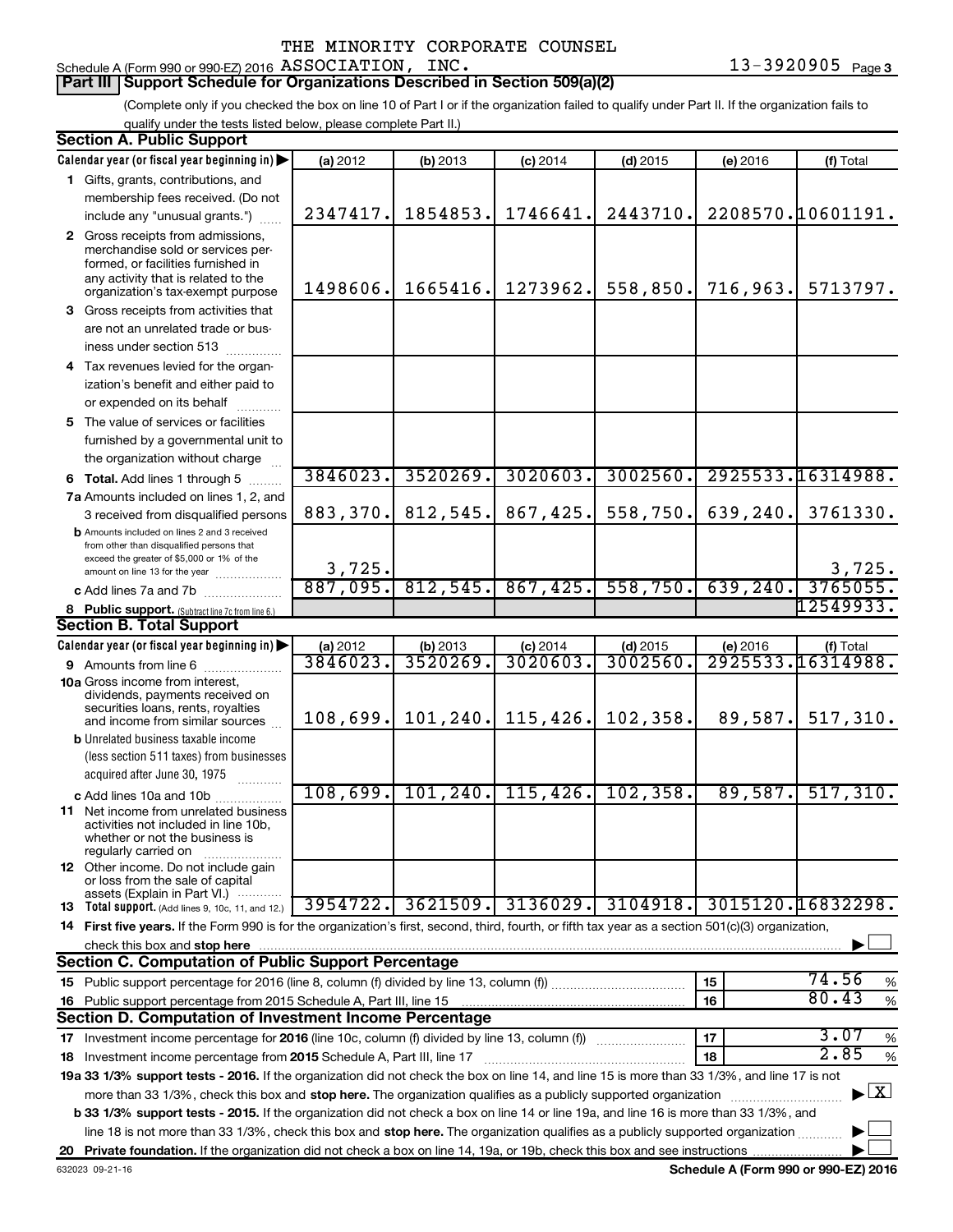## Schedule A (Form 990 or 990-EZ) 2016 Page ASSOCIATION, INC. 13-3920905

13-3920905 <sub>Page 4</sub>

**1**

**Yes No**

#### **Part IV Supporting Organizations**

(Complete only if you checked a box in line 12 on Part I. If you checked 12a of Part I, complete Sections A and B. If you checked 12b of Part I, complete Sections A and C. If you checked 12c of Part I, complete Sections A, D, and E. If you checked 12d of Part I, complete Sections A and D, and complete Part V.)

#### **Section A. All Supporting Organizations**

- **1** Are all of the organization's supported organizations listed by name in the organization's governing documents? If "No," describe in Part VI how the supported organizations are designated. If designated by *class or purpose, describe the designation. If historic and continuing relationship, explain.*
- **2** Did the organization have any supported organization that does not have an IRS determination of status under section 509(a)(1) or (2)? If "Yes," explain in Part VI how the organization determined that the supported *organization was described in section 509(a)(1) or (2).*
- **3a** Did the organization have a supported organization described in section 501(c)(4), (5), or (6)? If "Yes," answer *(b) and (c) below.*
- **b** Did the organization confirm that each supported organization qualified under section 501(c)(4), (5), or (6) and satisfied the public support tests under section 509(a)(2)? If "Yes," describe in Part VI when and how the *organization made the determination.*
- **c** Did the organization ensure that all support to such organizations was used exclusively for section 170(c)(2)(B) purposes? If "Yes," explain in Part VI what controls the organization put in place to ensure such use.
- **4 a** *If* Was any supported organization not organized in the United States ("foreign supported organization")? *"Yes," and if you checked 12a or 12b in Part I, answer (b) and (c) below.*
- **b** Did the organization have ultimate control and discretion in deciding whether to make grants to the foreign supported organization? If "Yes," describe in Part VI how the organization had such control and discretion *despite being controlled or supervised by or in connection with its supported organizations.*
- **c** Did the organization support any foreign supported organization that does not have an IRS determination under sections 501(c)(3) and 509(a)(1) or (2)? If "Yes," explain in Part VI what controls the organization used *to ensure that all support to the foreign supported organization was used exclusively for section 170(c)(2)(B) purposes.*
- **5a** Did the organization add, substitute, or remove any supported organizations during the tax year? If "Yes," answer (b) and (c) below (if applicable). Also, provide detail in Part VI, including (i) the names and EIN *numbers of the supported organizations added, substituted, or removed; (ii) the reasons for each such action; (iii) the authority under the organization's organizing document authorizing such action; and (iv) how the action was accomplished (such as by amendment to the organizing document).*
- **b** Type I or Type II only. Was any added or substituted supported organization part of a class already designated in the organization's organizing document?
- **c Substitutions only.**  Was the substitution the result of an event beyond the organization's control?
- **6** Did the organization provide support (whether in the form of grants or the provision of services or facilities) to support or benefit one or more of the filing organization's supported organizations? If "Yes," provide detail in anyone other than (i) its supported organizations, (ii) individuals that are part of the charitable class benefited by one or more of its supported organizations, or (iii) other supporting organizations that also *Part VI.*
- **7** Did the organization provide a grant, loan, compensation, or other similar payment to a substantial contributor regard to a substantial contributor? If "Yes," complete Part I of Schedule L (Form 990 or 990-EZ). (defined in section 4958(c)(3)(C)), a family member of a substantial contributor, or a 35% controlled entity with
- **8** Did the organization make a loan to a disqualified person (as defined in section 4958) not described in line 7? *If "Yes," complete Part I of Schedule L (Form 990 or 990-EZ).*
- **9 a** Was the organization controlled directly or indirectly at any time during the tax year by one or more in section 509(a)(1) or (2))? If "Yes," provide detail in Part VI. disqualified persons as defined in section 4946 (other than foundation managers and organizations described
- **b** Did one or more disqualified persons (as defined in line 9a) hold a controlling interest in any entity in which the supporting organization had an interest? If "Yes," provide detail in Part VI.
- **c** Did a disqualified person (as defined in line 9a) have an ownership interest in, or derive any personal benefit from, assets in which the supporting organization also had an interest? If "Yes," provide detail in Part VI.
- **10 a** Was the organization subject to the excess business holdings rules of section 4943 because of section supporting organizations)? If "Yes," answer 10b below. 4943(f) (regarding certain Type II supporting organizations, and all Type III non-functionally integrated
- **b** Did the organization have any excess business holdings in the tax year? (Use Schedule C, Form 4720, to *determine whether the organization had excess business holdings.)*

**2 3a 3b 3c 4a 4b 4c 5a 5b 5c 6 7 8 9a 9b 9c 10a 10b**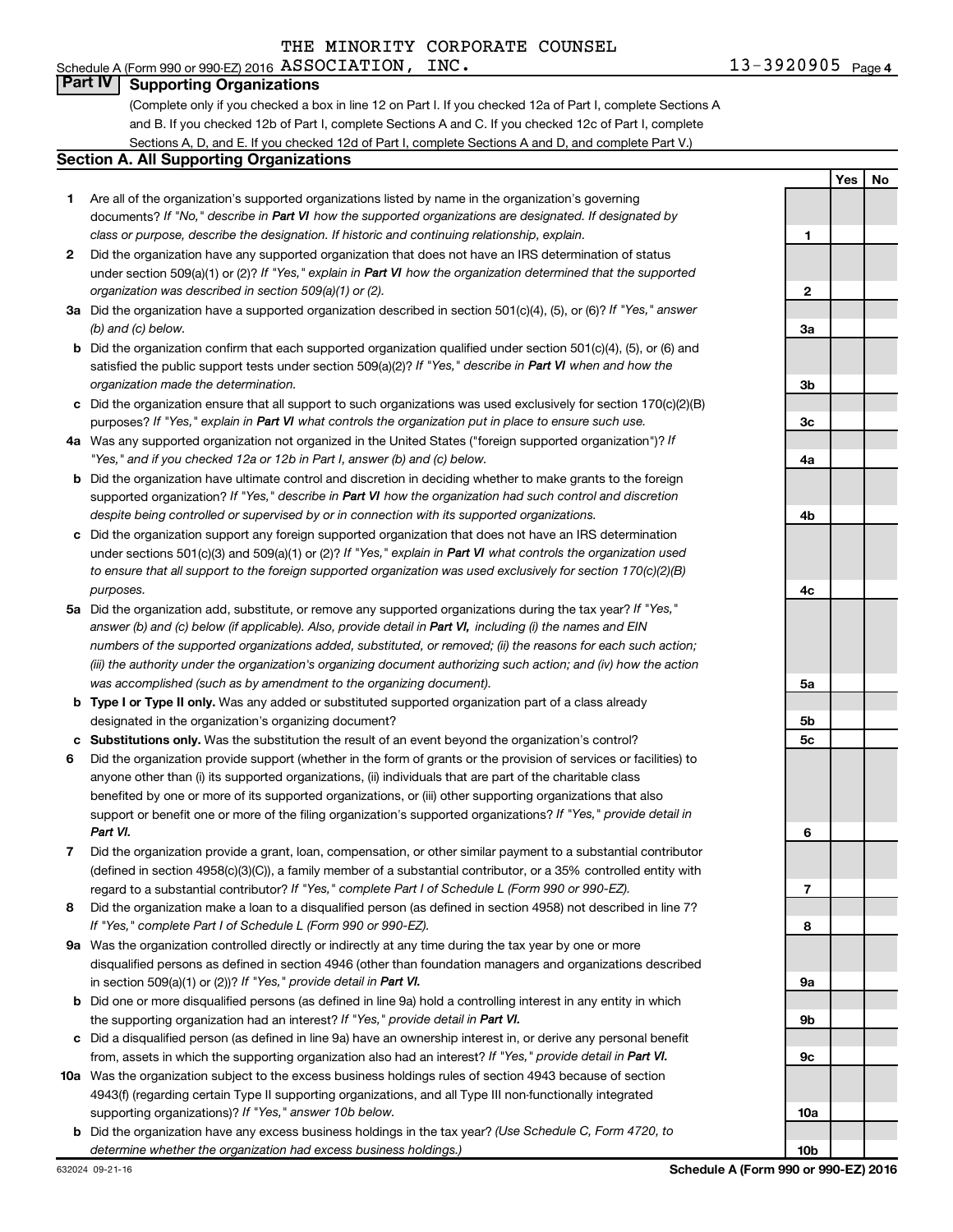13-3920905 Page 5 Schedule A (Form 990 or 990-EZ) 2016  $\overline{ASSUCLATION}$ ,  $\overline{INC}$ . ASSOCIATION, INC. 13-3920905

|    | Part IV<br><b>Supporting Organizations (continued)</b>                                                                          |                 |            |    |
|----|---------------------------------------------------------------------------------------------------------------------------------|-----------------|------------|----|
|    |                                                                                                                                 |                 | Yes        | No |
| 11 | Has the organization accepted a gift or contribution from any of the following persons?                                         |                 |            |    |
|    | a A person who directly or indirectly controls, either alone or together with persons described in (b) and (c)                  |                 |            |    |
|    | below, the governing body of a supported organization?                                                                          | 11a             |            |    |
|    | <b>b</b> A family member of a person described in (a) above?                                                                    | 11 <sub>b</sub> |            |    |
|    | c A 35% controlled entity of a person described in (a) or (b) above? If "Yes" to a, b, or c, provide detail in Part VI.         | 11c             |            |    |
|    | <b>Section B. Type I Supporting Organizations</b>                                                                               |                 |            |    |
|    |                                                                                                                                 |                 | Yes        | No |
| 1  | Did the directors, trustees, or membership of one or more supported organizations have the power to                             |                 |            |    |
|    | regularly appoint or elect at least a majority of the organization's directors or trustees at all times during the              |                 |            |    |
|    | tax year? If "No," describe in Part VI how the supported organization(s) effectively operated, supervised, or                   |                 |            |    |
|    | controlled the organization's activities. If the organization had more than one supported organization,                         |                 |            |    |
|    | describe how the powers to appoint and/or remove directors or trustees were allocated among the supported                       |                 |            |    |
|    | organizations and what conditions or restrictions, if any, applied to such powers during the tax year.                          | 1               |            |    |
| 2  | Did the organization operate for the benefit of any supported organization other than the supported                             |                 |            |    |
|    | organization(s) that operated, supervised, or controlled the supporting organization? If "Yes," explain in                      |                 |            |    |
|    | Part VI how providing such benefit carried out the purposes of the supported organization(s) that operated,                     |                 |            |    |
|    | supervised, or controlled the supporting organization.                                                                          | $\mathbf{2}$    |            |    |
|    | <b>Section C. Type II Supporting Organizations</b>                                                                              |                 |            |    |
|    |                                                                                                                                 |                 | <b>Yes</b> | No |
| 1. | Were a majority of the organization's directors or trustees during the tax year also a majority of the directors                |                 |            |    |
|    | or trustees of each of the organization's supported organization(s)? If "No," describe in Part VI how control                   |                 |            |    |
|    | or management of the supporting organization was vested in the same persons that controlled or managed                          |                 |            |    |
|    | the supported organization(s).                                                                                                  | 1               |            |    |
|    | <b>Section D. All Type III Supporting Organizations</b>                                                                         |                 |            |    |
|    |                                                                                                                                 |                 | Yes        | No |
| 1  | Did the organization provide to each of its supported organizations, by the last day of the fifth month of the                  |                 |            |    |
|    | organization's tax year, (i) a written notice describing the type and amount of support provided during the prior tax           |                 |            |    |
|    | year, (ii) a copy of the Form 990 that was most recently filed as of the date of notification, and (iii) copies of the          |                 |            |    |
|    | organization's governing documents in effect on the date of notification, to the extent not previously provided?                | 1               |            |    |
| 2  | Were any of the organization's officers, directors, or trustees either (i) appointed or elected by the supported                |                 |            |    |
|    | organization(s) or (ii) serving on the governing body of a supported organization? If "No," explain in Part VI how              |                 |            |    |
|    | the organization maintained a close and continuous working relationship with the supported organization(s).                     | $\mathbf{2}$    |            |    |
| 3  | By reason of the relationship described in (2), did the organization's supported organizations have a                           |                 |            |    |
|    | significant voice in the organization's investment policies and in directing the use of the organization's                      |                 |            |    |
|    | income or assets at all times during the tax year? If "Yes," describe in Part VI the role the organization's                    |                 |            |    |
|    | supported organizations played in this regard.                                                                                  | з               |            |    |
|    | Section E. Type III Functionally Integrated Supporting Organizations                                                            |                 |            |    |
| 1  | Check the box next to the method that the organization used to satisfy the Integral Part Test during the yeafsee instructions). |                 |            |    |
| a  | The organization satisfied the Activities Test. Complete line 2 below.                                                          |                 |            |    |
| b  | The organization is the parent of each of its supported organizations. Complete line 3 below.                                   |                 |            |    |
| с  | The organization supported a governmental entity. Describe in Part VI how you supported a government entity (see instructions). |                 |            |    |
| 2  | Activities Test. Answer (a) and (b) below.                                                                                      |                 | Yes        | No |
| а  | Did substantially all of the organization's activities during the tax year directly further the exempt purposes of              |                 |            |    |
|    | the supported organization(s) to which the organization was responsive? If "Yes," then in Part VI identify                      |                 |            |    |
|    | how these activities directly furthered their exempt purposes,<br>those supported organizations and explain                     |                 |            |    |
|    | how the organization was responsive to those supported organizations, and how the organization determined                       |                 |            |    |
|    | that these activities constituted substantially all of its activities.                                                          | 2a              |            |    |
| b  | Did the activities described in (a) constitute activities that, but for the organization's involvement, one or more             |                 |            |    |
|    | of the organization's supported organization(s) would have been engaged in? If "Yes," explain in Part VI the                    |                 |            |    |
|    | reasons for the organization's position that its supported organization(s) would have engaged in these                          |                 |            |    |
|    | activities but for the organization's involvement.                                                                              | 2b              |            |    |
| 3  | Parent of Supported Organizations. Answer (a) and (b) below.                                                                    |                 |            |    |
| а  | Did the organization have the power to regularly appoint or elect a majority of the officers, directors, or                     |                 |            |    |
|    | trustees of each of the supported organizations? Provide details in Part VI.                                                    | За              |            |    |
| b  | Did the organization exercise a substantial degree of direction over the policies, programs, and activities of each             |                 |            |    |
|    | of its supported organizations? If "Yes," describe in Part VI the role played by the organization in this regard.               | 3b              |            |    |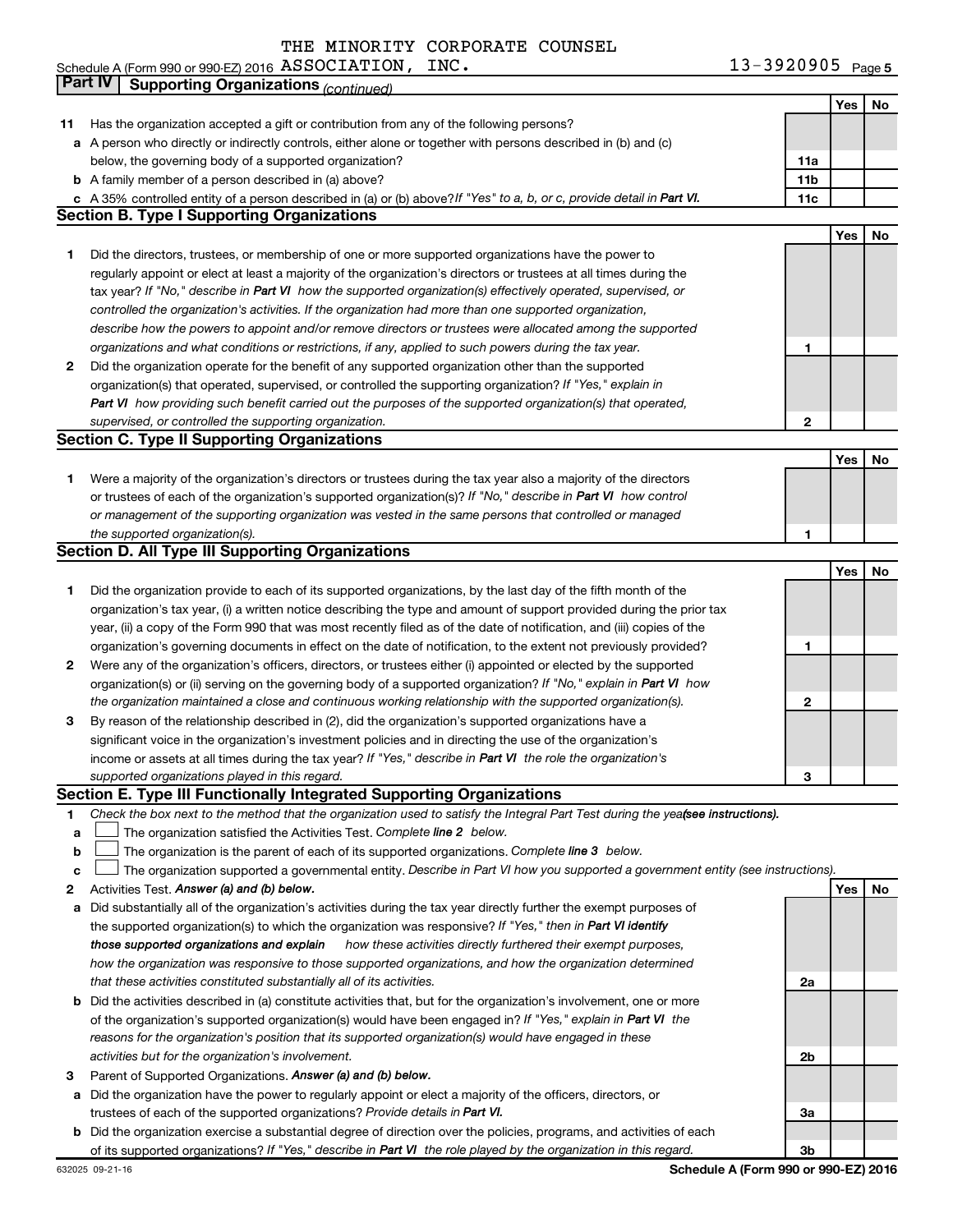13-3920905 Page 6 Schedule A (Form 990 or 990-EZ) 2016 Page ASSOCIATION, INC. 13-3920905

#### **Part V Type III Non-Functionally Integrated 509(a)(3) Supporting Organizations**

1 **Letter See instructions.** All Check here if the organization satisfied the Integral Part Test as a qualifying trust on Nov. 20, 1970 (explain in Part VI.) See instructions. All other Type III non-functionally integrated supporting organizations must complete Sections A through E.

|              | Section A - Adjusted Net Income                                              |                | (A) Prior Year | (B) Current Year<br>(optional) |
|--------------|------------------------------------------------------------------------------|----------------|----------------|--------------------------------|
| 1            | Net short-term capital gain                                                  | 1              |                |                                |
| 2            | Recoveries of prior-year distributions                                       | $\overline{2}$ |                |                                |
| 3            | Other gross income (see instructions)                                        | 3              |                |                                |
| 4            | Add lines 1 through 3                                                        | 4              |                |                                |
| 5            | Depreciation and depletion                                                   | 5              |                |                                |
| 6            | Portion of operating expenses paid or incurred for production or             |                |                |                                |
|              | collection of gross income or for management, conservation, or               |                |                |                                |
|              | maintenance of property held for production of income (see instructions)     | 6              |                |                                |
| 7            | Other expenses (see instructions)                                            | $\overline{7}$ |                |                                |
| 8            | Adjusted Net Income (subtract lines 5, 6, and 7 from line 4)                 | 8              |                |                                |
|              | <b>Section B - Minimum Asset Amount</b>                                      |                | (A) Prior Year | (B) Current Year<br>(optional) |
| 1            | Aggregate fair market value of all non-exempt-use assets (see                |                |                |                                |
|              | instructions for short tax year or assets held for part of year):            |                |                |                                |
|              | a Average monthly value of securities                                        | 1a             |                |                                |
|              | <b>b</b> Average monthly cash balances                                       | 1b             |                |                                |
|              | c Fair market value of other non-exempt-use assets                           | 1c             |                |                                |
|              | <b>d</b> Total (add lines 1a, 1b, and 1c)                                    | 1d             |                |                                |
|              | e Discount claimed for blockage or other                                     |                |                |                                |
|              | factors (explain in detail in <b>Part VI</b> ):                              |                |                |                                |
| 2            | Acquisition indebtedness applicable to non-exempt-use assets                 | $\mathbf{2}$   |                |                                |
| 3            | Subtract line 2 from line 1d                                                 | 3              |                |                                |
| 4            | Cash deemed held for exempt use. Enter 1-1/2% of line 3 (for greater amount, |                |                |                                |
|              | see instructions)                                                            | 4              |                |                                |
| 5            | Net value of non-exempt-use assets (subtract line 4 from line 3)             | 5              |                |                                |
| 6            | Multiply line 5 by .035                                                      | 6              |                |                                |
| 7            | Recoveries of prior-year distributions                                       | 7              |                |                                |
| 8            | Minimum Asset Amount (add line 7 to line 6)                                  | 8              |                |                                |
|              | <b>Section C - Distributable Amount</b>                                      |                |                | <b>Current Year</b>            |
| 1            | Adjusted net income for prior year (from Section A, line 8, Column A)        | 1              |                |                                |
| $\mathbf{2}$ | Enter 85% of line 1                                                          | $\mathbf{2}$   |                |                                |
| 3            | Minimum asset amount for prior year (from Section B, line 8, Column A)       | 3              |                |                                |
| 4            | Enter greater of line 2 or line 3                                            | 4              |                |                                |
| 5            | Income tax imposed in prior year                                             | 5              |                |                                |
| 6            | <b>Distributable Amount.</b> Subtract line 5 from line 4, unless subject to  |                |                |                                |
|              | emergency temporary reduction (see instructions)                             | 6              |                |                                |

**7** Let Check here if the current year is the organization's first as a non-functionally integrated Type III supporting organization (see instructions).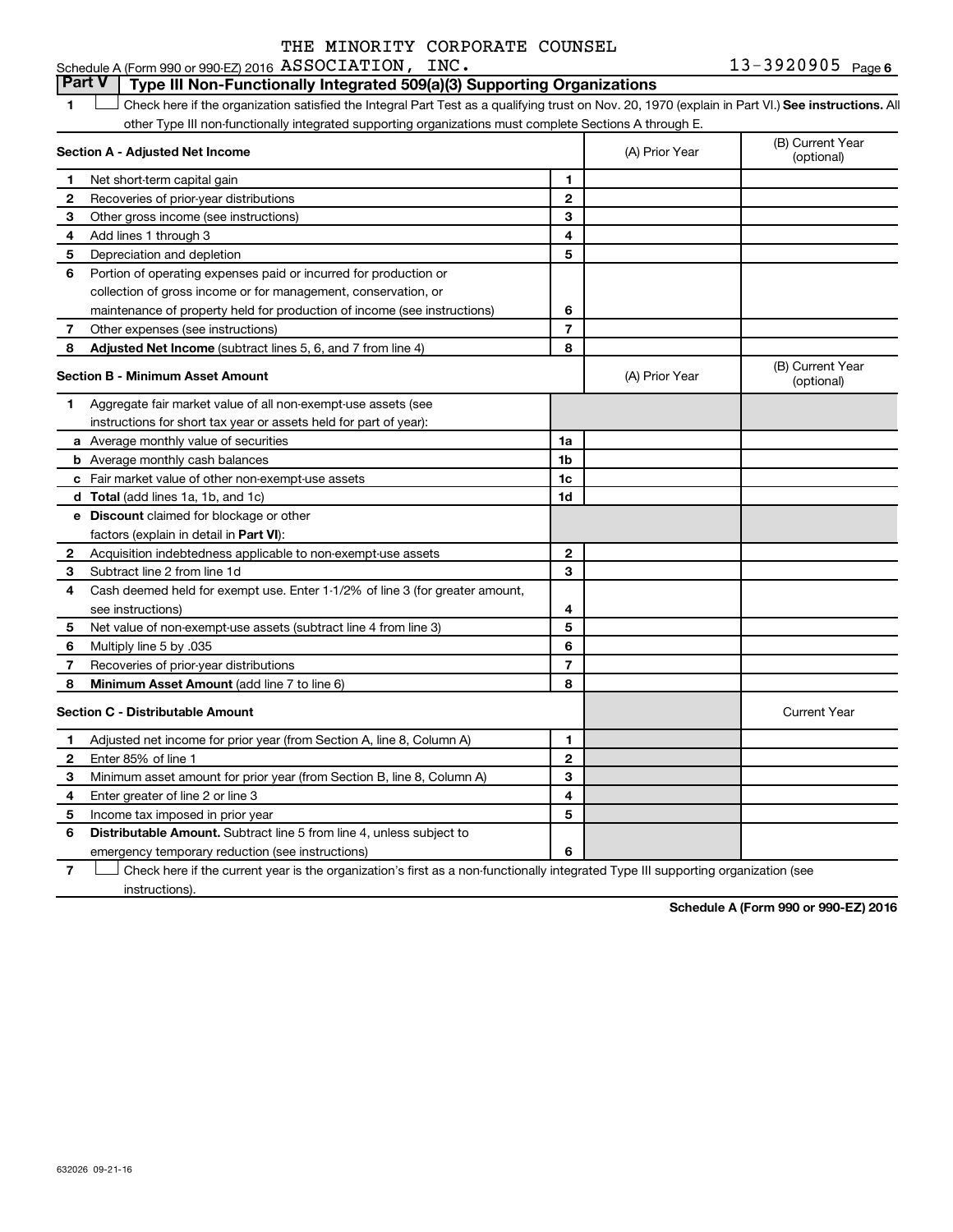| --------------           | --------------- |  |
|--------------------------|-----------------|--|
| ACOO EN 2016 ASSOCIATION |                 |  |

|    | Schedule A (Form 990 or 990-EZ) 2016 ASSOCIATION, INC.                                               |                                    |                                               | $13 - 3920905$ Page 7                            |  |  |  |  |  |  |
|----|------------------------------------------------------------------------------------------------------|------------------------------------|-----------------------------------------------|--------------------------------------------------|--|--|--|--|--|--|
|    | <b>Part V</b><br>Type III Non-Functionally Integrated 509(a)(3) Supporting Organizations (continued) |                                    |                                               |                                                  |  |  |  |  |  |  |
|    | <b>Section D - Distributions</b>                                                                     |                                    |                                               | <b>Current Year</b>                              |  |  |  |  |  |  |
| 1. | Amounts paid to supported organizations to accomplish exempt purposes                                |                                    |                                               |                                                  |  |  |  |  |  |  |
| 2  | Amounts paid to perform activity that directly furthers exempt purposes of supported                 |                                    |                                               |                                                  |  |  |  |  |  |  |
|    | organizations, in excess of income from activity                                                     |                                    |                                               |                                                  |  |  |  |  |  |  |
| 3  | Administrative expenses paid to accomplish exempt purposes of supported organizations                |                                    |                                               |                                                  |  |  |  |  |  |  |
| 4  | Amounts paid to acquire exempt-use assets                                                            |                                    |                                               |                                                  |  |  |  |  |  |  |
| 5  | Qualified set-aside amounts (prior IRS approval required)                                            |                                    |                                               |                                                  |  |  |  |  |  |  |
| 6  | Other distributions (describe in Part VI). See instructions                                          |                                    |                                               |                                                  |  |  |  |  |  |  |
| 7  | Total annual distributions. Add lines 1 through 6                                                    |                                    |                                               |                                                  |  |  |  |  |  |  |
| 8  | Distributions to attentive supported organizations to which the organization is responsive           |                                    |                                               |                                                  |  |  |  |  |  |  |
|    | (provide details in Part VI). See instructions                                                       |                                    |                                               |                                                  |  |  |  |  |  |  |
| 9  | Distributable amount for 2016 from Section C, line 6                                                 |                                    |                                               |                                                  |  |  |  |  |  |  |
| 10 | Line 8 amount divided by Line 9 amount                                                               |                                    |                                               |                                                  |  |  |  |  |  |  |
|    | Section E - Distribution Allocations (see instructions)                                              | (i)<br><b>Excess Distributions</b> | (ii)<br><b>Underdistributions</b><br>Pre-2016 | (iii)<br><b>Distributable</b><br>Amount for 2016 |  |  |  |  |  |  |
| 1. | Distributable amount for 2016 from Section C, line 6                                                 |                                    |                                               |                                                  |  |  |  |  |  |  |
| 2  | Underdistributions, if any, for years prior to 2016 (reason-                                         |                                    |                                               |                                                  |  |  |  |  |  |  |
|    | able cause required-explain in Part VI). See instructions                                            |                                    |                                               |                                                  |  |  |  |  |  |  |
| 3  | Excess distributions carryover, if any, to 2016:                                                     |                                    |                                               |                                                  |  |  |  |  |  |  |
| a  |                                                                                                      |                                    |                                               |                                                  |  |  |  |  |  |  |
| b  |                                                                                                      |                                    |                                               |                                                  |  |  |  |  |  |  |
|    | $c$ From 2013                                                                                        |                                    |                                               |                                                  |  |  |  |  |  |  |
|    | d From 2014                                                                                          |                                    |                                               |                                                  |  |  |  |  |  |  |
|    | e From 2015                                                                                          |                                    |                                               |                                                  |  |  |  |  |  |  |
|    | f Total of lines 3a through e                                                                        |                                    |                                               |                                                  |  |  |  |  |  |  |
|    | g Applied to underdistributions of prior years                                                       |                                    |                                               |                                                  |  |  |  |  |  |  |
|    | h Applied to 2016 distributable amount                                                               |                                    |                                               |                                                  |  |  |  |  |  |  |
| j. | Carryover from 2011 not applied (see instructions)                                                   |                                    |                                               |                                                  |  |  |  |  |  |  |
|    | Remainder. Subtract lines 3g, 3h, and 3i from 3f.                                                    |                                    |                                               |                                                  |  |  |  |  |  |  |
| 4  | Distributions for 2016 from Section D,                                                               |                                    |                                               |                                                  |  |  |  |  |  |  |
|    | line $7:$                                                                                            |                                    |                                               |                                                  |  |  |  |  |  |  |
|    | a Applied to underdistributions of prior years                                                       |                                    |                                               |                                                  |  |  |  |  |  |  |
|    | <b>b</b> Applied to 2016 distributable amount                                                        |                                    |                                               |                                                  |  |  |  |  |  |  |
|    | <b>c</b> Remainder. Subtract lines 4a and 4b from 4                                                  |                                    |                                               |                                                  |  |  |  |  |  |  |
|    | 5 Remaining underdistributions for years prior to 2016, if                                           |                                    |                                               |                                                  |  |  |  |  |  |  |
|    | any. Subtract lines 3g and 4a from line 2. For result greater                                        |                                    |                                               |                                                  |  |  |  |  |  |  |
|    | than zero, explain in Part VI. See instructions                                                      |                                    |                                               |                                                  |  |  |  |  |  |  |
| 6  | Remaining underdistributions for 2016. Subtract lines 3h                                             |                                    |                                               |                                                  |  |  |  |  |  |  |
|    | and 4b from line 1. For result greater than zero, explain in                                         |                                    |                                               |                                                  |  |  |  |  |  |  |
|    | Part VI. See instructions                                                                            |                                    |                                               |                                                  |  |  |  |  |  |  |
| 7  | Excess distributions carryover to 2017. Add lines 3j                                                 |                                    |                                               |                                                  |  |  |  |  |  |  |
|    | and 4c                                                                                               |                                    |                                               |                                                  |  |  |  |  |  |  |
| 8  | Breakdown of line 7:                                                                                 |                                    |                                               |                                                  |  |  |  |  |  |  |
| a  |                                                                                                      |                                    |                                               |                                                  |  |  |  |  |  |  |
|    | <b>b</b> Excess from 2013                                                                            |                                    |                                               |                                                  |  |  |  |  |  |  |
|    | c Excess from 2014                                                                                   |                                    |                                               |                                                  |  |  |  |  |  |  |
|    | d Excess from 2015                                                                                   |                                    |                                               |                                                  |  |  |  |  |  |  |
|    | e Excess from 2016                                                                                   |                                    |                                               |                                                  |  |  |  |  |  |  |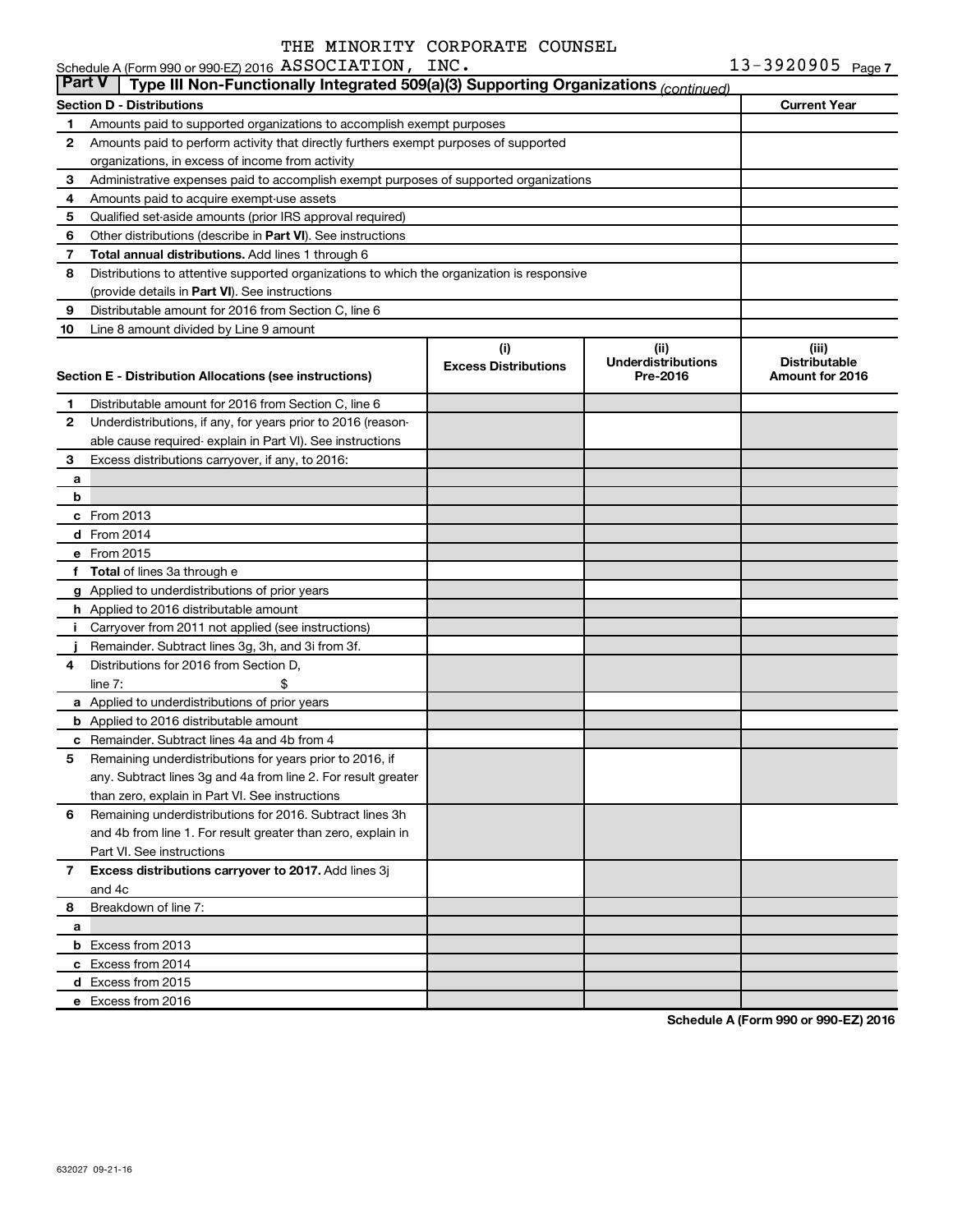|                |                                                                                                                                                        |  | THE MINORITY CORPORATE COUNSEL |                                                                                                                                                                                                                                                                                                                                                                   |
|----------------|--------------------------------------------------------------------------------------------------------------------------------------------------------|--|--------------------------------|-------------------------------------------------------------------------------------------------------------------------------------------------------------------------------------------------------------------------------------------------------------------------------------------------------------------------------------------------------------------|
|                | Schedule A (Form 990 or 990-EZ) 2016 ASSOCIATION, INC.                                                                                                 |  |                                | 13-3920905 Page 8                                                                                                                                                                                                                                                                                                                                                 |
| <b>Part VI</b> | Section D, lines 5, 6, and 8; and Part V, Section E, lines 2, 5, and 6. Also complete this part for any additional information.<br>(See instructions.) |  |                                | Supplemental Information. Provide the explanations required by Part II, line 10; Part II, line 17a or 17b; Part III, line 12;<br>Part IV, Section A, lines 1, 2, 3b, 3c, 4b, 4c, 5a, 6, 9a, 9b, 9c, 11a, 11b, and 11c; Part IV, Section B, lines 1 and 2; Part IV, Section C,<br>line 1; Part IV, Section D, lines 2 and 3; Part IV, Section E, lines 1c, 2a, 2b, |
|                |                                                                                                                                                        |  |                                |                                                                                                                                                                                                                                                                                                                                                                   |
|                |                                                                                                                                                        |  |                                |                                                                                                                                                                                                                                                                                                                                                                   |
|                |                                                                                                                                                        |  |                                |                                                                                                                                                                                                                                                                                                                                                                   |
|                |                                                                                                                                                        |  |                                |                                                                                                                                                                                                                                                                                                                                                                   |
|                |                                                                                                                                                        |  |                                |                                                                                                                                                                                                                                                                                                                                                                   |
|                |                                                                                                                                                        |  |                                |                                                                                                                                                                                                                                                                                                                                                                   |
|                |                                                                                                                                                        |  |                                |                                                                                                                                                                                                                                                                                                                                                                   |
|                |                                                                                                                                                        |  |                                |                                                                                                                                                                                                                                                                                                                                                                   |
|                |                                                                                                                                                        |  |                                |                                                                                                                                                                                                                                                                                                                                                                   |
|                |                                                                                                                                                        |  |                                |                                                                                                                                                                                                                                                                                                                                                                   |
|                |                                                                                                                                                        |  |                                |                                                                                                                                                                                                                                                                                                                                                                   |
|                |                                                                                                                                                        |  |                                |                                                                                                                                                                                                                                                                                                                                                                   |
|                |                                                                                                                                                        |  |                                |                                                                                                                                                                                                                                                                                                                                                                   |
|                |                                                                                                                                                        |  |                                |                                                                                                                                                                                                                                                                                                                                                                   |
|                |                                                                                                                                                        |  |                                |                                                                                                                                                                                                                                                                                                                                                                   |
|                |                                                                                                                                                        |  |                                |                                                                                                                                                                                                                                                                                                                                                                   |
|                |                                                                                                                                                        |  |                                |                                                                                                                                                                                                                                                                                                                                                                   |
|                |                                                                                                                                                        |  |                                |                                                                                                                                                                                                                                                                                                                                                                   |
|                |                                                                                                                                                        |  |                                |                                                                                                                                                                                                                                                                                                                                                                   |
|                |                                                                                                                                                        |  |                                |                                                                                                                                                                                                                                                                                                                                                                   |
|                |                                                                                                                                                        |  |                                |                                                                                                                                                                                                                                                                                                                                                                   |
|                |                                                                                                                                                        |  |                                |                                                                                                                                                                                                                                                                                                                                                                   |
|                |                                                                                                                                                        |  |                                |                                                                                                                                                                                                                                                                                                                                                                   |
|                |                                                                                                                                                        |  |                                |                                                                                                                                                                                                                                                                                                                                                                   |
|                |                                                                                                                                                        |  |                                |                                                                                                                                                                                                                                                                                                                                                                   |
|                |                                                                                                                                                        |  |                                |                                                                                                                                                                                                                                                                                                                                                                   |
|                |                                                                                                                                                        |  |                                |                                                                                                                                                                                                                                                                                                                                                                   |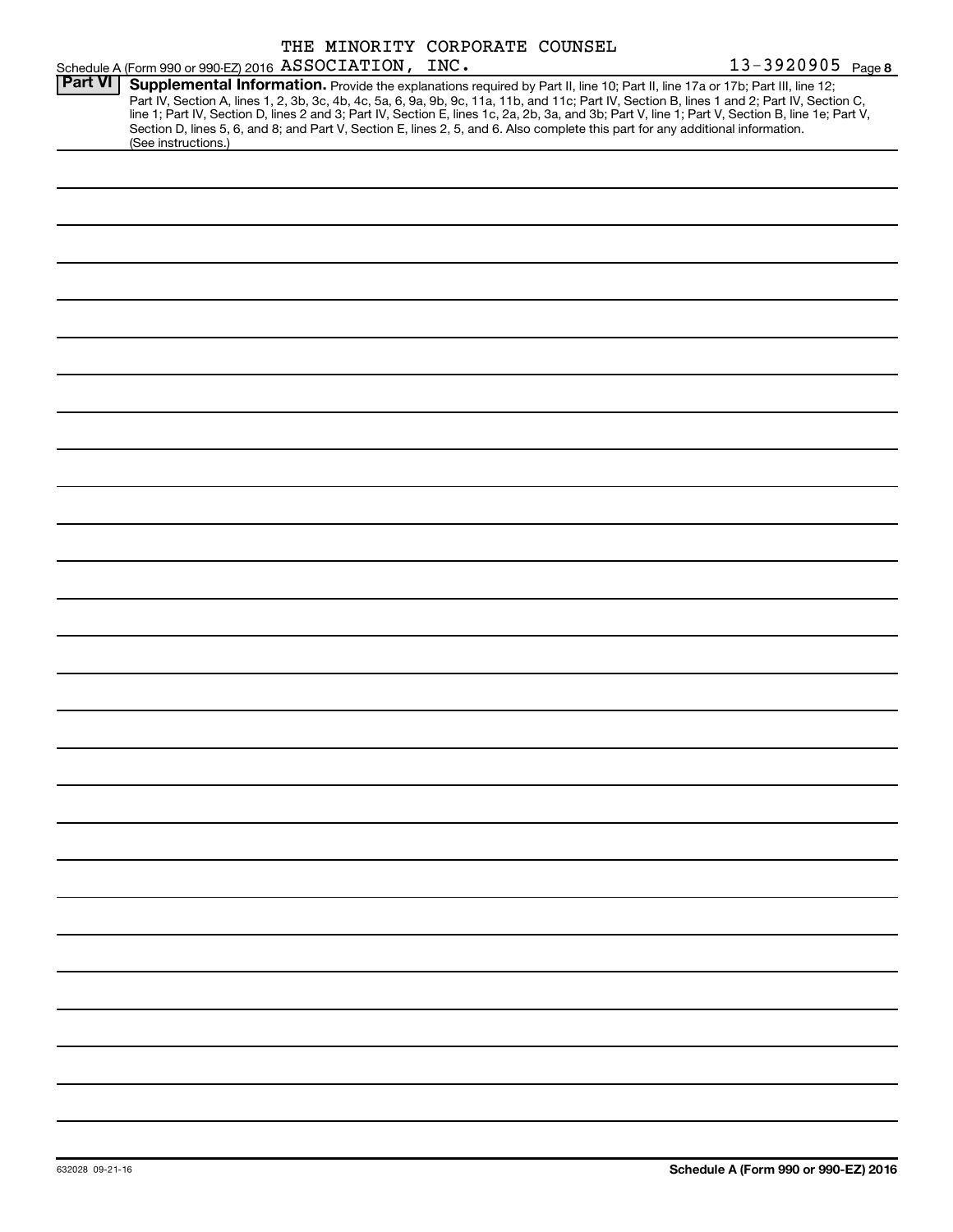|         | <b>SCHEDULE D</b>                                                                                                  |                                                                                                                                                                                                                               |                                                                            |                                                    |  |                          | OMB No. 1545-0047                     |  |  |  |
|---------|--------------------------------------------------------------------------------------------------------------------|-------------------------------------------------------------------------------------------------------------------------------------------------------------------------------------------------------------------------------|----------------------------------------------------------------------------|----------------------------------------------------|--|--------------------------|---------------------------------------|--|--|--|
|         | <b>Supplemental Financial Statements</b><br>Complete if the organization answered "Yes" on Form 990,<br>(Form 990) |                                                                                                                                                                                                                               |                                                                            |                                                    |  |                          |                                       |  |  |  |
|         |                                                                                                                    | Part IV, line 6, 7, 8, 9, 10, 11a, 11b, 11c, 11d, 11e, 11f, 12a, or 12b.                                                                                                                                                      |                                                                            |                                                    |  |                          | <b>Open to Public</b>                 |  |  |  |
|         | Department of the Treasury<br>Internal Revenue Service                                                             | Information about Schedule D (Form 990) and its instructions is at www.irs.gov/form990.                                                                                                                                       | Attach to Form 990.                                                        |                                                    |  |                          | Inspection                            |  |  |  |
|         | Name of the organization                                                                                           | THE MINORITY CORPORATE COUNSEL                                                                                                                                                                                                |                                                                            |                                                    |  |                          | <b>Employer identification number</b> |  |  |  |
|         | 13-3920905<br>ASSOCIATION, INC.                                                                                    |                                                                                                                                                                                                                               |                                                                            |                                                    |  |                          |                                       |  |  |  |
| Part I  |                                                                                                                    | Organizations Maintaining Donor Advised Funds or Other Similar Funds or Accounts. Complete if the                                                                                                                             |                                                                            |                                                    |  |                          |                                       |  |  |  |
|         |                                                                                                                    | organization answered "Yes" on Form 990, Part IV, line 6.                                                                                                                                                                     |                                                                            |                                                    |  |                          |                                       |  |  |  |
|         |                                                                                                                    |                                                                                                                                                                                                                               |                                                                            | (a) Donor advised funds                            |  |                          | (b) Funds and other accounts          |  |  |  |
| 1       |                                                                                                                    |                                                                                                                                                                                                                               |                                                                            |                                                    |  |                          |                                       |  |  |  |
| 2       |                                                                                                                    | Aggregate value of contributions to (during year)                                                                                                                                                                             |                                                                            |                                                    |  |                          |                                       |  |  |  |
| З       |                                                                                                                    |                                                                                                                                                                                                                               | the control of the control of the control of the control of the control of |                                                    |  |                          |                                       |  |  |  |
| 4       |                                                                                                                    |                                                                                                                                                                                                                               |                                                                            |                                                    |  |                          |                                       |  |  |  |
| 5       |                                                                                                                    | Did the organization inform all donors and donor advisors in writing that the assets held in donor advised funds                                                                                                              |                                                                            |                                                    |  |                          |                                       |  |  |  |
|         |                                                                                                                    |                                                                                                                                                                                                                               |                                                                            |                                                    |  |                          | Yes<br>No                             |  |  |  |
| 6       |                                                                                                                    | Did the organization inform all grantees, donors, and donor advisors in writing that grant funds can be used only                                                                                                             |                                                                            |                                                    |  |                          |                                       |  |  |  |
|         |                                                                                                                    | for charitable purposes and not for the benefit of the donor or donor advisor, or for any other purpose conferring                                                                                                            |                                                                            |                                                    |  |                          |                                       |  |  |  |
| Part II | impermissible private benefit?                                                                                     |                                                                                                                                                                                                                               |                                                                            |                                                    |  |                          | Yes<br>No                             |  |  |  |
|         |                                                                                                                    | Conservation Easements. Complete if the organization answered "Yes" on Form 990, Part IV, line 7.                                                                                                                             |                                                                            |                                                    |  |                          |                                       |  |  |  |
| 1       |                                                                                                                    | Purpose(s) of conservation easements held by the organization (check all that apply).                                                                                                                                         |                                                                            |                                                    |  |                          |                                       |  |  |  |
|         |                                                                                                                    | Preservation of land for public use (e.g., recreation or education)                                                                                                                                                           |                                                                            | Preservation of a historically important land area |  |                          |                                       |  |  |  |
|         |                                                                                                                    | Protection of natural habitat                                                                                                                                                                                                 |                                                                            | Preservation of a certified historic structure     |  |                          |                                       |  |  |  |
|         |                                                                                                                    | Preservation of open space                                                                                                                                                                                                    |                                                                            |                                                    |  |                          |                                       |  |  |  |
| 2       |                                                                                                                    | Complete lines 2a through 2d if the organization held a qualified conservation contribution in the form of a conservation easement on the last                                                                                |                                                                            |                                                    |  |                          | Held at the End of the Tax Year       |  |  |  |
|         | day of the tax year.                                                                                               |                                                                                                                                                                                                                               |                                                                            |                                                    |  | 2a                       |                                       |  |  |  |
| b       |                                                                                                                    | Total acreage restricted by conservation easements                                                                                                                                                                            |                                                                            |                                                    |  | 2b                       |                                       |  |  |  |
| c       |                                                                                                                    | Number of conservation easements on a certified historic structure included in (a) <i></i>                                                                                                                                    |                                                                            |                                                    |  | 2c                       |                                       |  |  |  |
|         |                                                                                                                    | d Number of conservation easements included in (c) acquired after 8/17/06, and not on a historic structure                                                                                                                    |                                                                            |                                                    |  |                          |                                       |  |  |  |
|         |                                                                                                                    | listed in the National Register [111] Marshall Register [11] Marshall Register [11] Marshall Register [11] Marshall Register [11] Marshall Register [11] Marshall Register [11] Marshall Register [11] Marshall Register [11] |                                                                            |                                                    |  | 2d                       |                                       |  |  |  |
| 3       |                                                                                                                    | Number of conservation easements modified, transferred, released, extinguished, or terminated by the organization during the tax                                                                                              |                                                                            |                                                    |  |                          |                                       |  |  |  |
|         | $year \triangleright$                                                                                              |                                                                                                                                                                                                                               |                                                                            |                                                    |  |                          |                                       |  |  |  |
| 4       |                                                                                                                    | Number of states where property subject to conservation easement is located >                                                                                                                                                 |                                                                            |                                                    |  |                          |                                       |  |  |  |
| 5       |                                                                                                                    | Does the organization have a written policy regarding the periodic monitoring, inspection, handling of                                                                                                                        |                                                                            |                                                    |  |                          |                                       |  |  |  |
|         |                                                                                                                    | violations, and enforcement of the conservation easements it holds?                                                                                                                                                           |                                                                            |                                                    |  |                          | <b>No</b><br>Yes                      |  |  |  |
| 6       |                                                                                                                    | Staff and volunteer hours devoted to monitoring, inspecting, handling of violations, and enforcing conservation easements during the year                                                                                     |                                                                            |                                                    |  |                          |                                       |  |  |  |
|         |                                                                                                                    |                                                                                                                                                                                                                               |                                                                            |                                                    |  |                          |                                       |  |  |  |
| 7       |                                                                                                                    | Amount of expenses incurred in monitoring, inspecting, handling of violations, and enforcing conservation easements during the year                                                                                           |                                                                            |                                                    |  |                          |                                       |  |  |  |
|         | ► \$                                                                                                               |                                                                                                                                                                                                                               |                                                                            |                                                    |  |                          |                                       |  |  |  |
| 8       |                                                                                                                    | Does each conservation easement reported on line 2(d) above satisfy the requirements of section 170(h)(4)(B)(i)                                                                                                               |                                                                            |                                                    |  |                          |                                       |  |  |  |
|         |                                                                                                                    |                                                                                                                                                                                                                               |                                                                            |                                                    |  |                          | <b>No</b><br>Yes                      |  |  |  |
| 9       |                                                                                                                    | In Part XIII, describe how the organization reports conservation easements in its revenue and expense statement, and balance sheet, and                                                                                       |                                                                            |                                                    |  |                          |                                       |  |  |  |
|         |                                                                                                                    | include, if applicable, the text of the footnote to the organization's financial statements that describes the organization's accounting for                                                                                  |                                                                            |                                                    |  |                          |                                       |  |  |  |
|         | conservation easements.<br>Part III                                                                                | Organizations Maintaining Collections of Art, Historical Treasures, or Other Similar Assets.                                                                                                                                  |                                                                            |                                                    |  |                          |                                       |  |  |  |
|         |                                                                                                                    | Complete if the organization answered "Yes" on Form 990, Part IV, line 8.                                                                                                                                                     |                                                                            |                                                    |  |                          |                                       |  |  |  |
|         |                                                                                                                    | 1a If the organization elected, as permitted under SFAS 116 (ASC 958), not to report in its revenue statement and balance sheet works of art,                                                                                 |                                                                            |                                                    |  |                          |                                       |  |  |  |
|         |                                                                                                                    | historical treasures, or other similar assets held for public exhibition, education, or research in furtherance of public service, provide, in Part XIII,                                                                     |                                                                            |                                                    |  |                          |                                       |  |  |  |
|         |                                                                                                                    | the text of the footnote to its financial statements that describes these items.                                                                                                                                              |                                                                            |                                                    |  |                          |                                       |  |  |  |
| b       |                                                                                                                    | If the organization elected, as permitted under SFAS 116 (ASC 958), to report in its revenue statement and balance sheet works of art, historical                                                                             |                                                                            |                                                    |  |                          |                                       |  |  |  |
|         |                                                                                                                    | treasures, or other similar assets held for public exhibition, education, or research in furtherance of public service, provide the following amounts                                                                         |                                                                            |                                                    |  |                          |                                       |  |  |  |
|         | relating to these items:                                                                                           |                                                                                                                                                                                                                               |                                                                            |                                                    |  |                          |                                       |  |  |  |
|         |                                                                                                                    |                                                                                                                                                                                                                               |                                                                            |                                                    |  |                          | \$                                    |  |  |  |
|         |                                                                                                                    | (ii) Assets included in Form 990, Part X                                                                                                                                                                                      |                                                                            |                                                    |  | $\blacktriangleright$ \$ |                                       |  |  |  |
| 2       |                                                                                                                    | If the organization received or held works of art, historical treasures, or other similar assets for financial gain, provide                                                                                                  |                                                                            |                                                    |  |                          |                                       |  |  |  |
|         |                                                                                                                    | the following amounts required to be reported under SFAS 116 (ASC 958) relating to these items:                                                                                                                               |                                                                            |                                                    |  |                          |                                       |  |  |  |
| а       |                                                                                                                    |                                                                                                                                                                                                                               |                                                                            |                                                    |  |                          | -\$                                   |  |  |  |
|         |                                                                                                                    |                                                                                                                                                                                                                               |                                                                            |                                                    |  |                          |                                       |  |  |  |
|         |                                                                                                                    |                                                                                                                                                                                                                               |                                                                            |                                                    |  |                          |                                       |  |  |  |

632051 08-29-16 **For Paperwork Reduction Act Notice, see the Instructions for Form 990. Schedule D (Form 990) 2016** LHA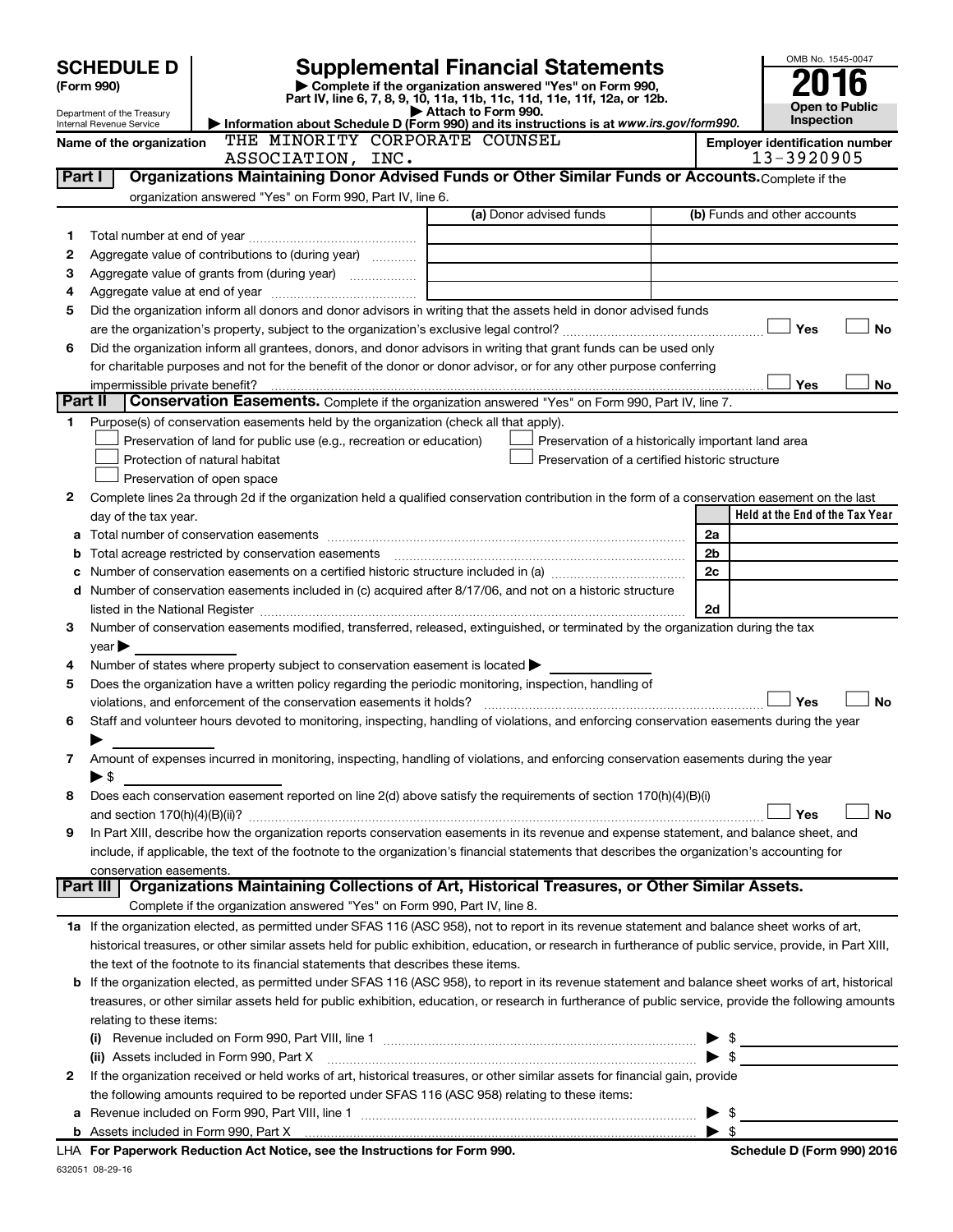|               | THE MINORITY CORPORATE COUNSEL                                                                                                                                                                                                 |                    |   |                |                                                                                                                                                                                                                               |                      |                     |           |
|---------------|--------------------------------------------------------------------------------------------------------------------------------------------------------------------------------------------------------------------------------|--------------------|---|----------------|-------------------------------------------------------------------------------------------------------------------------------------------------------------------------------------------------------------------------------|----------------------|---------------------|-----------|
|               | ASSOCIATION, INC.<br>Schedule D (Form 990) 2016                                                                                                                                                                                |                    |   |                |                                                                                                                                                                                                                               |                      | 13-3920905 Page 2   |           |
|               | Part III   Organizations Maintaining Collections of Art, Historical Treasures, or Other Similar Assets continued)                                                                                                              |                    |   |                |                                                                                                                                                                                                                               |                      |                     |           |
| 3             | Using the organization's acquisition, accession, and other records, check any of the following that are a significant use of its collection items                                                                              |                    |   |                |                                                                                                                                                                                                                               |                      |                     |           |
|               | (check all that apply):                                                                                                                                                                                                        |                    |   |                |                                                                                                                                                                                                                               |                      |                     |           |
| a             | Public exhibition                                                                                                                                                                                                              | d                  |   |                | Loan or exchange programs                                                                                                                                                                                                     |                      |                     |           |
| b             | Scholarly research                                                                                                                                                                                                             | e                  |   |                | Other and the contract of the contract of the contract of the contract of the contract of the contract of the contract of the contract of the contract of the contract of the contract of the contract of the contract of the |                      |                     |           |
| с             | Preservation for future generations                                                                                                                                                                                            |                    |   |                |                                                                                                                                                                                                                               |                      |                     |           |
| 4             | Provide a description of the organization's collections and explain how they further the organization's exempt purpose in Part XIII.                                                                                           |                    |   |                |                                                                                                                                                                                                                               |                      |                     |           |
| 5             | During the year, did the organization solicit or receive donations of art, historical treasures, or other similar assets                                                                                                       |                    |   |                |                                                                                                                                                                                                                               |                      |                     |           |
|               |                                                                                                                                                                                                                                |                    |   |                |                                                                                                                                                                                                                               |                      | Yes                 | No        |
|               | Part IV<br><b>Escrow and Custodial Arrangements.</b> Complete if the organization answered "Yes" on Form 990, Part IV, line 9, or                                                                                              |                    |   |                |                                                                                                                                                                                                                               |                      |                     |           |
|               | reported an amount on Form 990, Part X, line 21.                                                                                                                                                                               |                    |   |                |                                                                                                                                                                                                                               |                      |                     |           |
|               | 1a Is the organization an agent, trustee, custodian or other intermediary for contributions or other assets not included                                                                                                       |                    |   |                |                                                                                                                                                                                                                               |                      |                     |           |
|               |                                                                                                                                                                                                                                |                    |   |                |                                                                                                                                                                                                                               |                      | Yes                 | No        |
|               | b If "Yes," explain the arrangement in Part XIII and complete the following table:                                                                                                                                             |                    |   |                |                                                                                                                                                                                                                               |                      |                     |           |
|               |                                                                                                                                                                                                                                |                    |   |                |                                                                                                                                                                                                                               |                      | Amount              |           |
|               |                                                                                                                                                                                                                                |                    |   |                |                                                                                                                                                                                                                               | 1c                   |                     |           |
|               | d Additions during the year manufactured and an account of the year manufactured and account of the year manufactured and account of the year manufactured and account of the year manufactured and account of the year manufa |                    |   |                |                                                                                                                                                                                                                               | 1d                   |                     |           |
| е             | Distributions during the year manufactured and an account of the year manufactured and account of the year manufactured and account of the year manufactured and account of the year manufactured and account of the year manu |                    |   |                |                                                                                                                                                                                                                               | 1e                   |                     |           |
| f             | Ending balance <i>www.communicality.communicality.communicality.communicality.communicality.communicality.com</i>                                                                                                              |                    |   |                |                                                                                                                                                                                                                               | 1f                   |                     |           |
|               | 2a Did the organization include an amount on Form 990, Part X, line 21, for escrow or custodial account liability?                                                                                                             |                    |   |                |                                                                                                                                                                                                                               |                      | Yes                 | No        |
|               | <b>b</b> If "Yes," explain the arrangement in Part XIII. Check here if the explanation has been provided on Part XIII                                                                                                          |                    |   |                |                                                                                                                                                                                                                               |                      |                     |           |
| <b>Part V</b> | Endowment Funds. Complete if the organization answered "Yes" on Form 990, Part IV, line 10.                                                                                                                                    |                    |   |                |                                                                                                                                                                                                                               |                      |                     |           |
|               |                                                                                                                                                                                                                                | (a) Current year   |   | (b) Prior year | (c) Two years back                                                                                                                                                                                                            | (d) Three years back | (e) Four years back |           |
| 1a            | Beginning of year balance                                                                                                                                                                                                      |                    |   |                |                                                                                                                                                                                                                               |                      |                     |           |
| b             |                                                                                                                                                                                                                                |                    |   |                |                                                                                                                                                                                                                               |                      |                     |           |
| с             | Net investment earnings, gains, and losses                                                                                                                                                                                     |                    |   |                |                                                                                                                                                                                                                               |                      |                     |           |
| d             |                                                                                                                                                                                                                                |                    |   |                |                                                                                                                                                                                                                               |                      |                     |           |
| е             | Other expenditures for facilities                                                                                                                                                                                              |                    |   |                |                                                                                                                                                                                                                               |                      |                     |           |
|               | and programs                                                                                                                                                                                                                   |                    |   |                |                                                                                                                                                                                                                               |                      |                     |           |
| f.            | Administrative expenses                                                                                                                                                                                                        |                    |   |                |                                                                                                                                                                                                                               |                      |                     |           |
| g             |                                                                                                                                                                                                                                |                    |   |                |                                                                                                                                                                                                                               |                      |                     |           |
| 2             | Provide the estimated percentage of the current year end balance (line 1g, column (a)) held as:                                                                                                                                |                    |   |                |                                                                                                                                                                                                                               |                      |                     |           |
| a             | Board designated or quasi-endowment                                                                                                                                                                                            |                    | % |                |                                                                                                                                                                                                                               |                      |                     |           |
|               | Permanent endowment                                                                                                                                                                                                            | %                  |   |                |                                                                                                                                                                                                                               |                      |                     |           |
|               | <b>c</b> Temporarily restricted endowment $\blacktriangleright$                                                                                                                                                                | %                  |   |                |                                                                                                                                                                                                                               |                      |                     |           |
|               | The percentages on lines 2a, 2b, and 2c should equal 100%.                                                                                                                                                                     |                    |   |                |                                                                                                                                                                                                                               |                      |                     |           |
|               | 3a Are there endowment funds not in the possession of the organization that are held and administered for the organization                                                                                                     |                    |   |                |                                                                                                                                                                                                                               |                      |                     |           |
|               | by:                                                                                                                                                                                                                            |                    |   |                |                                                                                                                                                                                                                               |                      |                     | Yes<br>No |
|               | (i)                                                                                                                                                                                                                            |                    |   |                |                                                                                                                                                                                                                               |                      | 3a(i)               |           |
|               |                                                                                                                                                                                                                                |                    |   |                |                                                                                                                                                                                                                               |                      | 3a(ii)              |           |
|               | Describe in Part XIII the intended uses of the organization's endowment funds.                                                                                                                                                 |                    |   |                |                                                                                                                                                                                                                               |                      | 3b                  |           |
| 4             | Part VI<br><b>Land, Buildings, and Equipment.</b>                                                                                                                                                                              |                    |   |                |                                                                                                                                                                                                                               |                      |                     |           |
|               | Complete if the organization answered "Yes" on Form 990, Part IV, line 11a. See Form 990, Part X, line 10.                                                                                                                     |                    |   |                |                                                                                                                                                                                                                               |                      |                     |           |
|               | Description of property                                                                                                                                                                                                        | (a) Cost or other  |   |                | (b) Cost or other                                                                                                                                                                                                             | (c) Accumulated      | (d) Book value      |           |
|               |                                                                                                                                                                                                                                | basis (investment) |   |                | basis (other)                                                                                                                                                                                                                 | depreciation         |                     |           |
|               |                                                                                                                                                                                                                                |                    |   |                |                                                                                                                                                                                                                               |                      |                     |           |
| b             |                                                                                                                                                                                                                                |                    |   |                |                                                                                                                                                                                                                               |                      |                     |           |
| с             | Leasehold improvements                                                                                                                                                                                                         |                    |   |                |                                                                                                                                                                                                                               |                      |                     |           |
| d             |                                                                                                                                                                                                                                |                    |   |                | 115,357.                                                                                                                                                                                                                      | 88,417.              |                     | 26,940.   |
|               |                                                                                                                                                                                                                                |                    |   |                | 120,769.                                                                                                                                                                                                                      | 115,677.             |                     | 5,092.    |
|               | Total. Add lines 1a through 1e. (Column (d) must equal Form 990, Part X, column (B), line 10c.)                                                                                                                                |                    |   |                |                                                                                                                                                                                                                               |                      |                     | 32,032.   |
|               |                                                                                                                                                                                                                                |                    |   |                |                                                                                                                                                                                                                               |                      |                     |           |

**Schedule D (Form 990) 2016**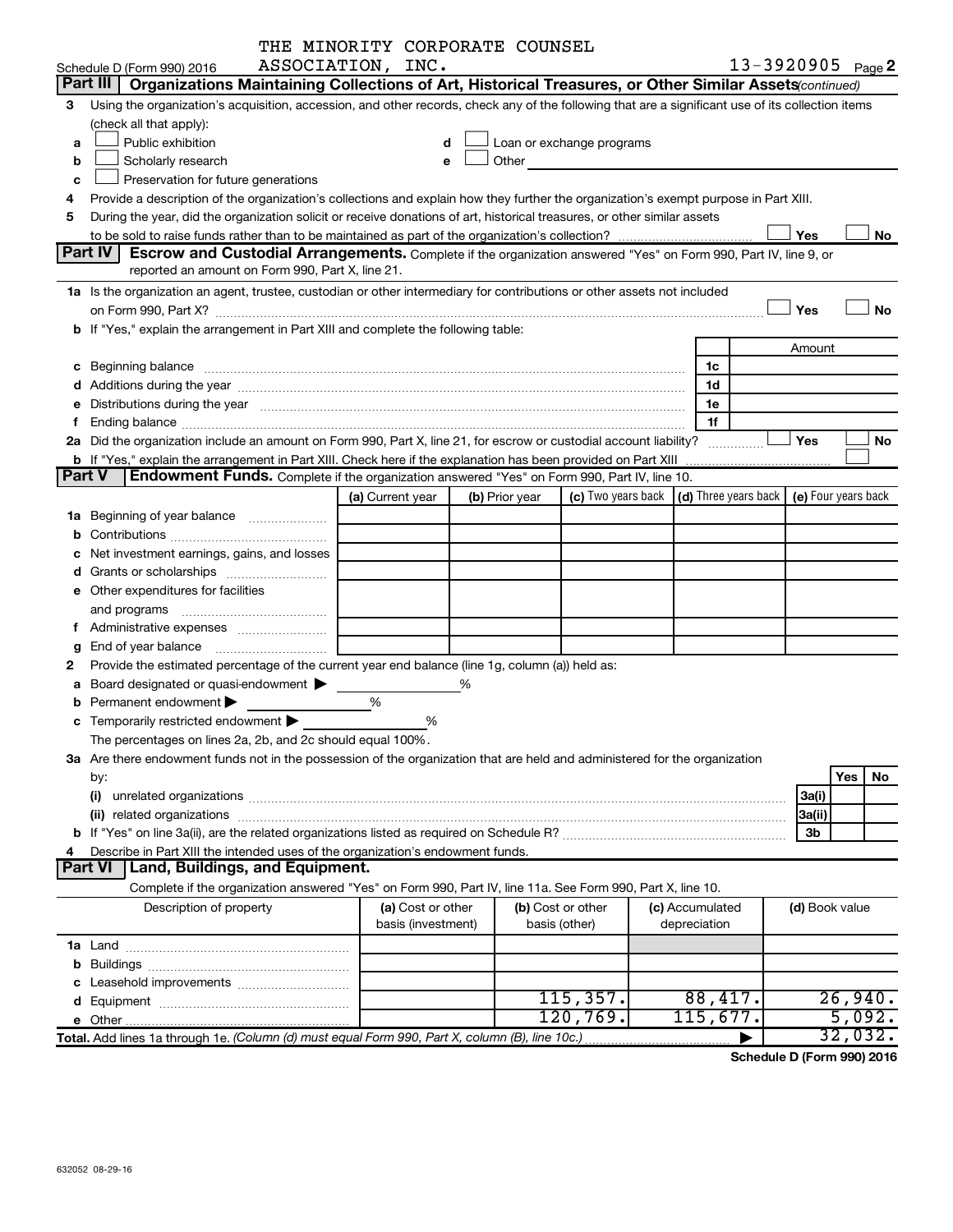| THE MINORITY CORPORATE COUNSEL |  |
|--------------------------------|--|
| ASSOCIATION, INC.              |  |

| ASSOCIATION, INC.<br>Schedule D (Form 990) 2016                                                                   |                 |                                                           | $13 - 3920905$ Page 3 |
|-------------------------------------------------------------------------------------------------------------------|-----------------|-----------------------------------------------------------|-----------------------|
| Part VII Investments - Other Securities.                                                                          |                 |                                                           |                       |
| Complete if the organization answered "Yes" on Form 990, Part IV, line 11b. See Form 990, Part X, line 12.        |                 |                                                           |                       |
| (a) Description of security or category (including name of security)                                              | (b) Book value  | (c) Method of valuation: Cost or end-of-year market value |                       |
|                                                                                                                   |                 |                                                           |                       |
|                                                                                                                   |                 |                                                           |                       |
| $(3)$ Other                                                                                                       |                 |                                                           |                       |
| (A)                                                                                                               |                 |                                                           |                       |
| (B)                                                                                                               |                 |                                                           |                       |
|                                                                                                                   |                 |                                                           |                       |
| (C)                                                                                                               |                 |                                                           |                       |
| (D)                                                                                                               |                 |                                                           |                       |
| (E)                                                                                                               |                 |                                                           |                       |
| (F)                                                                                                               |                 |                                                           |                       |
| (G)                                                                                                               |                 |                                                           |                       |
| (H)                                                                                                               |                 |                                                           |                       |
| Total. (Col. (b) must equal Form 990, Part X, col. (B) line 12.) $\blacktriangleright$                            |                 |                                                           |                       |
| Part VIII Investments - Program Related.                                                                          |                 |                                                           |                       |
| Complete if the organization answered "Yes" on Form 990, Part IV, line 11c. See Form 990, Part X, line 13.        |                 |                                                           |                       |
| (a) Description of investment                                                                                     | (b) Book value  | (c) Method of valuation: Cost or end-of-year market value |                       |
| (1)                                                                                                               |                 |                                                           |                       |
| (2)                                                                                                               |                 |                                                           |                       |
| (3)                                                                                                               |                 |                                                           |                       |
| (4)                                                                                                               |                 |                                                           |                       |
|                                                                                                                   |                 |                                                           |                       |
| (5)                                                                                                               |                 |                                                           |                       |
| (6)                                                                                                               |                 |                                                           |                       |
| (7)                                                                                                               |                 |                                                           |                       |
| (8)                                                                                                               |                 |                                                           |                       |
| (9)                                                                                                               |                 |                                                           |                       |
| Total. (Col. (b) must equal Form 990, Part X, col. (B) line $13.$ )                                               |                 |                                                           |                       |
| Part IX<br><b>Other Assets.</b>                                                                                   |                 |                                                           |                       |
| Complete if the organization answered "Yes" on Form 990, Part IV, line 11d. See Form 990, Part X, line 15.        |                 |                                                           |                       |
|                                                                                                                   | (a) Description |                                                           | (b) Book value        |
| (1)                                                                                                               |                 |                                                           |                       |
| (2)                                                                                                               |                 |                                                           |                       |
| (3)                                                                                                               |                 |                                                           |                       |
| (4)                                                                                                               |                 |                                                           |                       |
| (5)                                                                                                               |                 |                                                           |                       |
|                                                                                                                   |                 |                                                           |                       |
|                                                                                                                   |                 |                                                           |                       |
| (6)                                                                                                               |                 |                                                           |                       |
| (7)                                                                                                               |                 |                                                           |                       |
| (8)                                                                                                               |                 |                                                           |                       |
| (9)                                                                                                               |                 |                                                           |                       |
|                                                                                                                   |                 |                                                           |                       |
| Total. (Column (b) must equal Form 990, Part X, col. (B) line 15.)<br><b>Other Liabilities.</b><br>Part X         |                 |                                                           |                       |
| Complete if the organization answered "Yes" on Form 990, Part IV, line 11e or 11f. See Form 990, Part X, line 25. |                 |                                                           |                       |
| (a) Description of liability<br>1.                                                                                |                 | (b) Book value                                            |                       |
| (1)<br>Federal income taxes                                                                                       |                 |                                                           |                       |
| <b>ACCRUED EXPENSES</b><br>(2)                                                                                    |                 | 94,692.                                                   |                       |
| (3)                                                                                                               |                 |                                                           |                       |
| (4)                                                                                                               |                 |                                                           |                       |
|                                                                                                                   |                 |                                                           |                       |
| (5)                                                                                                               |                 |                                                           |                       |
| (6)                                                                                                               |                 |                                                           |                       |
| (7)                                                                                                               |                 |                                                           |                       |
| (8)                                                                                                               |                 |                                                           |                       |
| (9)<br>Total. (Column (b) must equal Form 990, Part X, col. (B) line 25.)                                         |                 | 94,692.                                                   |                       |

organization's liability for uncertain tax positions under FIN 48 (ASC 740). Check here if the text of the footnote has been provided in Part XIII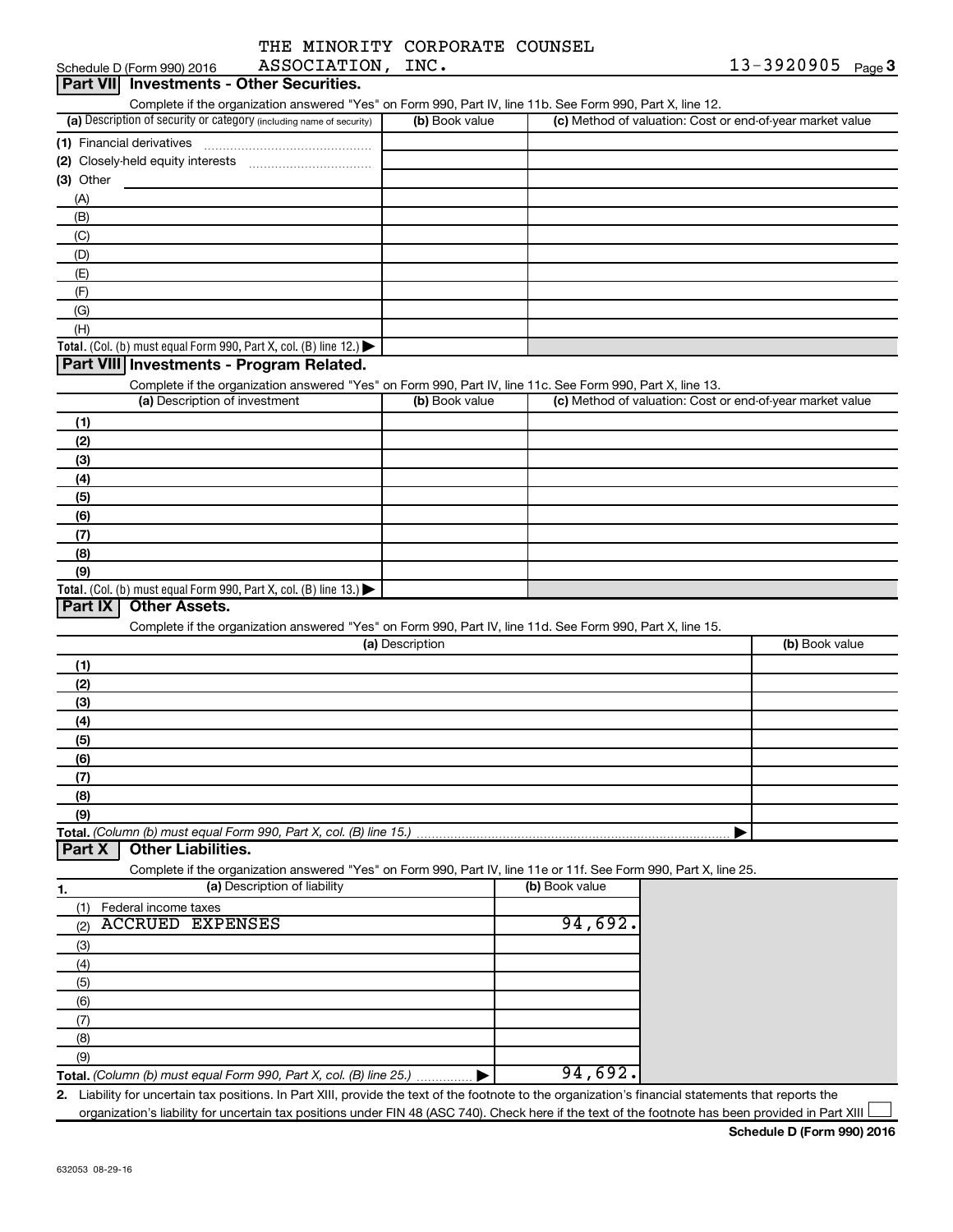|                                                                      | THE MINORITY CORPORATE COUNSEL                                                                                                                                                                                                     |                |             |                |                             |  |  |  |  |  |  |
|----------------------------------------------------------------------|------------------------------------------------------------------------------------------------------------------------------------------------------------------------------------------------------------------------------------|----------------|-------------|----------------|-----------------------------|--|--|--|--|--|--|
| 13-3920905 Page 4<br>ASSOCIATION, INC.<br>Schedule D (Form 990) 2016 |                                                                                                                                                                                                                                    |                |             |                |                             |  |  |  |  |  |  |
|                                                                      | Reconciliation of Revenue per Audited Financial Statements With Revenue per Return.<br>Part XI                                                                                                                                     |                |             |                |                             |  |  |  |  |  |  |
|                                                                      | Complete if the organization answered "Yes" on Form 990, Part IV, line 12a.                                                                                                                                                        |                |             |                |                             |  |  |  |  |  |  |
| 1                                                                    | Total revenue, gains, and other support per audited financial statements [[[[[[[[[[[[[[[[[[[[[[]]]]]]]]]]]]]]                                                                                                                      |                |             | $\blacksquare$ | 3, 273, 006.                |  |  |  |  |  |  |
| 2                                                                    | Amounts included on line 1 but not on Form 990, Part VIII, line 12:                                                                                                                                                                |                |             |                |                             |  |  |  |  |  |  |
| a                                                                    | Net unrealized gains (losses) on investments [111] [12] matter and the unrealized gains (losses) on investments                                                                                                                    | 2a             | $-331,302.$ |                |                             |  |  |  |  |  |  |
| b                                                                    |                                                                                                                                                                                                                                    | 2 <sub>b</sub> | 37,018.     |                |                             |  |  |  |  |  |  |
|                                                                      |                                                                                                                                                                                                                                    | 2c             |             |                |                             |  |  |  |  |  |  |
| d                                                                    |                                                                                                                                                                                                                                    | 2d             | 234, 312.   |                |                             |  |  |  |  |  |  |
| е                                                                    | Add lines 2a through 2d                                                                                                                                                                                                            |                |             | 2е             | $-59,972.$                  |  |  |  |  |  |  |
| 3                                                                    |                                                                                                                                                                                                                                    |                |             | 3              | 3,332,978.                  |  |  |  |  |  |  |
| 4                                                                    | Amounts included on Form 990, Part VIII, line 12, but not on line 1:                                                                                                                                                               |                |             |                |                             |  |  |  |  |  |  |
| а                                                                    |                                                                                                                                                                                                                                    | 4a             |             |                |                             |  |  |  |  |  |  |
| b                                                                    |                                                                                                                                                                                                                                    | 4 <sub>h</sub> |             |                |                             |  |  |  |  |  |  |
| c.                                                                   | Add lines 4a and 4b                                                                                                                                                                                                                |                |             | 4c             |                             |  |  |  |  |  |  |
| 5.                                                                   |                                                                                                                                                                                                                                    |                | 5           | 3,332,978.     |                             |  |  |  |  |  |  |
|                                                                      | Part XII   Reconciliation of Expenses per Audited Financial Statements With Expenses per Return.                                                                                                                                   |                |             |                |                             |  |  |  |  |  |  |
|                                                                      | Complete if the organization answered "Yes" on Form 990, Part IV, line 12a.                                                                                                                                                        |                |             |                |                             |  |  |  |  |  |  |
| 1.                                                                   |                                                                                                                                                                                                                                    |                |             | $\blacksquare$ | 3,219,347.                  |  |  |  |  |  |  |
| 2                                                                    | Amounts included on line 1 but not on Form 990, Part IX, line 25:                                                                                                                                                                  |                |             |                |                             |  |  |  |  |  |  |
| а                                                                    |                                                                                                                                                                                                                                    | 2a             | 37,018.     |                |                             |  |  |  |  |  |  |
| b                                                                    |                                                                                                                                                                                                                                    | 2 <sub>b</sub> |             |                |                             |  |  |  |  |  |  |
| с                                                                    |                                                                                                                                                                                                                                    | 2 <sub>c</sub> |             |                |                             |  |  |  |  |  |  |
| d                                                                    |                                                                                                                                                                                                                                    | 2d             | 234,312.    |                |                             |  |  |  |  |  |  |
| е                                                                    | Add lines 2a through 2d <b>contained a contained a contained a contained a</b> contained a contained a contained a contained a contact a contact a contact a contact a contact a contact a contact a contact a contact a contact a |                |             | 2e             | $\frac{271,330}{2,948,017}$ |  |  |  |  |  |  |
| 3                                                                    |                                                                                                                                                                                                                                    |                |             | $\mathbf{a}$   |                             |  |  |  |  |  |  |
| 4                                                                    | Amounts included on Form 990, Part IX, line 25, but not on line 1:                                                                                                                                                                 |                |             |                |                             |  |  |  |  |  |  |
| a                                                                    | Investment expenses not included on Form 990, Part VIII, line 7b [100] [100] [100] [100] [100] [100] [100] [10                                                                                                                     | 4a             |             |                |                             |  |  |  |  |  |  |
| b                                                                    |                                                                                                                                                                                                                                    | 4 <sub>b</sub> |             |                |                             |  |  |  |  |  |  |
|                                                                      | Add lines 4a and 4b                                                                                                                                                                                                                |                |             | 4с             | 0.                          |  |  |  |  |  |  |
| 5.                                                                   |                                                                                                                                                                                                                                    |                |             | 5              | 2,948,017.                  |  |  |  |  |  |  |
|                                                                      | Part XIII Supplemental Information.                                                                                                                                                                                                |                |             |                |                             |  |  |  |  |  |  |
|                                                                      | Dravide the descriptions required for Dart II, lines 2, 5, and 0; Dart III, lines 1e and 4; Dart IV, lines 1b and 2b; Dart V, line 4; Dart V, line 2; Dart VI                                                                      |                |             |                |                             |  |  |  |  |  |  |

Provide the descriptions required for Part II, lines 3, 5, and 9; Part III, lines 1a and 4; Part IV, lines 1b and 2b; Part V, line 4; Part X, line 2; Part XI, lines 2d and 4b; and Part XII, lines 2d and 4b. Also complete this part to provide any additional information.

|  |  |  | PART XI, LINE 2D - OTHER ADJUSTMENTS: |
|--|--|--|---------------------------------------|
|  |  |  |                                       |

DIRECT EXPENSES RELATED TO GOLF TOURNAMENT **1990 1234,312.** 

PART XII, LINE 2D - OTHER ADJUSTMENTS:

DIRECT EXPENSES RELATED TO GOLF TOURNAMENT 234,312.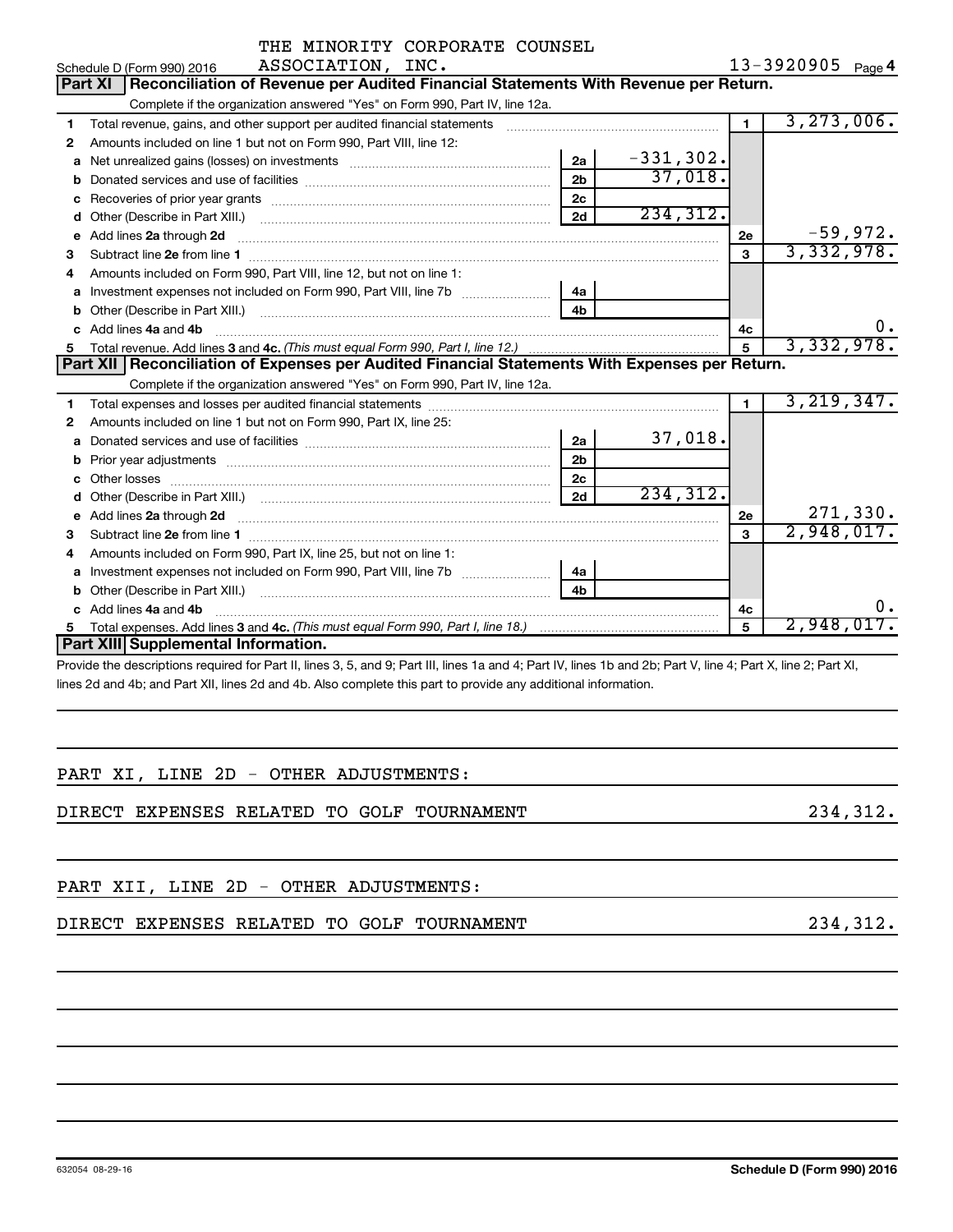| <b>SCHEDULE G</b><br>(Form 990 or 990-EZ)<br>Department of the Treasury<br><b>Internal Revenue Service</b><br>Name of the organization<br>Part I<br>required to complete this part.                                                                                                                                                                                                                                                                                                                                                                                                                                                                                                                                                                                                                                                       |  | <b>Supplemental Information Regarding Fundraising or Gaming Activities</b><br>Complete if the organization answered "Yes" on Form 990, Part IV, line 17, 18, or 19, or if the<br>organization entered more than \$15,000 on Form 990-EZ, line 6a.<br>Attach to Form 990 or Form 990-EZ.<br>Information about Schedule G (Form 990 or 990-EZ) and its instructions is at WWW.irs.gov/form990.<br>THE MINORITY CORPORATE COUNSEL<br>ASSOCIATION, INC.<br>Fundraising Activities. Complete if the organization answered "Yes" on Form 990, Part IV, line 17. Form 990-EZ filers are not |     |                                                                            |                                      |                                                                            | OMB No. 1545-0047<br><b>Open to Public</b><br>Inspection<br><b>Employer identification number</b><br>13-3920905 |  |  |
|-------------------------------------------------------------------------------------------------------------------------------------------------------------------------------------------------------------------------------------------------------------------------------------------------------------------------------------------------------------------------------------------------------------------------------------------------------------------------------------------------------------------------------------------------------------------------------------------------------------------------------------------------------------------------------------------------------------------------------------------------------------------------------------------------------------------------------------------|--|--------------------------------------------------------------------------------------------------------------------------------------------------------------------------------------------------------------------------------------------------------------------------------------------------------------------------------------------------------------------------------------------------------------------------------------------------------------------------------------------------------------------------------------------------------------------------------------|-----|----------------------------------------------------------------------------|--------------------------------------|----------------------------------------------------------------------------|-----------------------------------------------------------------------------------------------------------------|--|--|
| 1 Indicate whether the organization raised funds through any of the following activities. Check all that apply.<br>Mail solicitations<br>Solicitation of non-government grants<br>a<br>e<br>Internet and email solicitations<br>f<br>Solicitation of government grants<br>b<br>Phone solicitations<br>Special fundraising events<br>с<br>g<br>In-person solicitations<br>d<br>2 a Did the organization have a written or oral agreement with any individual (including officers, directors, trustees, or<br>Yes<br><b>No</b><br>key employees listed in Form 990, Part VII) or entity in connection with professional fundraising services?<br>b If "Yes," list the 10 highest paid individuals or entities (fundraisers) pursuant to agreements under which the fundraiser is to be<br>compensated at least \$5,000 by the organization. |  |                                                                                                                                                                                                                                                                                                                                                                                                                                                                                                                                                                                      |     |                                                                            |                                      |                                                                            |                                                                                                                 |  |  |
| (i) Name and address of individual<br>or entity (fundraiser)                                                                                                                                                                                                                                                                                                                                                                                                                                                                                                                                                                                                                                                                                                                                                                              |  | (ii) Activity                                                                                                                                                                                                                                                                                                                                                                                                                                                                                                                                                                        |     | (iii) Did<br>fundraiser<br>have custody<br>or control of<br>contributions? | (iv) Gross receipts<br>from activity | (v) Amount paid<br>to (or retained by)<br>fundraiser<br>listed in col. (i) | (vi) Amount paid<br>to (or retained by)<br>organization                                                         |  |  |
|                                                                                                                                                                                                                                                                                                                                                                                                                                                                                                                                                                                                                                                                                                                                                                                                                                           |  |                                                                                                                                                                                                                                                                                                                                                                                                                                                                                                                                                                                      | Yes | No                                                                         |                                      |                                                                            |                                                                                                                 |  |  |
|                                                                                                                                                                                                                                                                                                                                                                                                                                                                                                                                                                                                                                                                                                                                                                                                                                           |  |                                                                                                                                                                                                                                                                                                                                                                                                                                                                                                                                                                                      |     |                                                                            |                                      |                                                                            |                                                                                                                 |  |  |
|                                                                                                                                                                                                                                                                                                                                                                                                                                                                                                                                                                                                                                                                                                                                                                                                                                           |  |                                                                                                                                                                                                                                                                                                                                                                                                                                                                                                                                                                                      |     |                                                                            |                                      |                                                                            |                                                                                                                 |  |  |
|                                                                                                                                                                                                                                                                                                                                                                                                                                                                                                                                                                                                                                                                                                                                                                                                                                           |  |                                                                                                                                                                                                                                                                                                                                                                                                                                                                                                                                                                                      |     |                                                                            |                                      |                                                                            |                                                                                                                 |  |  |
|                                                                                                                                                                                                                                                                                                                                                                                                                                                                                                                                                                                                                                                                                                                                                                                                                                           |  |                                                                                                                                                                                                                                                                                                                                                                                                                                                                                                                                                                                      |     |                                                                            |                                      |                                                                            |                                                                                                                 |  |  |
|                                                                                                                                                                                                                                                                                                                                                                                                                                                                                                                                                                                                                                                                                                                                                                                                                                           |  |                                                                                                                                                                                                                                                                                                                                                                                                                                                                                                                                                                                      |     |                                                                            |                                      |                                                                            |                                                                                                                 |  |  |
|                                                                                                                                                                                                                                                                                                                                                                                                                                                                                                                                                                                                                                                                                                                                                                                                                                           |  |                                                                                                                                                                                                                                                                                                                                                                                                                                                                                                                                                                                      |     |                                                                            |                                      |                                                                            |                                                                                                                 |  |  |
|                                                                                                                                                                                                                                                                                                                                                                                                                                                                                                                                                                                                                                                                                                                                                                                                                                           |  |                                                                                                                                                                                                                                                                                                                                                                                                                                                                                                                                                                                      |     |                                                                            |                                      |                                                                            |                                                                                                                 |  |  |
|                                                                                                                                                                                                                                                                                                                                                                                                                                                                                                                                                                                                                                                                                                                                                                                                                                           |  |                                                                                                                                                                                                                                                                                                                                                                                                                                                                                                                                                                                      |     |                                                                            |                                      |                                                                            |                                                                                                                 |  |  |
|                                                                                                                                                                                                                                                                                                                                                                                                                                                                                                                                                                                                                                                                                                                                                                                                                                           |  |                                                                                                                                                                                                                                                                                                                                                                                                                                                                                                                                                                                      |     |                                                                            |                                      |                                                                            |                                                                                                                 |  |  |
| Total                                                                                                                                                                                                                                                                                                                                                                                                                                                                                                                                                                                                                                                                                                                                                                                                                                     |  |                                                                                                                                                                                                                                                                                                                                                                                                                                                                                                                                                                                      |     |                                                                            |                                      |                                                                            |                                                                                                                 |  |  |
| or licensing                                                                                                                                                                                                                                                                                                                                                                                                                                                                                                                                                                                                                                                                                                                                                                                                                              |  | 3 List all states in which the organization is registered or licensed to solicit contributions or has been notified it is exempt from registration                                                                                                                                                                                                                                                                                                                                                                                                                                   |     |                                                                            |                                      |                                                                            |                                                                                                                 |  |  |
|                                                                                                                                                                                                                                                                                                                                                                                                                                                                                                                                                                                                                                                                                                                                                                                                                                           |  |                                                                                                                                                                                                                                                                                                                                                                                                                                                                                                                                                                                      |     |                                                                            |                                      |                                                                            |                                                                                                                 |  |  |
|                                                                                                                                                                                                                                                                                                                                                                                                                                                                                                                                                                                                                                                                                                                                                                                                                                           |  |                                                                                                                                                                                                                                                                                                                                                                                                                                                                                                                                                                                      |     |                                                                            |                                      |                                                                            |                                                                                                                 |  |  |
|                                                                                                                                                                                                                                                                                                                                                                                                                                                                                                                                                                                                                                                                                                                                                                                                                                           |  |                                                                                                                                                                                                                                                                                                                                                                                                                                                                                                                                                                                      |     |                                                                            |                                      |                                                                            |                                                                                                                 |  |  |

**For Paperwork Reduction Act Notice, see the Instructions for Form 990 or 990-EZ. Schedule G (Form 990 or 990-EZ) 2016** LHA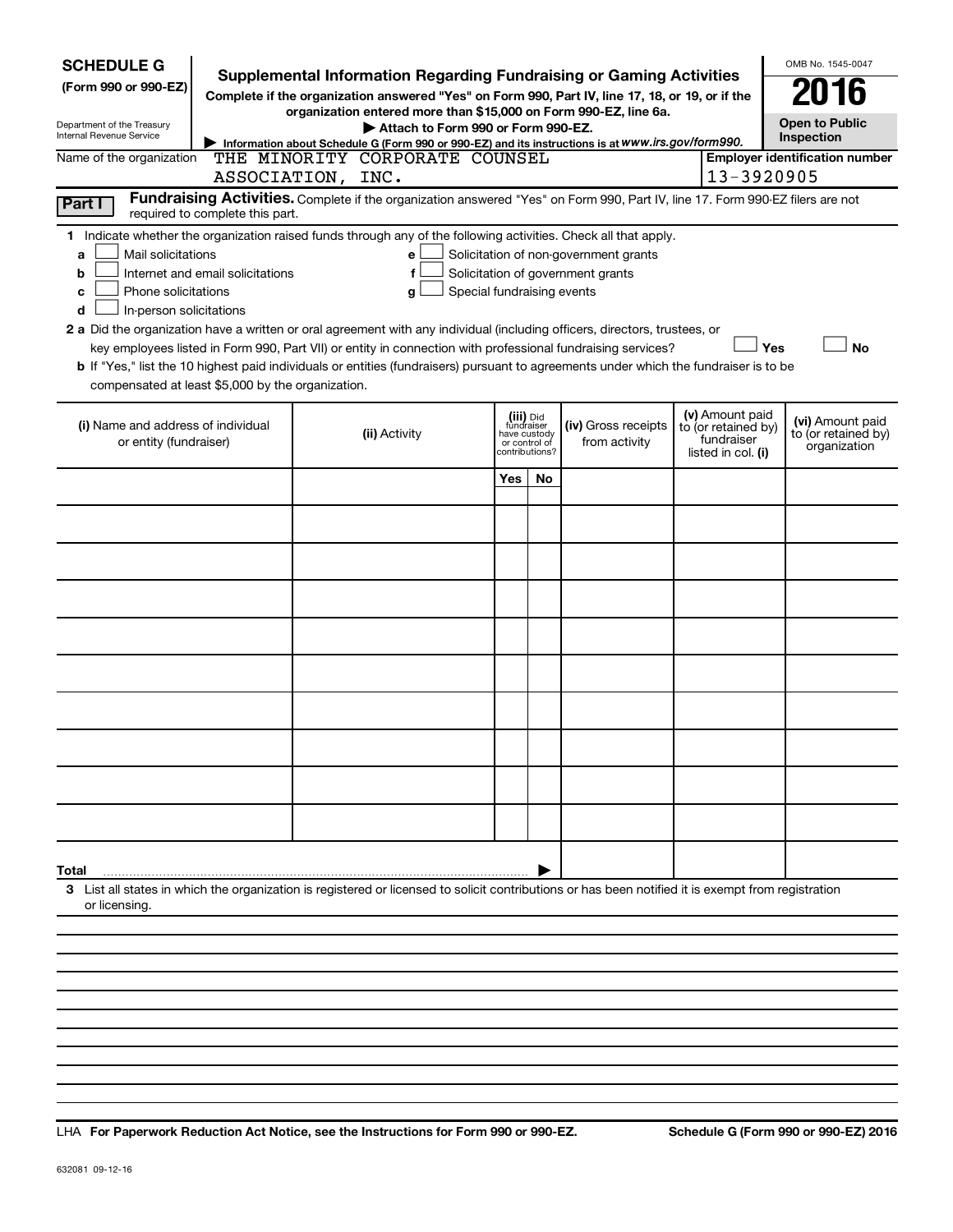13-3920905 <sub>Page 2</sub> Schedule G (Form 990 or 990-EZ) 2016 Page ASSOCIATION, INC. 13-3920905

Part II | Fundraising Events. Complete if the organization answered "Yes" on Form 990, Part IV, line 18, or reported more than \$15,000 of fundraising event contributions and gross income on Form 990-EZ, lines 1 and 6b. List events with gross receipts greater than \$5,000. **(a)** Event #1  $\vert$  **(b)** Event #2 (c) Other events **(d)**  Total events GOLF NONE (add col. (a) through TOURNAMENT col. **(c)**) (event type) (event type) (total number) Revenue 317,910. 317,910. **1** Gross receipts ~~~~~~~~~~~~~~ 206,130. 206,130. **2** Less: Contributions ~~~~~~~~~~~ 111,780. **3** Gross income (line 1 minus line 2) . . . . . . . . . . . . **4** Cash prizes ~~~~~~~~~~~~~~~ 1,677. 1,677. **5** Noncash prizes ~~~~~~~~~~~~~ Direct Expenses Direct Expenses 25,331. 25,331. **6** Rent/facility costs ~~~~~~~~~~~~ 74,319. 74,319. **7** Food and beverages **with the State Proof** 37,461. 37,461. **8** Entertainment ~~~~~~~~~~~~~~ 95,524. **9** Other direct expenses  $\ldots$  **............................** 234,312. **10** Direct expense summary. Add lines 4 through 9 in column (d)  $~\bullet~$ -122,532.**11** Net income summary. Subtract line 10 from line 3, column (d) | Part III | Gaming. Complete if the organization answered "Yes" on Form 990, Part IV, line 19, or reported more than \$15,000 on Form 990-EZ, line 6a. (b) Pull tabs/instant (d) Total gaming (add Revenue **(a)** Bingo **a b**ingo/progressive bingo **(c)** Other gaming bingo/progressive bingo col. (a) through col. (c)) Gross revenue .. **1 2** Cash prizes ~~~~~~~~~~~~~~~ Direct Expenses Direct Expenses **3** Noncash prizes ~~~~~~~~~~~~~ **4** Rent/facility costs ~~~~~~~~~~~~ **5** Other direct expenses  $|\Box$  Yes  $\qquad \%$   $|\Box$  Yes  $\qquad \%$   $|\Box$ **Yes Yes Yes** % % %  $|\Box$  No  $|\Box$  No  $|\Box$ **6** Volunteer labor ~~~~~~~~~~~~~ **No No No 7** Direct expense summary. Add lines 2 through 5 in column (d) ~~~~~~~~~~~~~~~~~~~~~~~~ | **8** Net gaming income summary. Subtract line 7 from line 1, column (d) | **9** Enter the state(s) in which the organization conducts gaming activities:  $\Box$  Yes  $\Box$  No **a** Is the organization licensed to conduct gaming activities in each of these states? ~~~~~~~~~~~~~~~~~~~~ **b** If "No," explain: **10 a Yes No** Were any of the organization's gaming licenses revoked, suspended, or terminated during the tax year? ~~~~~~~~~ † † **b** If "Yes," explain:

632082 09-12-16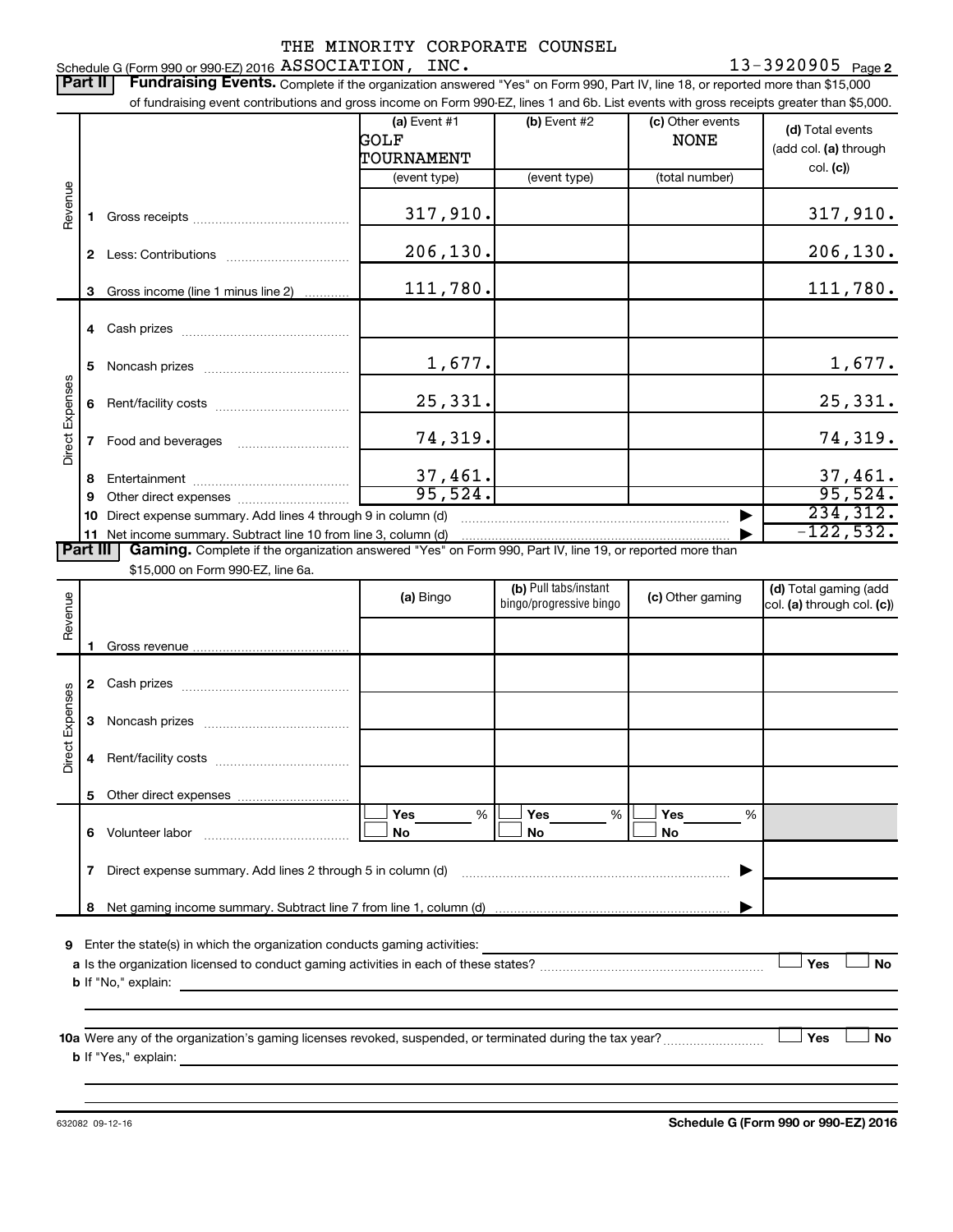|                | THE MINORITY CORPORATE COUNSEL                                                                                                              |                 |     |                   |
|----------------|---------------------------------------------------------------------------------------------------------------------------------------------|-----------------|-----|-------------------|
|                | Schedule G (Form 990 or 990-EZ) 2016 ASSOCIATION, INC.                                                                                      |                 |     | 13-3920905 Page 3 |
|                |                                                                                                                                             |                 | Yes | <b>No</b>         |
|                | 12 Is the organization a grantor, beneficiary or trustee of a trust, or a member of a partnership or other entity formed                    |                 |     |                   |
|                |                                                                                                                                             |                 | Yes | <b>No</b>         |
|                | <b>13</b> Indicate the percentage of gaming activity conducted in:                                                                          |                 |     |                   |
|                | a The organization's facility www.communication.communication.communications.com/                                                           | 13a             |     | ℅                 |
|                | <b>b</b> An outside facility <i>www.communicality.communicality.communicality www.communicality.communicality.communicality</i>             | 13 <sub>b</sub> |     | %                 |
|                | 14 Enter the name and address of the person who prepares the organization's gaming/special events books and records:                        |                 |     |                   |
|                |                                                                                                                                             |                 |     |                   |
|                |                                                                                                                                             |                 |     |                   |
|                |                                                                                                                                             |                 |     |                   |
|                |                                                                                                                                             |                 |     |                   |
|                |                                                                                                                                             |                 |     |                   |
|                |                                                                                                                                             |                 |     | <b>No</b>         |
|                |                                                                                                                                             |                 |     |                   |
|                |                                                                                                                                             |                 |     |                   |
|                | of gaming revenue retained by the third party $\triangleright$ \$                                                                           |                 |     |                   |
|                | c If "Yes," enter name and address of the third party:                                                                                      |                 |     |                   |
|                |                                                                                                                                             |                 |     |                   |
|                | Name $\blacktriangleright$ $\frac{1}{\sqrt{1-\frac{1}{2}}\left(1-\frac{1}{2}\right)}$                                                       |                 |     |                   |
|                |                                                                                                                                             |                 |     |                   |
|                |                                                                                                                                             |                 |     |                   |
|                |                                                                                                                                             |                 |     |                   |
|                | 16 Gaming manager information:                                                                                                              |                 |     |                   |
|                |                                                                                                                                             |                 |     |                   |
|                | Name $\blacktriangleright$                                                                                                                  |                 |     |                   |
|                |                                                                                                                                             |                 |     |                   |
|                | Gaming manager compensation > \$                                                                                                            |                 |     |                   |
|                |                                                                                                                                             |                 |     |                   |
|                |                                                                                                                                             |                 |     |                   |
|                |                                                                                                                                             |                 |     |                   |
|                |                                                                                                                                             |                 |     |                   |
|                |                                                                                                                                             |                 |     |                   |
|                | Director/officer<br>Employee<br>Independent contractor                                                                                      |                 |     |                   |
|                |                                                                                                                                             |                 |     |                   |
|                | <b>17</b> Mandatory distributions:                                                                                                          |                 |     |                   |
|                | a Is the organization required under state law to make charitable distributions from the gaming proceeds to                                 |                 |     |                   |
|                | retain the state gaming license?                                                                                                            |                 | Yes | No                |
|                | b Enter the amount of distributions required under state law to be distributed to other exempt organizations or spent in the                |                 |     |                   |
|                | organization's own exempt activities during the tax year $\triangleright$ \$                                                                |                 |     |                   |
| <b>Part IV</b> | Supplemental Information. Provide the explanations required by Part I, line 2b, columns (iii) and (v); and Part III, lines 9, 9b, 10b, 15b, |                 |     |                   |
|                | 15c, 16, and 17b, as applicable. Also provide any additional information. See instructions                                                  |                 |     |                   |
|                |                                                                                                                                             |                 |     |                   |
|                |                                                                                                                                             |                 |     |                   |
|                |                                                                                                                                             |                 |     |                   |
|                |                                                                                                                                             |                 |     |                   |
|                |                                                                                                                                             |                 |     |                   |
|                |                                                                                                                                             |                 |     |                   |
|                |                                                                                                                                             |                 |     |                   |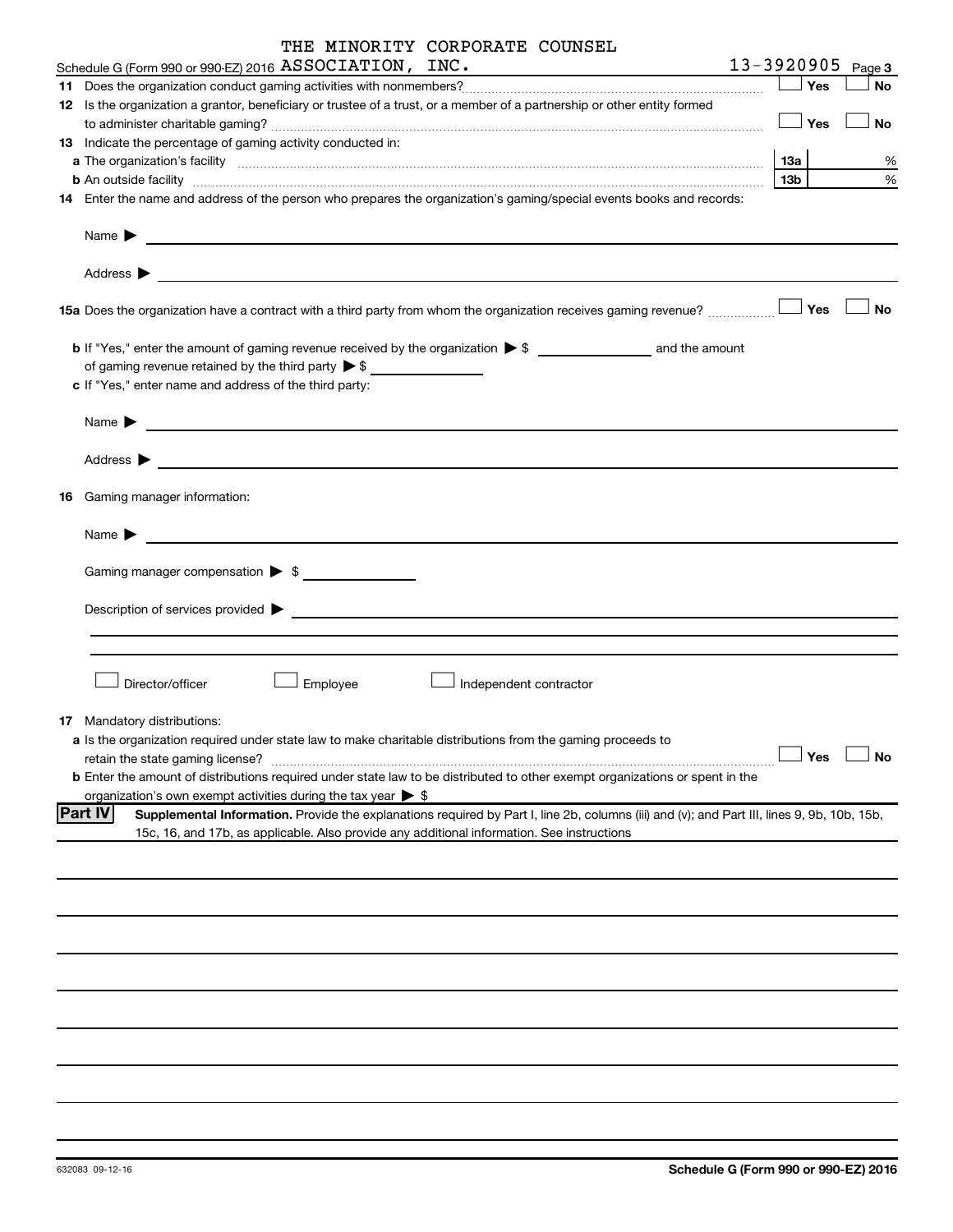|                                                                                                     |                   | THE MINORITY CORPORATE COUNSEL |                   |  |
|-----------------------------------------------------------------------------------------------------|-------------------|--------------------------------|-------------------|--|
| Schedule G (Form 990 or 990-EZ) ASSOCIATIO<br><b>Part IV   Supplemental Information</b> (continued) | ASSOCIATION, INC. |                                | 13-3920905 Page 4 |  |
|                                                                                                     |                   |                                |                   |  |
|                                                                                                     |                   |                                |                   |  |
|                                                                                                     |                   |                                |                   |  |
|                                                                                                     |                   |                                |                   |  |
|                                                                                                     |                   |                                |                   |  |
|                                                                                                     |                   |                                |                   |  |
|                                                                                                     |                   |                                |                   |  |
|                                                                                                     |                   |                                |                   |  |
|                                                                                                     |                   |                                |                   |  |
|                                                                                                     |                   |                                |                   |  |
|                                                                                                     |                   |                                |                   |  |
|                                                                                                     |                   |                                |                   |  |
|                                                                                                     |                   |                                |                   |  |
|                                                                                                     |                   |                                |                   |  |
|                                                                                                     |                   |                                |                   |  |
|                                                                                                     |                   |                                |                   |  |
|                                                                                                     |                   |                                |                   |  |
|                                                                                                     |                   |                                |                   |  |
|                                                                                                     |                   |                                |                   |  |
|                                                                                                     |                   |                                |                   |  |
|                                                                                                     |                   |                                |                   |  |
|                                                                                                     |                   |                                |                   |  |
|                                                                                                     |                   |                                |                   |  |
|                                                                                                     |                   |                                |                   |  |
|                                                                                                     |                   |                                |                   |  |
|                                                                                                     |                   |                                |                   |  |
|                                                                                                     |                   |                                |                   |  |
|                                                                                                     |                   |                                |                   |  |
|                                                                                                     |                   |                                |                   |  |
|                                                                                                     |                   |                                |                   |  |
|                                                                                                     |                   |                                |                   |  |
|                                                                                                     |                   |                                |                   |  |
|                                                                                                     |                   |                                |                   |  |
|                                                                                                     |                   |                                |                   |  |
|                                                                                                     |                   |                                |                   |  |
|                                                                                                     |                   |                                |                   |  |
|                                                                                                     |                   |                                |                   |  |
|                                                                                                     |                   |                                |                   |  |
|                                                                                                     |                   |                                |                   |  |
|                                                                                                     |                   |                                |                   |  |
|                                                                                                     |                   |                                |                   |  |
|                                                                                                     |                   |                                |                   |  |
|                                                                                                     |                   |                                |                   |  |
|                                                                                                     |                   |                                |                   |  |
|                                                                                                     |                   |                                |                   |  |
|                                                                                                     |                   |                                |                   |  |
|                                                                                                     |                   |                                |                   |  |
|                                                                                                     |                   |                                |                   |  |
|                                                                                                     |                   |                                |                   |  |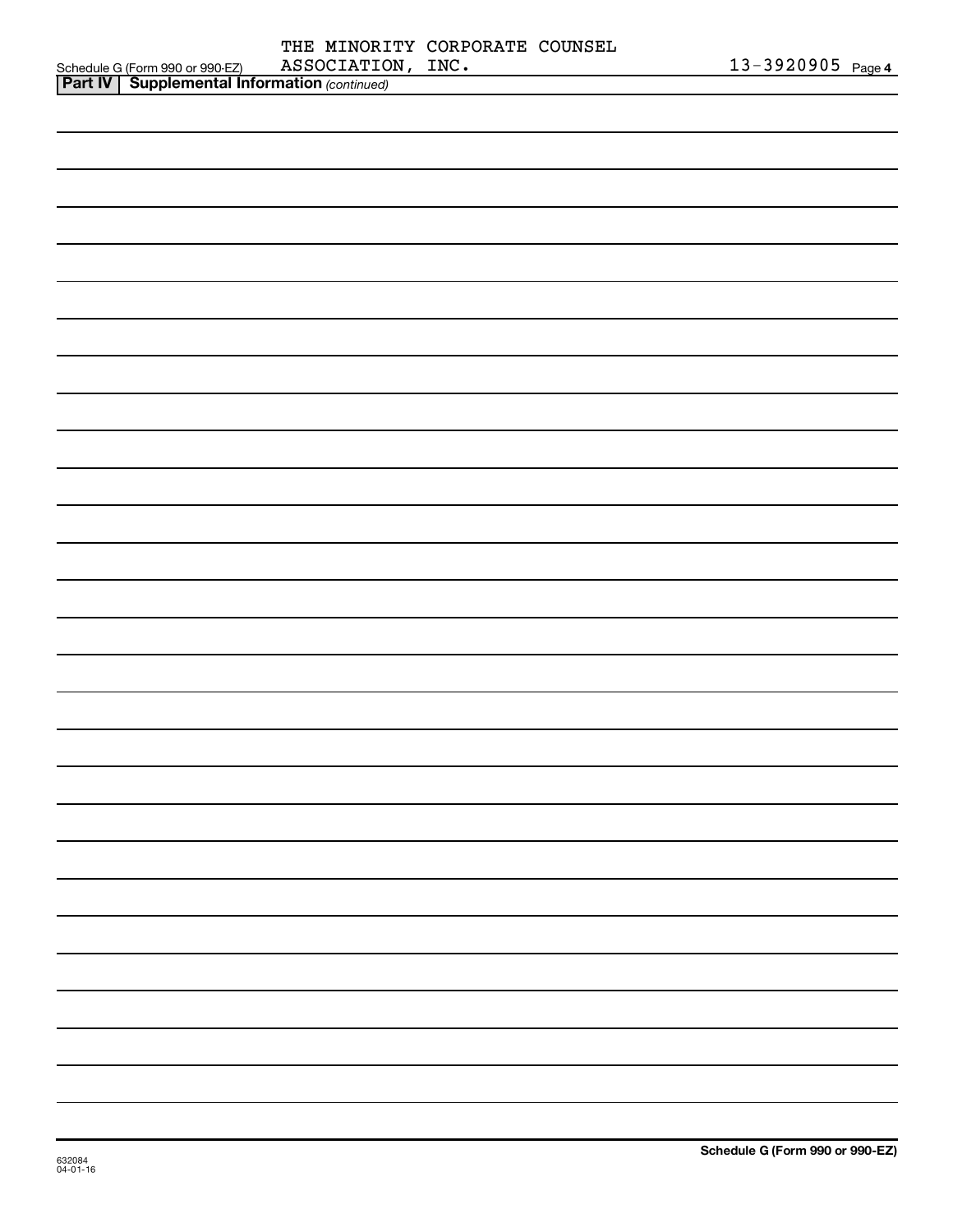| <b>SCHEDULE I</b><br>(Form 990)<br>Department of the Treasury<br>Internal Revenue Service | <b>Grants and Other Assistance to Organizations,</b><br>Governments, and Individuals in the United States<br>Complete if the organization answered "Yes" on Form 990, Part IV, line 21 or 22.<br>Attach to Form 990.<br>Information about Schedule I (Form 990) and its instructions is at www.irs.gov/form990. |         |                                    |                             |                                         |                                                                |                                          |                                                     |  |  |  |
|-------------------------------------------------------------------------------------------|-----------------------------------------------------------------------------------------------------------------------------------------------------------------------------------------------------------------------------------------------------------------------------------------------------------------|---------|------------------------------------|-----------------------------|-----------------------------------------|----------------------------------------------------------------|------------------------------------------|-----------------------------------------------------|--|--|--|
| Name of the organization                                                                  | ASSOCIATION, INC.                                                                                                                                                                                                                                                                                               |         | THE MINORITY CORPORATE COUNSEL     |                             |                                         |                                                                |                                          | <b>Employer identification number</b><br>13-3920905 |  |  |  |
| Part I                                                                                    | <b>General Information on Grants and Assistance</b>                                                                                                                                                                                                                                                             |         |                                    |                             |                                         |                                                                |                                          |                                                     |  |  |  |
| $\mathbf 1$<br>$\mathbf{2}$                                                               | Does the organization maintain records to substantiate the amount of the grants or assistance, the grantees' eligibility for the grants or assistance, and the selection<br>Describe in Part IV the organization's procedures for monitoring the use of grant funds in the United States.                       |         |                                    |                             |                                         |                                                                |                                          | $\boxed{\text{X}}$ Yes<br>l No                      |  |  |  |
| Part II                                                                                   | Grants and Other Assistance to Domestic Organizations and Domestic Governments. Complete if the organization answered "Yes" on Form 990, Part IV, line 21, for any                                                                                                                                              |         |                                    |                             |                                         |                                                                |                                          |                                                     |  |  |  |
|                                                                                           | recipient that received more than \$5,000. Part II can be duplicated if additional space is needed.<br>1 (a) Name and address of organization<br>or government                                                                                                                                                  | (b) EIN | (c) IRC section<br>(if applicable) | (d) Amount of<br>cash grant | (e) Amount of<br>non-cash<br>assistance | (f) Method of<br>valuation (book,<br>FMV, appraisal,<br>other) | (g) Description of<br>noncash assistance | (h) Purpose of grant<br>or assistance               |  |  |  |
|                                                                                           |                                                                                                                                                                                                                                                                                                                 |         |                                    |                             |                                         |                                                                |                                          |                                                     |  |  |  |
|                                                                                           |                                                                                                                                                                                                                                                                                                                 |         |                                    |                             |                                         |                                                                |                                          |                                                     |  |  |  |
|                                                                                           |                                                                                                                                                                                                                                                                                                                 |         |                                    |                             |                                         |                                                                |                                          |                                                     |  |  |  |
|                                                                                           |                                                                                                                                                                                                                                                                                                                 |         |                                    |                             |                                         |                                                                |                                          |                                                     |  |  |  |
|                                                                                           |                                                                                                                                                                                                                                                                                                                 |         |                                    |                             |                                         |                                                                |                                          |                                                     |  |  |  |
|                                                                                           |                                                                                                                                                                                                                                                                                                                 |         |                                    |                             |                                         |                                                                |                                          |                                                     |  |  |  |
| $\mathbf{2}$<br>3                                                                         |                                                                                                                                                                                                                                                                                                                 |         |                                    |                             |                                         |                                                                |                                          | ▶                                                   |  |  |  |

**For Paperwork Reduction Act Notice, see the Instructions for Form 990. Schedule I (Form 990) (2016)** LHA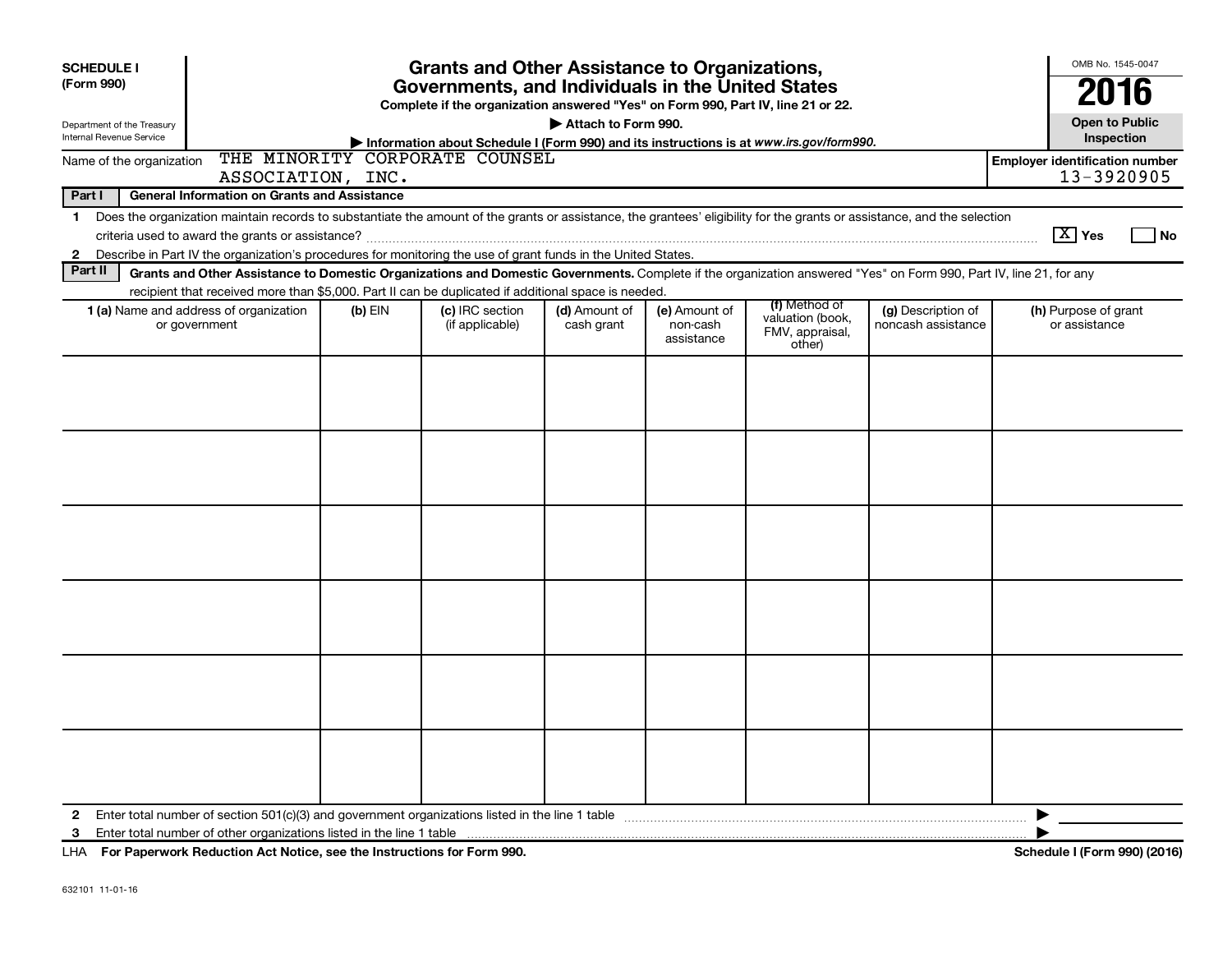632102 11-01-16

Part III | Grants and Other Assistance to Domestic Individuals. Complete if the organization answered "Yes" on Form 990, Part IV, line 22. Part III can be duplicated if additional space is needed.

| (a) Type of grant or assistance            | (b) Number of<br>(c) Amount of<br>recipients<br>cash grant |          | (d) Amount of non-<br>cash assistance | (e) Method of valuation<br>(book, FMV, appraisal, other) | (f) Description of noncash assistance |  |  |
|--------------------------------------------|------------------------------------------------------------|----------|---------------------------------------|----------------------------------------------------------|---------------------------------------|--|--|
|                                            |                                                            |          |                                       |                                                          |                                       |  |  |
| SCHOLARSHIPS FOR STUDENTS ACCEPTED INTO AN |                                                            |          |                                       |                                                          |                                       |  |  |
| ACCREDITED US LAW SCHOOL                   | 37                                                         | 235,500. | $\mathbf{0}$ .                        |                                                          |                                       |  |  |
|                                            |                                                            |          |                                       |                                                          |                                       |  |  |
|                                            |                                                            |          |                                       |                                                          |                                       |  |  |
|                                            |                                                            |          |                                       |                                                          |                                       |  |  |
|                                            |                                                            |          |                                       |                                                          |                                       |  |  |
|                                            |                                                            |          |                                       |                                                          |                                       |  |  |
|                                            |                                                            |          |                                       |                                                          |                                       |  |  |
|                                            |                                                            |          |                                       |                                                          |                                       |  |  |
|                                            |                                                            |          |                                       |                                                          |                                       |  |  |
|                                            |                                                            |          |                                       |                                                          |                                       |  |  |
|                                            |                                                            |          |                                       |                                                          |                                       |  |  |
|                                            |                                                            |          |                                       |                                                          |                                       |  |  |
|                                            |                                                            |          |                                       |                                                          |                                       |  |  |

Part IV | Supplemental Information. Provide the information required in Part I, line 2; Part III, column (b); and any other additional information.

PART I, LINE 2:

SCHOLARSHIP MONEY IS PAID DIRECTLY TO AN ACCREDITED EDUCATIONAL INSTITUTION

IN THE NAME OF THE SCHOLARSHIP RECIPIENT TO ENSURE THE FUNDS ARE USED FOR

QUALIFIED TUITION EXPENSES.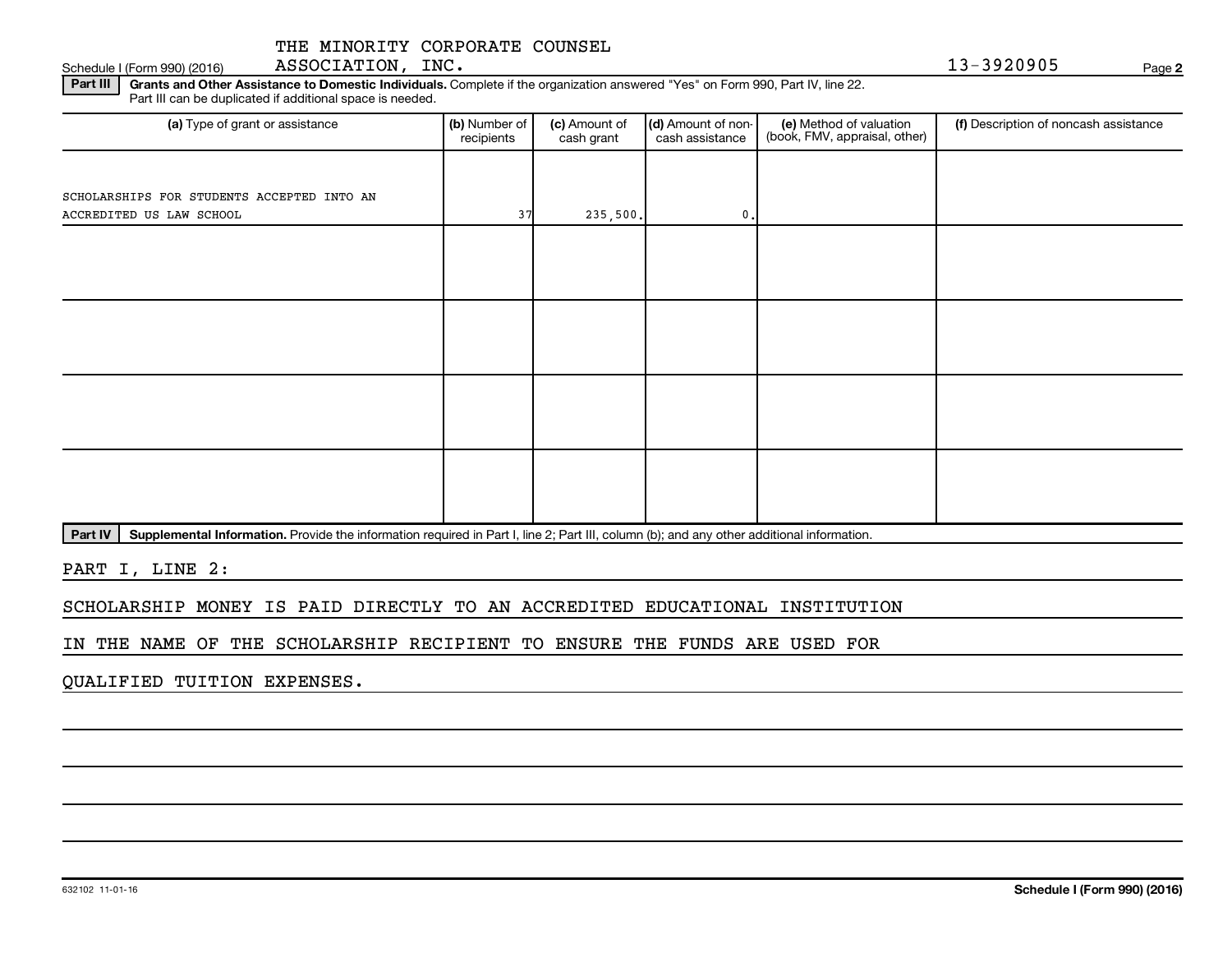|              | <b>SCHEDULE J</b>                       | <b>Compensation Information</b>                                                                                           |                                       | OMB No. 1545-0047 |            |                         |
|--------------|-----------------------------------------|---------------------------------------------------------------------------------------------------------------------------|---------------------------------------|-------------------|------------|-------------------------|
|              | (Form 990)                              | For certain Officers, Directors, Trustees, Key Employees, and Highest                                                     |                                       | 2016              |            |                         |
|              |                                         | <b>Compensated Employees</b><br>Complete if the organization answered "Yes" on Form 990, Part IV, line 23.                |                                       |                   |            |                         |
|              | Department of the Treasury              | Attach to Form 990.                                                                                                       | <b>Open to Public</b>                 |                   |            |                         |
|              | Internal Revenue Service                | Information about Schedule J (Form 990) and its instructions is at www.irs.gov/form990.<br>THE MINORITY CORPORATE COUNSEL | <b>Employer identification number</b> | <b>Inspection</b> |            |                         |
|              | Name of the organization                | ASSOCIATION, INC.                                                                                                         | 13-3920905                            |                   |            |                         |
| Part I       |                                         | <b>Questions Regarding Compensation</b>                                                                                   |                                       |                   |            |                         |
|              |                                         |                                                                                                                           |                                       |                   | <b>Yes</b> | No                      |
| 1a           |                                         | Check the appropriate box(es) if the organization provided any of the following to or for a person listed on Form 990,    |                                       |                   |            |                         |
|              |                                         | Part VII, Section A, line 1a. Complete Part III to provide any relevant information regarding these items.                |                                       |                   |            |                         |
|              | First-class or charter travel           | Housing allowance or residence for personal use                                                                           |                                       |                   |            |                         |
|              | Travel for companions                   | Payments for business use of personal residence                                                                           |                                       |                   |            |                         |
|              |                                         | Health or social club dues or initiation fees<br>Tax indemnification and gross-up payments                                |                                       |                   |            |                         |
|              |                                         | Discretionary spending account<br>Personal services (such as, maid, chauffeur, chef)                                      |                                       |                   |            |                         |
|              |                                         |                                                                                                                           |                                       |                   |            |                         |
|              |                                         | <b>b</b> If any of the boxes on line 1a are checked, did the organization follow a written policy regarding payment or    |                                       |                   |            |                         |
|              |                                         | reimbursement or provision of all of the expenses described above? If "No," complete Part III to explain                  |                                       | 1b                |            |                         |
| $\mathbf{2}$ |                                         | Did the organization require substantiation prior to reimbursing or allowing expenses incurred by all directors,          |                                       |                   |            |                         |
|              |                                         |                                                                                                                           |                                       | $\mathbf{2}$      |            |                         |
|              |                                         |                                                                                                                           |                                       |                   |            |                         |
| 3            |                                         | Indicate which, if any, of the following the filing organization used to establish the compensation of the organization's |                                       |                   |            |                         |
|              |                                         | CEO/Executive Director. Check all that apply. Do not check any boxes for methods used by a related organization to        |                                       |                   |            |                         |
|              |                                         | establish compensation of the CEO/Executive Director, but explain in Part III.                                            |                                       |                   |            |                         |
|              | Compensation committee                  | $\underline{\mathbf{X}}$ Written employment contract                                                                      |                                       |                   |            |                         |
|              |                                         | $\underline{\mathbf{X}}$ Compensation survey or study<br>Independent compensation consultant                              |                                       |                   |            |                         |
|              |                                         | $\boxed{\textbf{X}}$ Approval by the board or compensation committee<br>Form 990 of other organizations                   |                                       |                   |            |                         |
|              |                                         |                                                                                                                           |                                       |                   |            |                         |
| 4            |                                         | During the year, did any person listed on Form 990, Part VII, Section A, line 1a, with respect to the filing              |                                       |                   |            |                         |
|              | organization or a related organization: |                                                                                                                           |                                       |                   |            |                         |
| а            |                                         | Receive a severance payment or change-of-control payment?                                                                 |                                       | 4a                |            | х                       |
| b            |                                         |                                                                                                                           |                                       | 4b                |            | $\overline{\textbf{x}}$ |
|              |                                         |                                                                                                                           |                                       | 4c                |            | $\overline{\mathbf{X}}$ |
|              |                                         | If "Yes" to any of lines 4a-c, list the persons and provide the applicable amounts for each item in Part III.             |                                       |                   |            |                         |
|              |                                         |                                                                                                                           |                                       |                   |            |                         |
|              |                                         | Only section 501(c)(3), 501(c)(4), and 501(c)(29) organizations must complete lines 5-9.                                  |                                       |                   |            |                         |
|              |                                         | For persons listed on Form 990, Part VII, Section A, line 1a, did the organization pay or accrue any compensation         |                                       |                   |            |                         |
|              | contingent on the revenues of:          |                                                                                                                           |                                       |                   |            |                         |
|              |                                         | a The organization? <b>Entitation</b> 2008 Communication of the organization of the organization?                         |                                       | 5a                |            | х                       |
|              |                                         |                                                                                                                           |                                       | 5b                |            | $\overline{\textbf{x}}$ |
|              |                                         | If "Yes" on line 5a or 5b, describe in Part III.                                                                          |                                       |                   |            |                         |
|              |                                         | 6 For persons listed on Form 990, Part VII, Section A, line 1a, did the organization pay or accrue any compensation       |                                       |                   |            |                         |
|              | contingent on the net earnings of:      |                                                                                                                           |                                       |                   |            |                         |
|              |                                         |                                                                                                                           |                                       | 6а                |            | х                       |
|              |                                         |                                                                                                                           |                                       | 6b                |            | $\overline{\mathbf{X}}$ |
|              |                                         | If "Yes" on line 6a or 6b, describe in Part III.                                                                          |                                       |                   |            |                         |
|              |                                         | 7 For persons listed on Form 990, Part VII, Section A, line 1a, did the organization provide any nonfixed payments        |                                       |                   |            |                         |
|              |                                         |                                                                                                                           |                                       | 7                 |            | х                       |
| 8            |                                         | Were any amounts reported on Form 990, Part VII, paid or accrued pursuant to a contract that was subject to the           |                                       |                   |            |                         |
|              |                                         |                                                                                                                           |                                       | 8                 |            | х                       |
| 9            |                                         | If "Yes" on line 8, did the organization also follow the rebuttable presumption procedure described in                    |                                       |                   |            |                         |
|              |                                         |                                                                                                                           |                                       | 9                 |            |                         |
|              |                                         | LHA For Paperwork Reduction Act Notice, see the Instructions for Form 990.                                                | Schedule J (Form 990) 2016            |                   |            |                         |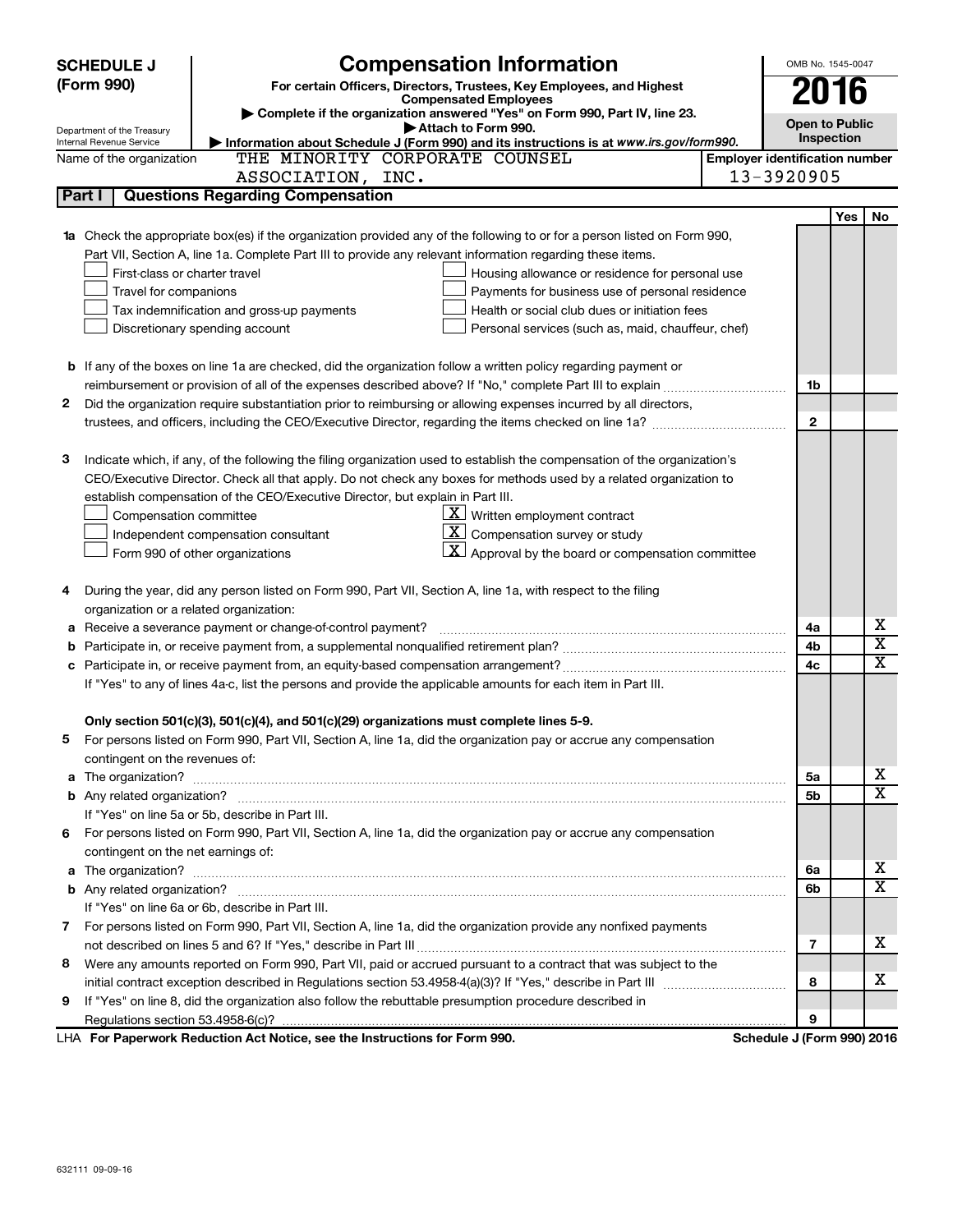Schedule J (Form 990) 2016 ASSOCIATION,INC. 13-3920905 Page

**2**

Part II | Officers, Directors, Trustees, Key Employees, and Highest Compensated Employees. Use duplicate copies if additional space is needed.

For each individual whose compensation must be reported on Schedule J, report compensation from the organization on row (i) and from related organizations, described in the instructions, on row (ii). Do not list any individuals that aren't listed on Form 990, Part VII.

Note: The sum of columns (B)(i)-(iii) for each listed individual must equal the total amount of Form 990, Part VII, Section A, line 1a, applicable column (D) and (E) amounts for that individual.

|                         |             |                          | (B) Breakdown of W-2 and/or 1099-MISC compensation |                                           | (C) Retirement and             | (D) Nontaxable   | (E) Total of columns | (F) Compensation                                           |  |
|-------------------------|-------------|--------------------------|----------------------------------------------------|-------------------------------------------|--------------------------------|------------------|----------------------|------------------------------------------------------------|--|
| (A) Name and Title      |             | (i) Base<br>compensation | (ii) Bonus &<br>incentive<br>compensation          | (iii) Other<br>reportable<br>compensation | other deferred<br>compensation | benefits         | $(B)(i)-(D)$         | in column (B)<br>reported as deferred<br>on prior Form 990 |  |
| MAHZARINE CHINOY<br>(1) | (i)         | 147,634.                 | $\overline{0}$ .                                   | $\overline{0}$ .                          | 5,423.                         | 4,431.           | 157,488.             | $\overline{0}$ .                                           |  |
| TREASURER               | (ii)        | $\overline{0}$ .         | $\overline{\mathfrak{o}}$ .                        | $\overline{0}$ .                          | $\overline{\mathfrak{o}}$ .    | $\overline{0}$ . | 0.                   | $\overline{0}$ .                                           |  |
| $(2)$ JEAN LEE          | (i)         | 191,863.                 | 40,000.                                            | $\overline{0}$ .                          | 2,800.                         | 8,119.           | 242,782.             | $\overline{0}$ .                                           |  |
| PRESIDENT AND CEO       | (ii)        | $\overline{0}$ .         | $\overline{\mathfrak{o}}$ .                        | $\overline{0}$ .                          | $\overline{\mathfrak{o}}$ .    | $\overline{0}$ . | $\overline{0}$ .     | $\overline{0}$ .                                           |  |
|                         | (i)         |                          |                                                    |                                           |                                |                  |                      |                                                            |  |
|                         | (ii)        |                          |                                                    |                                           |                                |                  |                      |                                                            |  |
|                         | (i)         |                          |                                                    |                                           |                                |                  |                      |                                                            |  |
|                         | (i)         |                          |                                                    |                                           |                                |                  |                      |                                                            |  |
|                         | (i)         |                          |                                                    |                                           |                                |                  |                      |                                                            |  |
|                         | (i)         |                          |                                                    |                                           |                                |                  |                      |                                                            |  |
|                         | (i)         |                          |                                                    |                                           |                                |                  |                      |                                                            |  |
|                         | (i)         |                          |                                                    |                                           |                                |                  |                      |                                                            |  |
|                         | (i)         |                          |                                                    |                                           |                                |                  |                      |                                                            |  |
|                         | (i)         |                          |                                                    |                                           |                                |                  |                      |                                                            |  |
|                         | (i)         |                          |                                                    |                                           |                                |                  |                      |                                                            |  |
|                         | (ii)        |                          |                                                    |                                           |                                |                  |                      |                                                            |  |
|                         | (i)         |                          |                                                    |                                           |                                |                  |                      |                                                            |  |
|                         | (ii)        |                          |                                                    |                                           |                                |                  |                      |                                                            |  |
|                         | (i)<br>(ii) |                          |                                                    |                                           |                                |                  |                      |                                                            |  |
|                         | (i)         |                          |                                                    |                                           |                                |                  |                      |                                                            |  |
|                         | (ii)        |                          |                                                    |                                           |                                |                  |                      |                                                            |  |
|                         | (i)         |                          |                                                    |                                           |                                |                  |                      |                                                            |  |
|                         | (ii)        |                          |                                                    |                                           |                                |                  |                      |                                                            |  |
|                         | (i)         |                          |                                                    |                                           |                                |                  |                      |                                                            |  |
|                         | (ii)        |                          |                                                    |                                           |                                |                  |                      |                                                            |  |
|                         | (i)         |                          |                                                    |                                           |                                |                  |                      |                                                            |  |
|                         | (ii)        |                          |                                                    |                                           |                                |                  |                      |                                                            |  |
|                         | (i)         |                          |                                                    |                                           |                                |                  |                      |                                                            |  |
|                         | (ii)        |                          |                                                    |                                           |                                |                  |                      |                                                            |  |
|                         | (i)         |                          |                                                    |                                           |                                |                  |                      |                                                            |  |
|                         | (ii)        |                          |                                                    |                                           |                                |                  |                      |                                                            |  |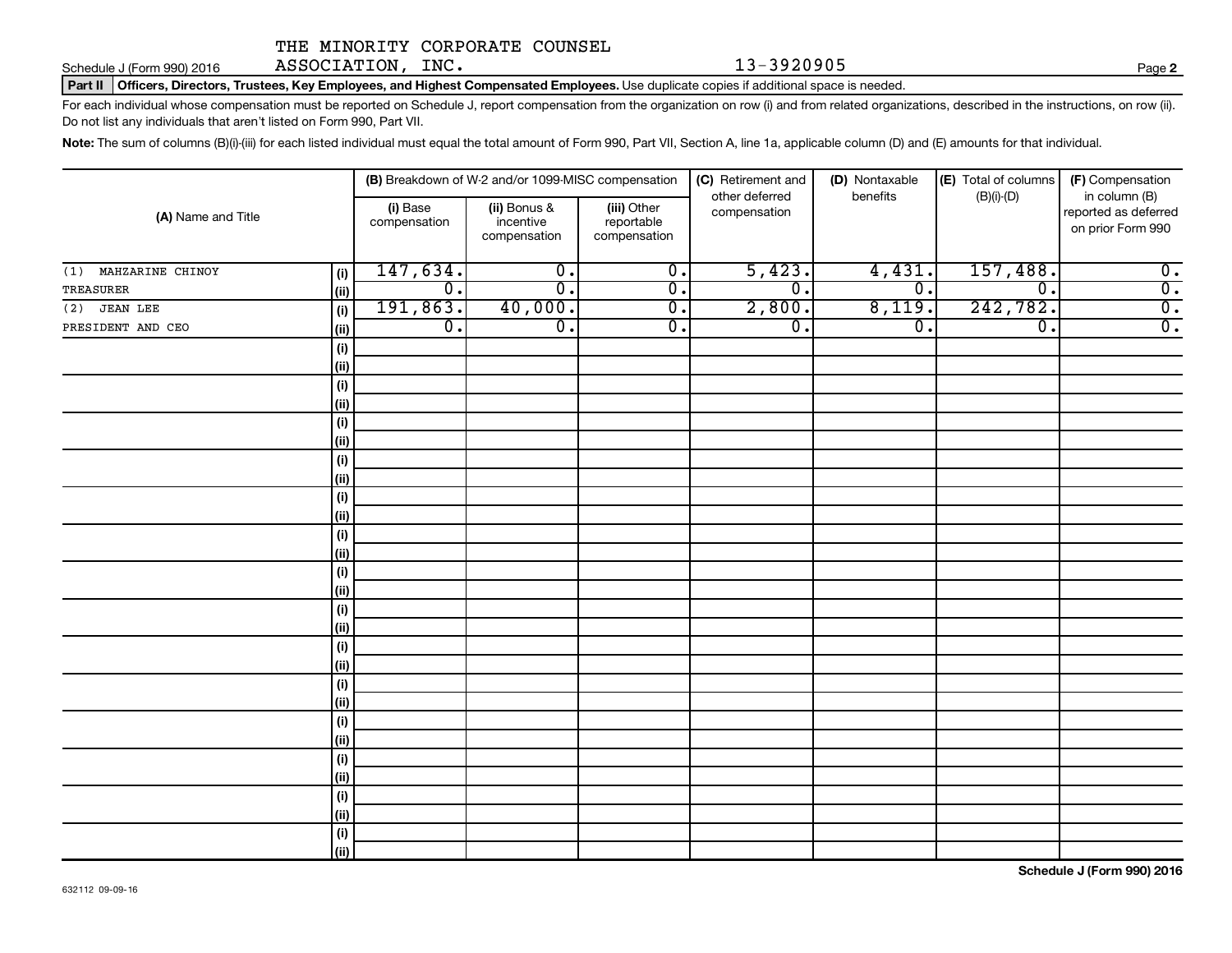|  | THE MINORITY CORPORATE COUNSEL |  |
|--|--------------------------------|--|
|  |                                |  |

#### **Part III Supplemental Information**

Provide the information, explanation, or descriptions required for Part I, lines 1a, 1b, 3, 4a, 4b, 4c, 5a, 5b, 6a, 6b, 7, and 8, and for Part II. Also complete this part for any additional information.

**Schedule J (Form 990) 2016**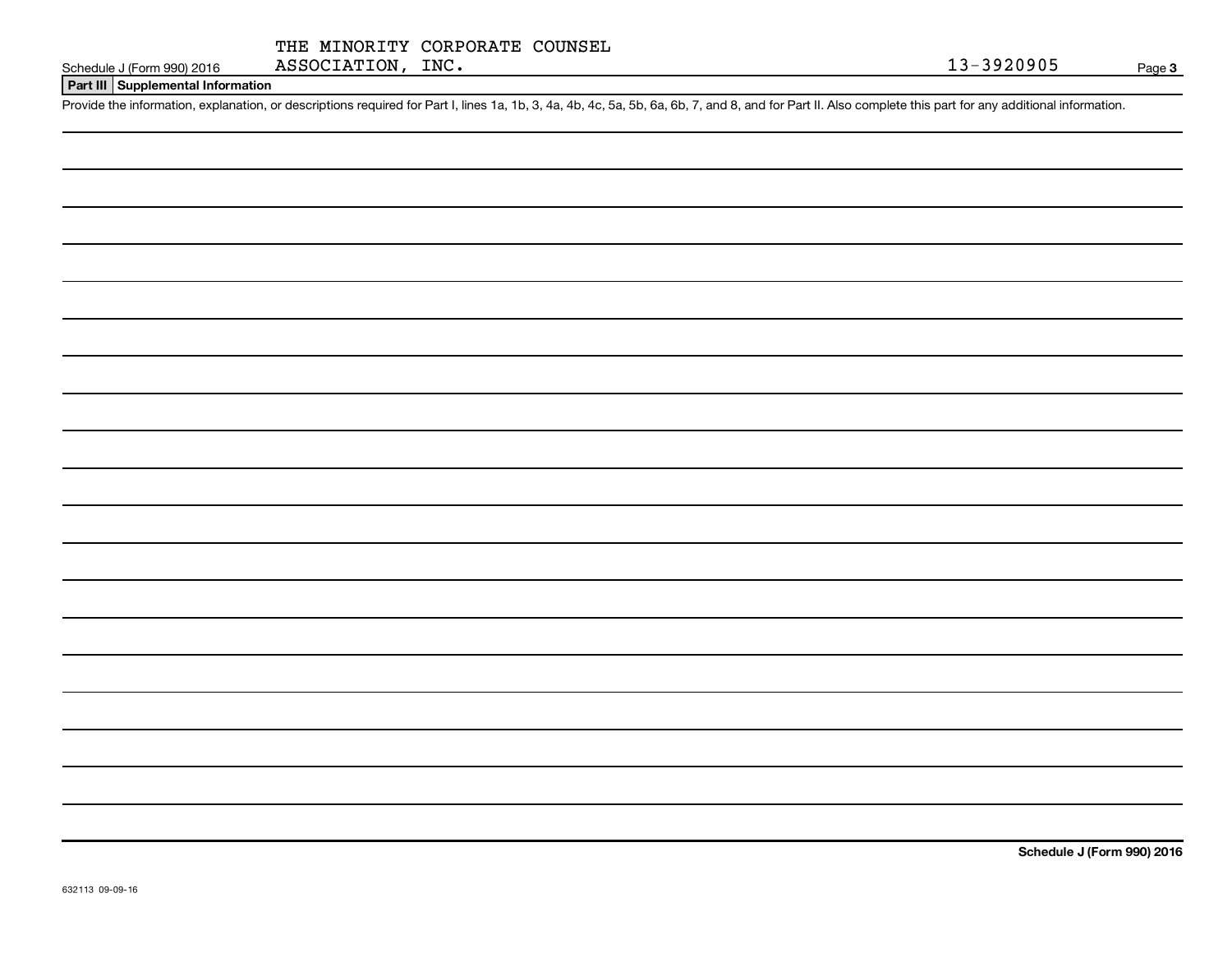**(Form 990 or 990-EZ)**

Department of the Treasury Internal Revenue Service Name of the organization

SCHEDULE O **Supplemental Information to Form 990 or 990-EZ** 2016<br>(Form 990 or 990-EZ) **2016** 

**Complete to provide information for responses to specific questions on Form 990 or 990-EZ or to provide any additional information. | Attach to Form 990 or 990-EZ.**



**Information about Schedule O (Form 990 or 990-EZ) and its instructions is at WWW.irs.gov/form990.** THE MINORITY CORPORATE COUNSEL ASSOCIATION, INC. 13-3920905

FORM 990, PART I, LINE 1, DESCRIPTION OF ORGANIZATION MISSION:

DEPARTMENTS AND THE LAW FIRMS THAT SERVE THEM.

FORM 990, PART III, LINE 4C, PROGRAM SERVICE ACCOMPLISHMENTS:

- CAREER ADVANCEMENT IN CORPORATE LAW DEPARTMENTS (PINK BOOK)

- MEASUREMENT IN DIVERSITY INITIATIVES (BURGUNDY BOOK)

- BRIDGES AND BARRIERS TO SUCCESS IN LARGE LAW FIRMS (PURPLE BOOK)

- RECOMMENDED PRACTICES FOR THE LAW FIRM CHIEF DIVERSITY OFFICER (BLUE

BOOK)

- ANNUAL CHIEF DIVERSITY OFFICER SURVEYS

- SURVEY OF MINORITY- AND WOMEN-OWNED LAW FIRMS REGARDING ECONOMIC

CHALLENGES

- VARIOUS WHITE PAPERS ON RECENT COURT RULINGS

FORM 990, PART III, LINE 4D, OTHER PROGRAM SERVICES:

MCCA PUBLISHES "DIVERSITY AND THE BAR", A PUBLICATION WHICH EXAMINES

KEY DIVERSITY ISSUES IN THE LEGAL PROFESSION.

EXPENSES \$ 164,151. INCLUDING GRANTS OF \$ 0. REVENUE \$ 68,547.

MCCA PROVIDES FINANCIAL SUPPORT TO INDIVIDUALS THAT HAVE BEEN ACCEPTED

TO AN ACCREDITED U.S. LAW SCHOOL AND HAVE DEMONSTRATED LEADERSHIP AND

AN INTEREST IN AND COMMITMENT TO DIVERSITY.

EXPENSES \$ 260,696. INCLUDING GRANTS OF \$ 235,500. REVENUE \$ 0.

MCCA GENERATES REVENUE FROM MEMBERS' POSTING OF ADS ONLINE ON BOXWOOD.

EXPENSES \$ 0. INCLUDING GRANTS OF \$ 0. REVENUE \$ 53,281.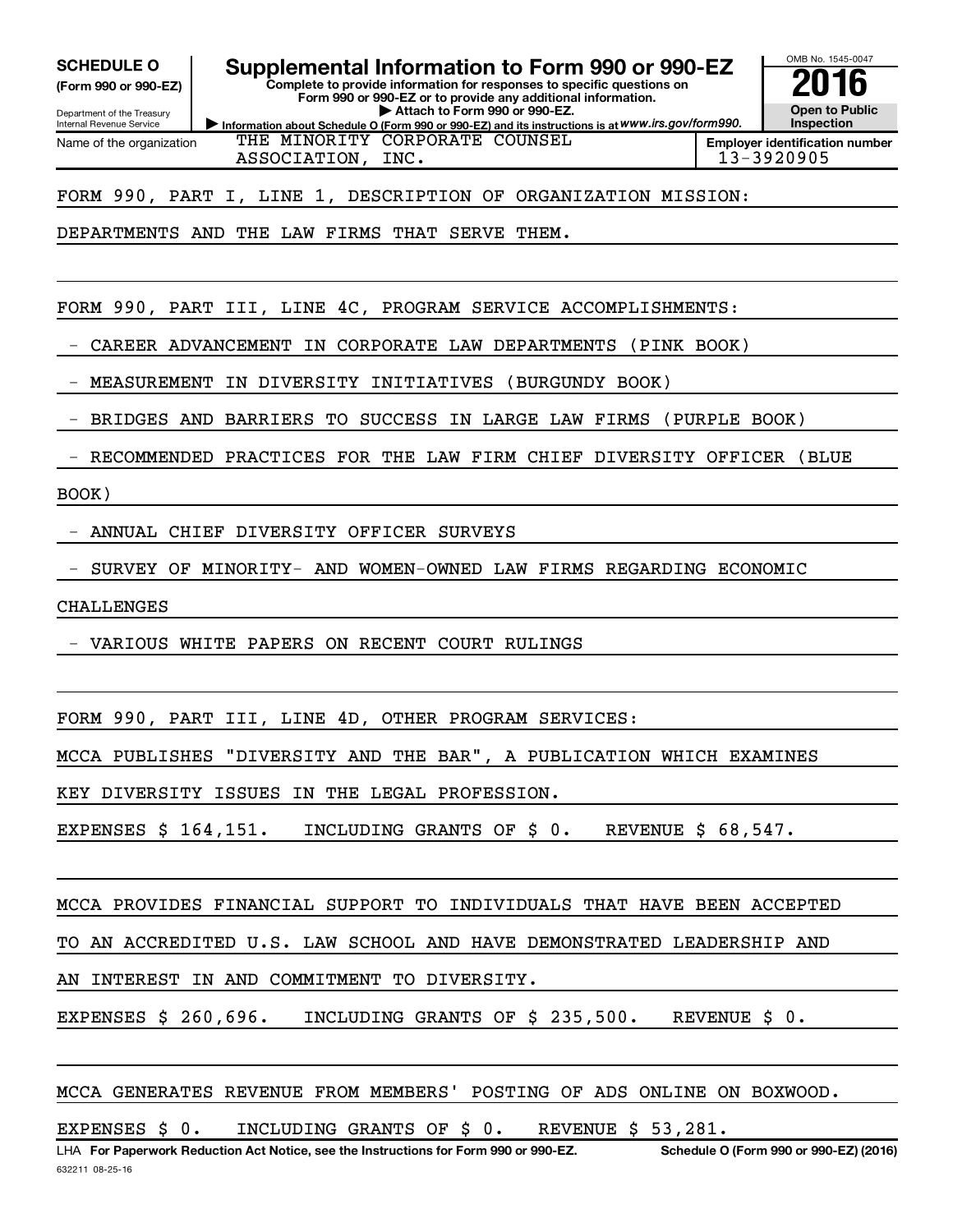| Schedule O (Form 990 or 990-EZ) (2016)<br>Page 2 |                                                |      |  |                                                         |  |  |  |  |  |
|--------------------------------------------------|------------------------------------------------|------|--|---------------------------------------------------------|--|--|--|--|--|
| Name of the organization                         | THE MINORITY CORPORATE COUNSEL<br>ASSOCIATION. | INC. |  | <b>Emplover identification number</b><br>$13 - 3920905$ |  |  |  |  |  |

FORM 990, PART VI, SECTION B, LINE 11B:

AN OUTSIDE PROFESSIONAL FIRM PREPARES THE FORM 990. UPON RECEIPT OF THE

DRAFT 990, THE CEO AND COO REVIEW THE RETURN.

FORM 990, PART VI, SECTION B, LINE 15:

THE CEO REVIEWS THE SALARY INFORMATION AND PROVIDES MARKET INFORMATION TO

THE EXECUTIVE COMMITTEE. THE SALARY AND BONUSES OF EMPLOYEES IS REVIEWED

BY THE BOARD PRIOR TO THE IMPLEMENTATION OF ANY CHANGES.

FORM 990, PART VI, LINE 17, LIST OF STATES RECEIVING COPY OF FORM 990:

CA,NY,GA,AL,AR,FL,IL,KY,MA,MI,MN,NH,NJ,NM,NC,OK,OR,PA,UT,VA,WV,WI,RI,SC,TN HI,KS,MD,MS

FORM 990, PART VI, SECTION C, LINE 19:

THIS INFORMATION IS MADE AVAILABLE TO THE PUBLIC UPON REQUEST.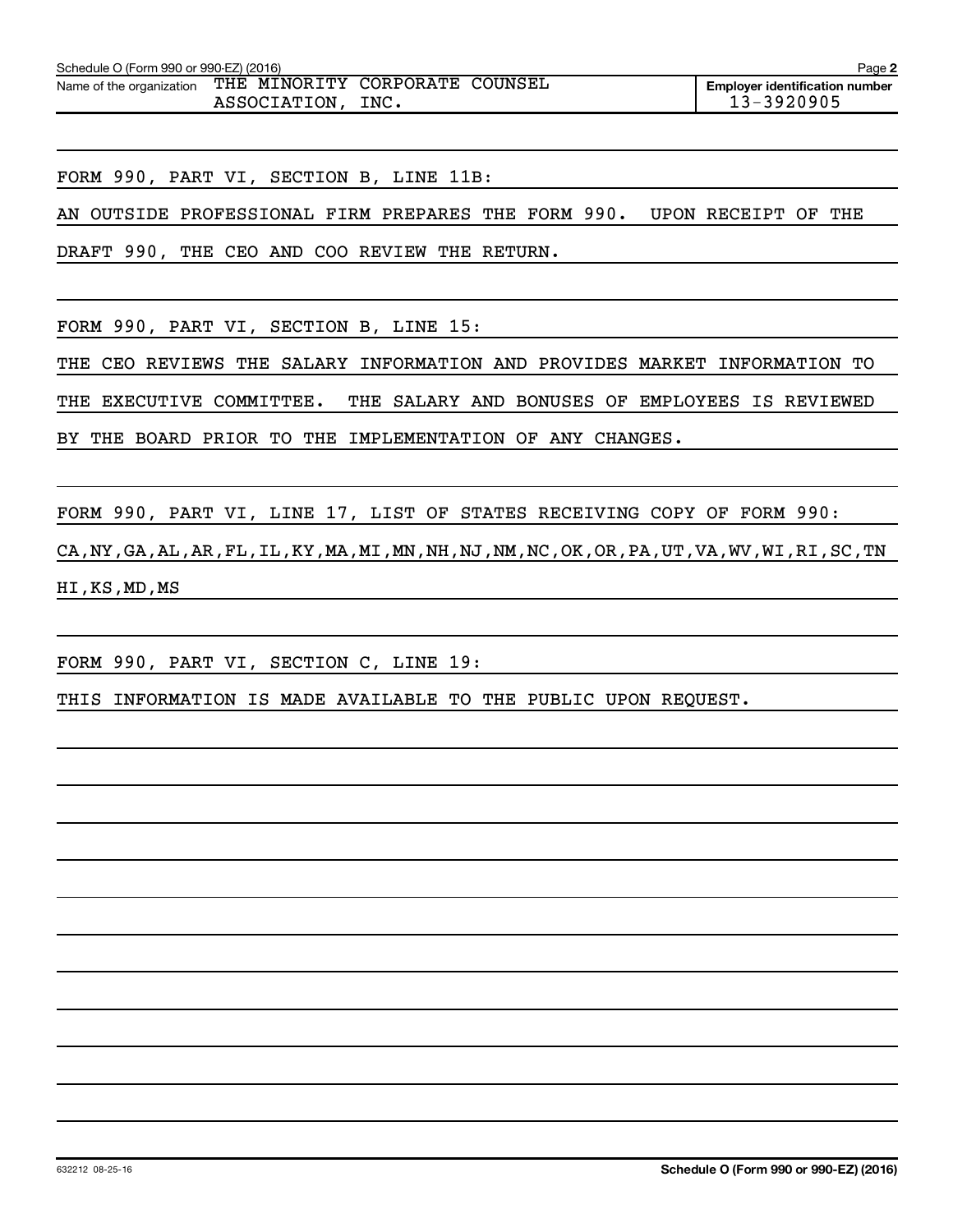|                                                           |                                                                                                                                                                                                                                      |                                       |                      | EXTENDED TO NOVEMBER 15, 2017 |                |                                                                                    |
|-----------------------------------------------------------|--------------------------------------------------------------------------------------------------------------------------------------------------------------------------------------------------------------------------------------|---------------------------------------|----------------------|-------------------------------|----------------|------------------------------------------------------------------------------------|
| Form 990-T                                                | <b>Exempt Organization Business Income Tax Return</b>                                                                                                                                                                                |                                       |                      |                               |                | OMB No. 1545-0687                                                                  |
|                                                           |                                                                                                                                                                                                                                      | (and proxy tax under section 6033(e)) |                      |                               |                |                                                                                    |
|                                                           | For calendar year 2016 or other tax year beginning                                                                                                                                                                                   |                                       |                      | and ending and ending         |                | 2016                                                                               |
| Department of the Treasury                                | Information about Form 990-T and its instructions is available at www.irs.gov/form990t.                                                                                                                                              |                                       |                      |                               |                |                                                                                    |
| Internal Revenue Service                                  | $\triangleright$ Do not enter SSN numbers on this form as it may be made public if your organization is a 501(c)(3).                                                                                                                 |                                       |                      |                               |                | 501(c)(3) Organizations Only                                                       |
| Check box if<br>address changed                           | Name of organization ( $\Box$ Check box if name changed and see instructions.)<br>THE MINORITY CORPORATE COUNSEL                                                                                                                     |                                       |                      |                               |                | <b>DEmployer identification number</b><br>(Employees' trust, see<br>instructions.) |
| <b>B</b> Exempt under section                             | Print   ASSOCIATION, INC.                                                                                                                                                                                                            |                                       |                      |                               |                | 13-3920905                                                                         |
| $\overline{\mathbf{X}}$ 501(c)(3<br>$\rightarrow$         | or<br>Number, street, and room or suite no. If a P.O. box, see instructions.                                                                                                                                                         |                                       |                      |                               |                | E Unrelated business activity codes                                                |
| 7220(e)<br>408(e)                                         | Type<br>1111 PENNSYLVANIA AVE, NW                                                                                                                                                                                                    |                                       |                      |                               |                | (See instructions.)                                                                |
| $\frac{1}{30(a)}$<br>408A                                 | City or town, state or province, country, and ZIP or foreign postal code                                                                                                                                                             |                                       |                      |                               |                |                                                                                    |
| 529(a)                                                    | WASHINGTON, DC 20004                                                                                                                                                                                                                 |                                       |                      |                               |                | 511120                                                                             |
| C Book value of all assets                                | F Group exemption number (See instructions.)                                                                                                                                                                                         |                                       |                      |                               |                |                                                                                    |
| $\frac{1}{4}$ , 659, 708.                                 | <b>G</b> Check organization type $\blacktriangleright$ $\mathbf{X}$ 501(c) corporation                                                                                                                                               |                                       |                      | $501(c)$ trust                | $401(a)$ trust | Other trust                                                                        |
|                                                           | H Describe the organization's primary unrelated business activity. $\blacktriangleright$ PUBLICATION ADVERTISING                                                                                                                     |                                       |                      |                               |                |                                                                                    |
|                                                           | I During the tax year, was the corporation a subsidiary in an affiliated group or a parent-subsidiary controlled group?                                                                                                              |                                       |                      |                               |                | $X _{\text{No}}$<br>Yes                                                            |
|                                                           | If "Yes," enter the name and identifying number of the parent corporation. $\blacktriangleright$                                                                                                                                     |                                       |                      |                               |                |                                                                                    |
| J The books are in care of $\blacktriangleright$ JEAN LEE |                                                                                                                                                                                                                                      |                                       |                      |                               |                | Telephone number $\triangleright$ 202-739-5901                                     |
|                                                           | Part I   Unrelated Trade or Business Income                                                                                                                                                                                          |                                       |                      | (A) Income                    | (B) Expenses   | $(C)$ Net                                                                          |
| 1a Gross receipts or sales                                |                                                                                                                                                                                                                                      |                                       |                      |                               |                |                                                                                    |
| Less returns and allowances<br>b                          |                                                                                                                                                                                                                                      | c Balance                             | 1c<br>$\overline{2}$ |                               |                |                                                                                    |
| 2<br>Gross profit. Subtract line 2 from line 1c<br>3      |                                                                                                                                                                                                                                      |                                       | 3                    |                               |                |                                                                                    |
|                                                           |                                                                                                                                                                                                                                      |                                       | 4a                   |                               |                |                                                                                    |
| b                                                         |                                                                                                                                                                                                                                      |                                       | 4 <sub>b</sub>       |                               |                |                                                                                    |
| C                                                         |                                                                                                                                                                                                                                      |                                       | 4c                   |                               |                |                                                                                    |
| 5                                                         | Income (loss) from partnerships and S corporations (attach statement)                                                                                                                                                                |                                       |                      |                               |                |                                                                                    |
| Rent income (Schedule C)<br>6                             |                                                                                                                                                                                                                                      |                                       | 6                    |                               |                |                                                                                    |
| 7                                                         |                                                                                                                                                                                                                                      |                                       | $\overline{7}$       |                               |                |                                                                                    |
| 8                                                         | Interest, annuities, royalties, and rents from controlled organizations (Sch. F)                                                                                                                                                     |                                       | 8                    |                               |                |                                                                                    |
| 9                                                         | Investment income of a section $501(c)(7)$ , (9), or (17) organization (Schedule G)                                                                                                                                                  |                                       | 9                    |                               |                |                                                                                    |
| 10                                                        |                                                                                                                                                                                                                                      |                                       | 10                   |                               |                |                                                                                    |
| 11                                                        |                                                                                                                                                                                                                                      |                                       | 11                   | 11,700.                       | 2,172.         | 9,528.                                                                             |
| 12                                                        |                                                                                                                                                                                                                                      |                                       | 12                   |                               |                |                                                                                    |
| 13                                                        |                                                                                                                                                                                                                                      |                                       | 13                   | 11,700.                       | 2, 172.        | 9,528.                                                                             |
|                                                           | Part II Deductions Not Taken Elsewhere (See instructions for limitations on deductions.)                                                                                                                                             |                                       |                      |                               |                |                                                                                    |
|                                                           | (Except for contributions, deductions must be directly connected with the unrelated business income.)                                                                                                                                |                                       |                      |                               |                |                                                                                    |
| 14                                                        |                                                                                                                                                                                                                                      |                                       |                      |                               |                | 14                                                                                 |
| 15                                                        | Salaries and wages <b>construction and construction of the construction</b> and wages <b>construction and wages</b>                                                                                                                  |                                       |                      |                               |                | 15<br>16                                                                           |
| 16<br>17                                                  | Repairs and maintenance <i>maintenance</i> and contained and contained and contained and maintenance and maintenance and contained and contained and contained and contained and contained and contained and contained and containe  |                                       |                      |                               |                | 17                                                                                 |
| 18                                                        | Interest (attach schedule) <i>machine and accordinational content and accordinational content and accordination</i> and accordination and accordination and accordination and accordination and accordination and accordination and  |                                       |                      |                               |                | 18                                                                                 |
| 19                                                        | Taxes and licenses <b>contract to the contract of the contract of the contract of the contract of the contract of the contract of the contract of the contract of the contract of the contract of the contract of the contract o</b> |                                       |                      |                               |                | 19                                                                                 |
| 20                                                        | Charitable contributions (See instructions for limitation rules) [11] manufacture in the contributions (See instructions for limitation rules) [11] manufacture in the contributions (See instructions for limitation rules) [       |                                       |                      |                               |                | 20                                                                                 |
| 21                                                        |                                                                                                                                                                                                                                      |                                       |                      |                               |                |                                                                                    |
| 22                                                        | Less depreciation claimed on Schedule A and elsewhere on return [10] [22a]                                                                                                                                                           |                                       |                      |                               |                | 22 <sub>b</sub>                                                                    |
| 23<br>Depletion                                           |                                                                                                                                                                                                                                      |                                       |                      |                               |                | 23                                                                                 |
| 24                                                        | Contributions to deferred compensation plans [11] manufactured and manufactured contributions to deferred compensation plans                                                                                                         |                                       |                      |                               |                | 24                                                                                 |
| 25                                                        | Employee benefit programs informational contracts and contracts are all the contracts and contracts are all the contracts and contracts are contracted and contracts are contracted and contract are contracted and contract a       |                                       |                      |                               |                | 25                                                                                 |
| 26                                                        | Excess exempt expenses (Schedule I) manufactured and according to the state of the state of the state of the state of the state of the state of the state of the state of the state of the state of the state of the state of        |                                       |                      |                               |                | 26                                                                                 |
| 27                                                        |                                                                                                                                                                                                                                      |                                       |                      |                               |                | 9,528.<br>27                                                                       |
| 28                                                        | Other deductions (attach schedule) manufactured and according to the schedule of the schedule of the schedule                                                                                                                        |                                       |                      |                               |                | 28                                                                                 |
| 29                                                        |                                                                                                                                                                                                                                      |                                       |                      |                               |                | 9,528.<br>29                                                                       |
| 30                                                        |                                                                                                                                                                                                                                      |                                       |                      |                               |                | 0.<br>30                                                                           |
| 31                                                        |                                                                                                                                                                                                                                      |                                       |                      |                               |                | 31                                                                                 |
| 32                                                        | Unrelated business taxable income before specific deduction. Subtract line 31 from line 30 manufacture incommunity income the state of the United States Income states in the United States Income States Income States Income       |                                       |                      |                               |                | 0.<br>32<br>1,000.                                                                 |
| 33<br>34                                                  | Unrelated business taxable income. Subtract line 33 from line 32. If line 33 is greater than line 32, enter the smaller of zero or                                                                                                   |                                       |                      |                               |                | 33                                                                                 |
|                                                           |                                                                                                                                                                                                                                      |                                       |                      |                               |                | $0$ .<br>34                                                                        |
|                                                           |                                                                                                                                                                                                                                      |                                       |                      |                               |                |                                                                                    |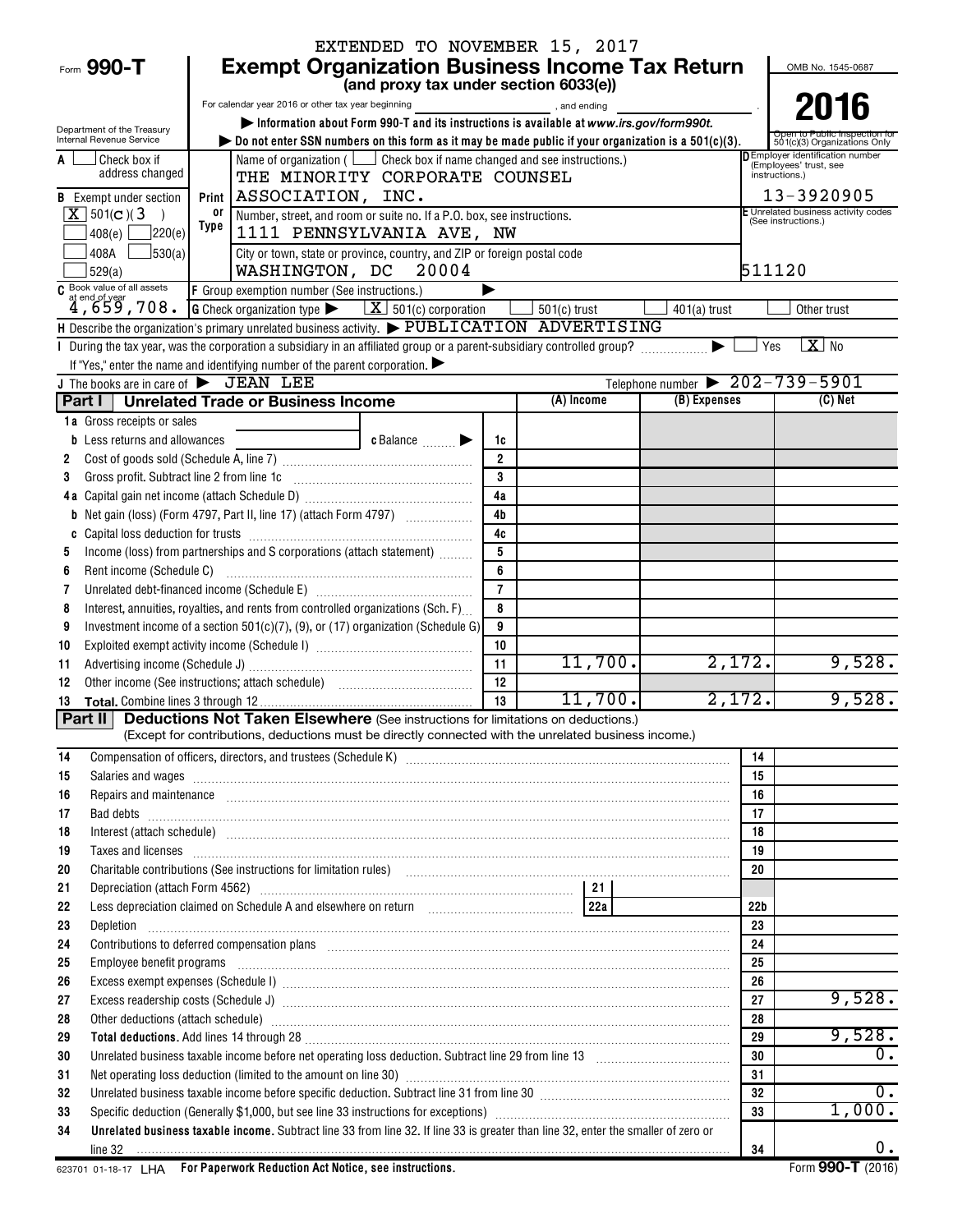|  | THE MINORITY CORPORATE COUNSEL |  |
|--|--------------------------------|--|
|  |                                |  |

| Form 990-T (2016) | ASSOCIATION, INC.                                                                                                                                                                                                                              |                 | 13-3920905    |                                                                       |               | Page 2                  |
|-------------------|------------------------------------------------------------------------------------------------------------------------------------------------------------------------------------------------------------------------------------------------|-----------------|---------------|-----------------------------------------------------------------------|---------------|-------------------------|
|                   | Part III   Tax Computation                                                                                                                                                                                                                     |                 |               |                                                                       |               |                         |
| 35                | Organizations Taxable as Corporations. See instructions for tax computation.                                                                                                                                                                   |                 |               |                                                                       |               |                         |
|                   | Controlled group members (sections 1561 and 1563) check here $\blacktriangleright$ $\Box$ See instructions and:                                                                                                                                |                 |               |                                                                       |               |                         |
|                   | a Enter your share of the \$50,000, \$25,000, and \$9,925,000 taxable income brackets (in that order):                                                                                                                                         |                 |               |                                                                       |               |                         |
|                   | $(2)$ $ $ \$<br>$\lvert \mathcal{S} \rvert$<br>$(3)$ $ $ \$<br>(1)                                                                                                                                                                             |                 |               |                                                                       |               |                         |
|                   | <b>b</b> Enter organization's share of: (1) Additional 5% tax (not more than \$11,750) $\vert$ \$                                                                                                                                              |                 |               |                                                                       |               |                         |
|                   |                                                                                                                                                                                                                                                |                 |               |                                                                       |               |                         |
|                   |                                                                                                                                                                                                                                                |                 | 35с           |                                                                       | 0.            |                         |
| 36                | Trusts Taxable at Trust Rates. See instructions for tax computation. Income tax on the amount on line 34 from:                                                                                                                                 |                 |               |                                                                       |               |                         |
|                   |                                                                                                                                                                                                                                                |                 |               | 36                                                                    |               |                         |
| 37                | <b>Proxy tax.</b> See instructions <b>constructions b</b>                                                                                                                                                                                      |                 |               | 37                                                                    |               |                         |
| 38                | Alternative minimum tax                                                                                                                                                                                                                        |                 |               | 38                                                                    |               |                         |
| 39                |                                                                                                                                                                                                                                                |                 |               | 39                                                                    |               |                         |
| 40                |                                                                                                                                                                                                                                                |                 |               | 40                                                                    |               | 0.                      |
|                   | <b>Part IV Tax and Payments</b>                                                                                                                                                                                                                |                 |               |                                                                       |               |                         |
|                   | 41a Foreign tax credit (corporations attach Form 1118; trusts attach Form 1116) [                                                                                                                                                              | 41a             |               |                                                                       |               |                         |
|                   | b Other credits (see instructions) with an according of the credits of the credits (see instructions)                                                                                                                                          | 41 <sub>b</sub> |               |                                                                       |               |                         |
|                   | c General business credit. Attach Form 3800 [11] [11] Contract Contract Contract Letter Manusch Letter Manusch                                                                                                                                 | 41c             |               |                                                                       |               |                         |
|                   |                                                                                                                                                                                                                                                |                 |               |                                                                       |               |                         |
|                   |                                                                                                                                                                                                                                                |                 |               | 41e                                                                   |               |                         |
| 42                |                                                                                                                                                                                                                                                |                 |               | 42                                                                    |               | 0.                      |
| 43                | Form 4255 Form 8611 Form 8697 Form 8866 0ther (attach schedule)<br>Other taxes. Check if from: $\Box$                                                                                                                                          |                 |               | 43                                                                    |               |                         |
| 44                | <b>Total tax.</b> Add lines 42 and 43                                                                                                                                                                                                          |                 |               | 44                                                                    |               | 0.                      |
|                   |                                                                                                                                                                                                                                                | 45a             |               |                                                                       |               |                         |
|                   |                                                                                                                                                                                                                                                | 45b             |               |                                                                       |               |                         |
|                   |                                                                                                                                                                                                                                                | 45с             |               |                                                                       |               |                         |
|                   | d Foreign organizations: Tax paid or withheld at source (see instructions)                                                                                                                                                                     | 45d             |               |                                                                       |               |                         |
|                   |                                                                                                                                                                                                                                                | 45с             |               |                                                                       |               |                         |
|                   |                                                                                                                                                                                                                                                | 45f             |               |                                                                       |               |                         |
|                   | Form 2439<br>g Other credits and payments:                                                                                                                                                                                                     |                 |               |                                                                       |               |                         |
|                   | $\overline{\mathrm{Total}}$<br>$\Box$ Form 4136<br>Other                                                                                                                                                                                       | 45g             |               |                                                                       |               |                         |
| 46                |                                                                                                                                                                                                                                                |                 |               | 46                                                                    |               |                         |
| 47                | Estimated tax penalty (see instructions). Check if Form 2220 is attached $\blacktriangleright \begin{array}{c} \square \\ \square \end{array}$                                                                                                 |                 |               | 47                                                                    |               |                         |
| 48                |                                                                                                                                                                                                                                                |                 |               | 48                                                                    |               | υ.<br>$\overline{0}$ .  |
| 49                |                                                                                                                                                                                                                                                |                 |               | 49                                                                    |               |                         |
| 50                | Enter the amount of line 49 you want: Credited to 2017 estimated tax $\blacktriangleright$                                                                                                                                                     |                 | Refunded<br>▶ | 50                                                                    |               |                         |
| <b>Part V</b>     | <b>Statements Regarding Certain Activities and Other Information (see instructions)</b>                                                                                                                                                        |                 |               |                                                                       |               |                         |
| 51                | At any time during the 2016 calendar year, did the organization have an interest in or a signature or other authority<br>over a financial account (bank, securities, or other) in a foreign country? If YES, the organization may have to file |                 |               |                                                                       | Yes           | No                      |
|                   |                                                                                                                                                                                                                                                |                 |               |                                                                       |               |                         |
|                   | FinCEN Form 114, Report of Foreign Bank and Financial Accounts. If YES, enter the name of the foreign country                                                                                                                                  |                 |               |                                                                       |               | х                       |
| 52                | here $\blacktriangleright$<br>During the tax year, did the organization receive a distribution from, or was it the grantor of, or transferor to, a foreign trust?                                                                              |                 |               |                                                                       |               | $\overline{\mathtt{x}}$ |
|                   | If YES, see instructions for other forms the organization may have to file.                                                                                                                                                                    |                 |               |                                                                       |               |                         |
| 53                | Enter the amount of tax-exempt interest received or accrued during the tax year $\triangleright$ \$                                                                                                                                            |                 |               |                                                                       |               |                         |
|                   | Under penalties of perjury, I declare that I have examined this return, including accompanying schedules and statements, and to the best of my knowledge and belief, it is true,                                                               |                 |               |                                                                       |               |                         |
| <b>Sign</b>       | correct, and complete. Declaration of preparer (other than taxpayer) is based on all information of which preparer has any knowledge.                                                                                                          |                 |               |                                                                       |               |                         |
| Here              |                                                                                                                                                                                                                                                | PRESIDENT       |               | May the IRS discuss this return with<br>the preparer shown below (see |               |                         |
|                   | Signature of officer<br>Date<br>Title                                                                                                                                                                                                          |                 |               | instructions)? $ $                                                    | $X \mid Y$ es | No                      |
|                   | Print/Type preparer's name<br>Preparer's signature                                                                                                                                                                                             | Date            | Check         | PTIN<br>if                                                            |               |                         |
|                   |                                                                                                                                                                                                                                                |                 | self-employed |                                                                       |               |                         |
| Paid              | LAURA ISGRIGG                                                                                                                                                                                                                                  |                 |               | P00508633                                                             |               |                         |
| Preparer          | Firm's name CA-LA CONSULTING, LLC                                                                                                                                                                                                              |                 | Firm's $EIN$  | 27-0199989                                                            |               |                         |
| <b>Use Only</b>   | 3044 BARDSTOWN RD #295                                                                                                                                                                                                                         |                 |               |                                                                       |               |                         |
|                   | Firm's address > LOUISVILLE, KY 40205                                                                                                                                                                                                          |                 |               | Phone no. 240-252-1450                                                |               |                         |
|                   |                                                                                                                                                                                                                                                |                 |               |                                                                       |               |                         |

Form **990-T** (2016)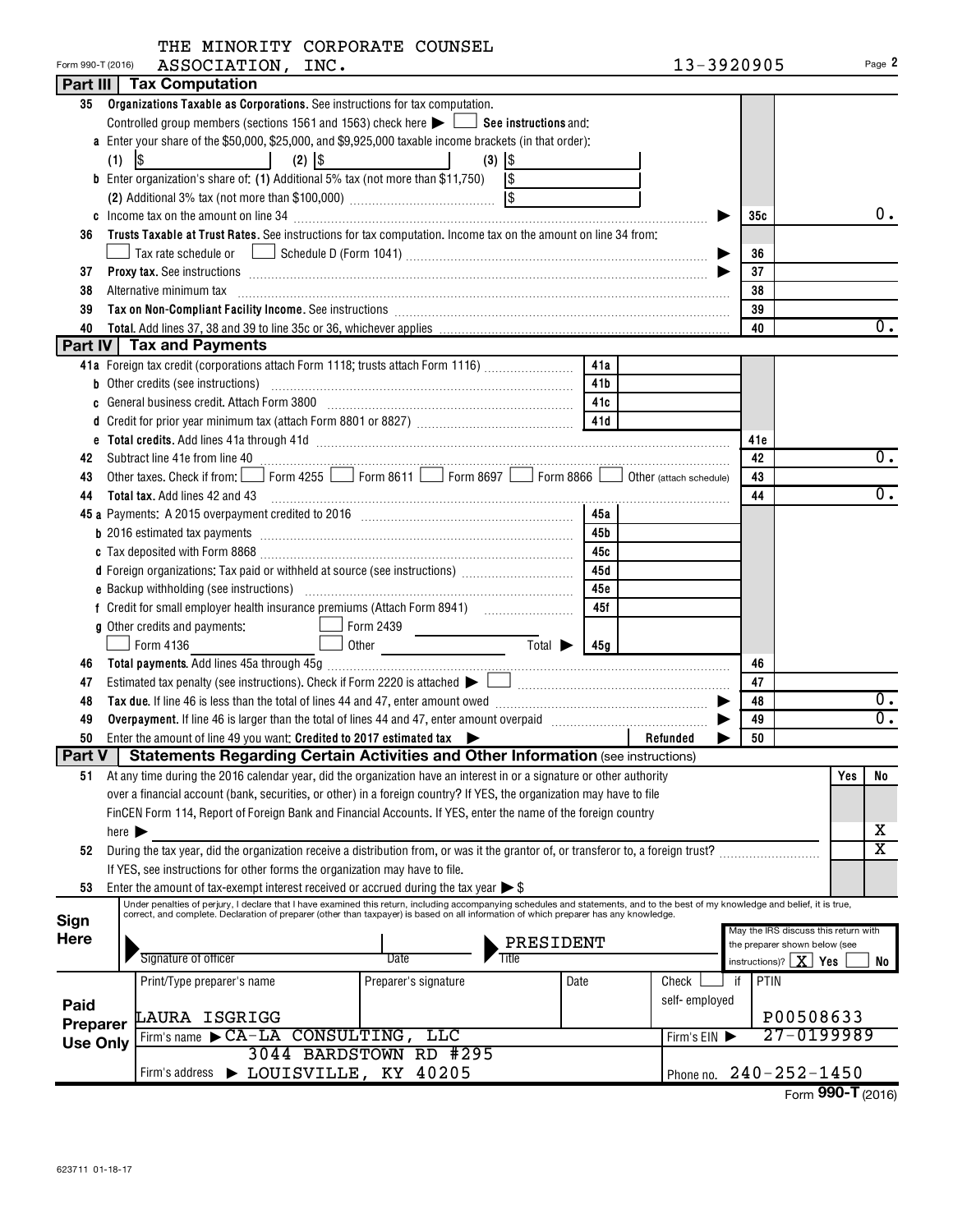Form 990-T (2016)  ${\bf ASSOCIATION}$  ,  ${\bf INC.}$  and the contract of the contract of the contract of the contract of the contract of the contract of the contract of the contract of the contract of the contract of the contract of the

| Schedule A - Cost of Goods Sold. Enter method of inventory valuation $\triangleright$ N/A                                 |                |                                                                   |   |                                                                                                                                                                                                                                                           |                         |                                                          |                |                                                          |    |                  |
|---------------------------------------------------------------------------------------------------------------------------|----------------|-------------------------------------------------------------------|---|-----------------------------------------------------------------------------------------------------------------------------------------------------------------------------------------------------------------------------------------------------------|-------------------------|----------------------------------------------------------|----------------|----------------------------------------------------------|----|------------------|
| Inventory at beginning of year                                                                                            |                |                                                                   |   |                                                                                                                                                                                                                                                           |                         |                                                          | 6              |                                                          |    |                  |
| Purchases<br>2                                                                                                            | $\overline{2}$ |                                                                   |   | 7 Cost of goods sold. Subtract line 6                                                                                                                                                                                                                     |                         |                                                          |                |                                                          |    |                  |
|                                                                                                                           | 3              |                                                                   |   | from line 5. Enter here and in Part I,                                                                                                                                                                                                                    |                         |                                                          |                |                                                          |    |                  |
| 4a Additional section 263A costs                                                                                          |                |                                                                   |   |                                                                                                                                                                                                                                                           |                         |                                                          | $\overline{7}$ |                                                          |    |                  |
|                                                                                                                           | 4a             |                                                                   | 8 | Do the rules of section 263A (with respect to                                                                                                                                                                                                             |                         |                                                          |                | Yes                                                      | No |                  |
| <b>b</b> Other costs (attach schedule)                                                                                    | 4 <sub>b</sub> |                                                                   |   | property produced or acquired for resale) apply to                                                                                                                                                                                                        |                         |                                                          |                |                                                          |    |                  |
| <b>Total.</b> Add lines 1 through 4b<br>5                                                                                 | 5              |                                                                   |   |                                                                                                                                                                                                                                                           |                         |                                                          |                |                                                          |    |                  |
| Schedule C - Rent Income (From Real Property and Personal Property Leased With Real Property)                             |                |                                                                   |   |                                                                                                                                                                                                                                                           |                         |                                                          |                |                                                          |    |                  |
| (see instructions)                                                                                                        |                |                                                                   |   |                                                                                                                                                                                                                                                           |                         |                                                          |                |                                                          |    |                  |
| 1. Description of property                                                                                                |                |                                                                   |   |                                                                                                                                                                                                                                                           |                         |                                                          |                |                                                          |    |                  |
| (1)                                                                                                                       |                |                                                                   |   |                                                                                                                                                                                                                                                           |                         |                                                          |                |                                                          |    |                  |
| (2)                                                                                                                       |                |                                                                   |   |                                                                                                                                                                                                                                                           |                         |                                                          |                |                                                          |    |                  |
| (3)                                                                                                                       |                |                                                                   |   |                                                                                                                                                                                                                                                           |                         |                                                          |                |                                                          |    |                  |
| (4)                                                                                                                       |                |                                                                   |   |                                                                                                                                                                                                                                                           |                         |                                                          |                |                                                          |    |                  |
|                                                                                                                           | 2.             | Rent received or accrued                                          |   |                                                                                                                                                                                                                                                           |                         |                                                          |                |                                                          |    |                  |
| (a) From personal property (if the percentage of<br>rent for personal property is more than<br>10% but not more than 50%) |                |                                                                   |   | $3(a)$ Deductions directly connected with the income in<br>(b) From real and personal property (if the percentage<br>columns 2(a) and 2(b) (attach schedule)<br>of rent for personal property exceeds 50% or if<br>the rent is based on profit or income) |                         |                                                          |                |                                                          |    |                  |
| (1)                                                                                                                       |                |                                                                   |   |                                                                                                                                                                                                                                                           |                         |                                                          |                |                                                          |    |                  |
| (2)                                                                                                                       |                |                                                                   |   |                                                                                                                                                                                                                                                           |                         |                                                          |                |                                                          |    |                  |
| (3)                                                                                                                       |                |                                                                   |   |                                                                                                                                                                                                                                                           |                         |                                                          |                |                                                          |    |                  |
| (4)                                                                                                                       |                |                                                                   |   |                                                                                                                                                                                                                                                           |                         |                                                          |                |                                                          |    |                  |
| Total                                                                                                                     | 0.             | Total                                                             |   |                                                                                                                                                                                                                                                           | $\overline{\text{o}}$ . |                                                          |                |                                                          |    |                  |
| (c) Total income. Add totals of columns 2(a) and 2(b). Enter                                                              |                |                                                                   |   |                                                                                                                                                                                                                                                           |                         | (b) Total deductions.                                    |                |                                                          |    |                  |
|                                                                                                                           |                |                                                                   |   |                                                                                                                                                                                                                                                           | О.                      | Enter here and on page 1,<br>Part I, line 6, column (B)  |                |                                                          |    | 0.               |
| <b>Schedule E - Unrelated Debt-Financed Income (see instructions)</b>                                                     |                |                                                                   |   |                                                                                                                                                                                                                                                           |                         |                                                          |                |                                                          |    |                  |
|                                                                                                                           |                |                                                                   |   |                                                                                                                                                                                                                                                           |                         | 3. Deductions directly connected with or allocable       |                |                                                          |    |                  |
|                                                                                                                           |                |                                                                   |   | 2. Gross income from<br>or allocable to debt-                                                                                                                                                                                                             |                         | to debt-financed property                                |                |                                                          |    |                  |
| 1. Description of debt-financed property                                                                                  |                |                                                                   |   | financed property                                                                                                                                                                                                                                         |                         | (a) Straight line depreciation<br>(attach schedule)      |                | (b) Other deductions<br>(attach schedule)                |    |                  |
|                                                                                                                           |                |                                                                   |   |                                                                                                                                                                                                                                                           |                         |                                                          |                |                                                          |    |                  |
| (1)                                                                                                                       |                |                                                                   |   |                                                                                                                                                                                                                                                           |                         |                                                          |                |                                                          |    |                  |
| (2)                                                                                                                       |                |                                                                   |   |                                                                                                                                                                                                                                                           |                         |                                                          |                |                                                          |    |                  |
| (3)                                                                                                                       |                |                                                                   |   |                                                                                                                                                                                                                                                           |                         |                                                          |                |                                                          |    |                  |
| (4)                                                                                                                       |                |                                                                   |   |                                                                                                                                                                                                                                                           |                         |                                                          |                |                                                          |    |                  |
| 4. Amount of average acquisition                                                                                          |                | 5. Average adjusted basis                                         |   | 6. Column 4 divided                                                                                                                                                                                                                                       |                         | 7. Gross income                                          |                | 8. Allocable deductions                                  |    |                  |
| debt on or allocable to debt-financed<br>property (attach schedule)                                                       |                | of or allocable to<br>debt-financed property<br>(attach schedule) |   | by column 5                                                                                                                                                                                                                                               |                         | reportable (column<br>2 x column 6)                      |                | (column 6 x total of columns)<br>$3(a)$ and $3(b)$ )     |    |                  |
| (1)                                                                                                                       |                |                                                                   |   | $\%$                                                                                                                                                                                                                                                      |                         |                                                          |                |                                                          |    |                  |
| (2)                                                                                                                       |                |                                                                   |   | $\frac{0}{0}$                                                                                                                                                                                                                                             |                         |                                                          |                |                                                          |    |                  |
| (3)                                                                                                                       |                |                                                                   |   | $\frac{0}{0}$                                                                                                                                                                                                                                             |                         |                                                          |                |                                                          |    |                  |
| (4)                                                                                                                       |                |                                                                   |   | $\frac{0}{0}$                                                                                                                                                                                                                                             |                         |                                                          |                |                                                          |    |                  |
|                                                                                                                           |                |                                                                   |   |                                                                                                                                                                                                                                                           |                         | Enter here and on page 1,<br>Part I, line 7, column (A). |                | Enter here and on page 1,<br>Part I, line 7, column (B). |    |                  |
| Totals                                                                                                                    |                |                                                                   |   |                                                                                                                                                                                                                                                           |                         | о.                                                       |                |                                                          |    | $0$ .            |
|                                                                                                                           |                |                                                                   |   |                                                                                                                                                                                                                                                           |                         |                                                          |                |                                                          |    | $\overline{0}$ . |
|                                                                                                                           |                |                                                                   |   |                                                                                                                                                                                                                                                           |                         |                                                          |                |                                                          |    |                  |

**990-T**  Form (2016)

**3**

623721 01-18-17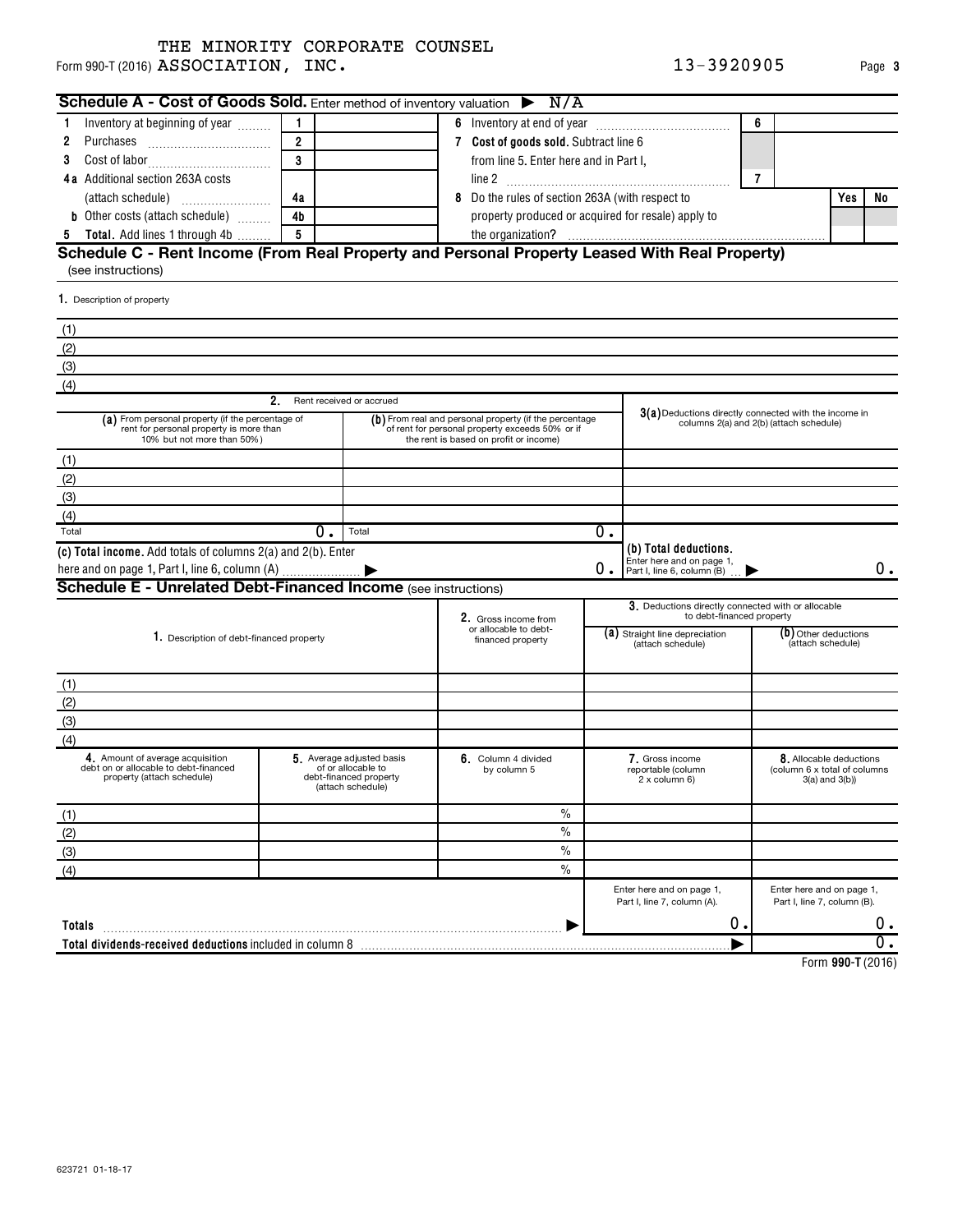| Form 990-T (2016) ASSOCIATION, INC.                                                                                                | THE MINORITY CORPORATE COUNSEL                                     |                                         |                                                                                                |                                                                                                                                       |                                                |                                                                                            |                                                               | 13-3920905                                                                                |                                                               | Page 4                                                                                       |  |
|------------------------------------------------------------------------------------------------------------------------------------|--------------------------------------------------------------------|-----------------------------------------|------------------------------------------------------------------------------------------------|---------------------------------------------------------------------------------------------------------------------------------------|------------------------------------------------|--------------------------------------------------------------------------------------------|---------------------------------------------------------------|-------------------------------------------------------------------------------------------|---------------------------------------------------------------|----------------------------------------------------------------------------------------------|--|
| Schedule F - Interest, Annuities, Royalties, and Rents From Controlled Organizations (see instructions)                            |                                                                    |                                         |                                                                                                |                                                                                                                                       |                                                |                                                                                            |                                                               |                                                                                           |                                                               |                                                                                              |  |
|                                                                                                                                    |                                                                    |                                         |                                                                                                | <b>Exempt Controlled Organizations</b>                                                                                                |                                                |                                                                                            |                                                               |                                                                                           |                                                               |                                                                                              |  |
| 1. Name of controlled organization                                                                                                 |                                                                    | 2. Employer<br>identification<br>number |                                                                                                | 3. Net unrelated income<br>(loss) (see instructions)                                                                                  |                                                | 4. Total of specified<br>payments made                                                     |                                                               | 5. Part of column 4 that is<br>included in the controlling<br>organization's gross income |                                                               | 6. Deductions directly<br>connected with income<br>in column 5                               |  |
|                                                                                                                                    |                                                                    |                                         |                                                                                                |                                                                                                                                       |                                                |                                                                                            |                                                               |                                                                                           |                                                               |                                                                                              |  |
| (1)                                                                                                                                |                                                                    |                                         |                                                                                                |                                                                                                                                       |                                                |                                                                                            |                                                               |                                                                                           |                                                               |                                                                                              |  |
| (2)<br>(3)                                                                                                                         |                                                                    |                                         |                                                                                                |                                                                                                                                       |                                                |                                                                                            |                                                               |                                                                                           |                                                               |                                                                                              |  |
| (4)                                                                                                                                |                                                                    |                                         |                                                                                                |                                                                                                                                       |                                                |                                                                                            |                                                               |                                                                                           |                                                               |                                                                                              |  |
| Nonexempt Controlled Organizations                                                                                                 |                                                                    |                                         |                                                                                                |                                                                                                                                       |                                                |                                                                                            |                                                               |                                                                                           |                                                               |                                                                                              |  |
| 7. Taxable Income<br>8. Net unrelated income (loss)<br>(see instructions)                                                          |                                                                    |                                         |                                                                                                | 9. Total of specified payments<br>made                                                                                                |                                                | 10. Part of column 9 that is included<br>in the controlling organization's<br>gross income |                                                               |                                                                                           | 11. Deductions directly connected<br>with income in column 10 |                                                                                              |  |
|                                                                                                                                    |                                                                    |                                         |                                                                                                |                                                                                                                                       |                                                |                                                                                            |                                                               |                                                                                           |                                                               |                                                                                              |  |
| (1)<br>(2)                                                                                                                         |                                                                    |                                         |                                                                                                |                                                                                                                                       |                                                |                                                                                            |                                                               |                                                                                           |                                                               |                                                                                              |  |
| (3)                                                                                                                                |                                                                    |                                         |                                                                                                |                                                                                                                                       |                                                |                                                                                            |                                                               |                                                                                           |                                                               |                                                                                              |  |
| (4)                                                                                                                                |                                                                    |                                         |                                                                                                |                                                                                                                                       |                                                |                                                                                            |                                                               |                                                                                           |                                                               |                                                                                              |  |
|                                                                                                                                    |                                                                    |                                         |                                                                                                |                                                                                                                                       |                                                | Add columns 5 and 10.<br>Enter here and on page 1, Part I,<br>line 8, column (A).          |                                                               |                                                                                           |                                                               | Add columns 6 and 11.<br>Enter here and on page 1, Part I,<br>line 8, column (B).            |  |
|                                                                                                                                    |                                                                    |                                         |                                                                                                |                                                                                                                                       |                                                |                                                                                            |                                                               | 0                                                                                         |                                                               | $0$ .                                                                                        |  |
| Schedule G - Investment Income of a Section 501(c)(7), (9), or (17) Organization<br>(see instructions)<br>1. Description of income | 2. Amount of income                                                |                                         | 3. Deductions<br>4. Set-asides<br>directly connected<br>(attach schedule)<br>(attach schedule) |                                                                                                                                       |                                                |                                                                                            | 5. Total deductions<br>and set-asides<br>(col. 3 plus col. 4) |                                                                                           |                                                               |                                                                                              |  |
| (1)                                                                                                                                |                                                                    |                                         |                                                                                                |                                                                                                                                       |                                                |                                                                                            |                                                               |                                                                                           |                                                               |                                                                                              |  |
|                                                                                                                                    |                                                                    |                                         |                                                                                                |                                                                                                                                       |                                                |                                                                                            |                                                               |                                                                                           |                                                               |                                                                                              |  |
| $\frac{(2)}{(3)}$                                                                                                                  |                                                                    |                                         |                                                                                                |                                                                                                                                       |                                                |                                                                                            |                                                               |                                                                                           |                                                               |                                                                                              |  |
| (4)                                                                                                                                |                                                                    |                                         |                                                                                                |                                                                                                                                       |                                                |                                                                                            |                                                               |                                                                                           |                                                               |                                                                                              |  |
|                                                                                                                                    |                                                                    |                                         |                                                                                                | Enter here and on page 1<br>Part I, line 9, column (A).                                                                               |                                                |                                                                                            |                                                               |                                                                                           |                                                               | Enter here and on page 1,<br>Part I, line 9, column (B).                                     |  |
| <b>Totals</b>                                                                                                                      |                                                                    |                                         |                                                                                                |                                                                                                                                       | Ο.                                             |                                                                                            |                                                               |                                                                                           |                                                               | 0.                                                                                           |  |
| Schedule I - Exploited Exempt Activity Income, Other Than Advertising Income<br>(see instructions)                                 |                                                                    |                                         |                                                                                                |                                                                                                                                       |                                                |                                                                                            |                                                               |                                                                                           |                                                               |                                                                                              |  |
| 1. Description of<br>exploited activity                                                                                            | 2. Gross<br>unrelated business<br>income from<br>trade or business |                                         | 3. Expenses<br>directly connected<br>with production<br>of unrelated<br>business income        | 4. Net income (loss)<br>from unrelated trade or<br>business (column 2<br>minus column 3). If a<br>gain, compute cols. 5<br>through 7. |                                                | 5. Gross income<br>from activity that<br>is not unrelated<br>business income               |                                                               | attributable to<br>column 5                                                               | 6. Expenses                                                   | 7. Excess exempt<br>expenses (column<br>6 minus column 5,<br>but not more than<br>column 4). |  |
| (1)                                                                                                                                |                                                                    |                                         |                                                                                                |                                                                                                                                       |                                                |                                                                                            |                                                               |                                                                                           |                                                               |                                                                                              |  |
| $\overline{(2)}$                                                                                                                   |                                                                    |                                         |                                                                                                |                                                                                                                                       |                                                |                                                                                            |                                                               |                                                                                           |                                                               |                                                                                              |  |
| $\overline{(3)}$                                                                                                                   |                                                                    |                                         |                                                                                                |                                                                                                                                       |                                                |                                                                                            |                                                               |                                                                                           |                                                               |                                                                                              |  |
| $\overline{(4)}$                                                                                                                   |                                                                    |                                         |                                                                                                |                                                                                                                                       |                                                |                                                                                            |                                                               |                                                                                           |                                                               |                                                                                              |  |
|                                                                                                                                    | Enter here and on<br>page 1, Part I,<br>line 10, col. (A).         |                                         | Enter here and on<br>page 1, Part I,<br>line 10, col. (B).                                     |                                                                                                                                       |                                                |                                                                                            |                                                               |                                                                                           |                                                               | Enter here and<br>on page 1,<br>Part II, line 26.                                            |  |
| <b>Totals</b><br>▶                                                                                                                 | 0.                                                                 |                                         | 0.                                                                                             |                                                                                                                                       |                                                |                                                                                            |                                                               |                                                                                           |                                                               | 0.                                                                                           |  |
| <b>Schedule J - Advertising Income</b> (see instructions)                                                                          |                                                                    |                                         |                                                                                                |                                                                                                                                       |                                                |                                                                                            |                                                               |                                                                                           |                                                               |                                                                                              |  |
| Income From Periodicals Reported on a Consolidated Basis<br>Part I                                                                 |                                                                    |                                         |                                                                                                |                                                                                                                                       |                                                |                                                                                            |                                                               |                                                                                           |                                                               |                                                                                              |  |
| 1. Name of periodical                                                                                                              | 2. Gross<br>advertising<br>income                                  |                                         | 3. Direct<br>advertising costs                                                                 | col. 3). If a gain, compute                                                                                                           | 4. Advertising gain<br>or (loss) (col. 2 minus | 5. Circulation<br>income                                                                   |                                                               | 6. Readership<br>costs                                                                    |                                                               | 7. Excess readership<br>costs (column 6 minus<br>column 5, but not more                      |  |

| <b>I</b> . Name of periodical          | advertising<br>income | advertising costs | col. 3). If a gain, compute<br>cols. 5 through 7. | income  | costs              | column 5, but not more<br>than column 4). |
|----------------------------------------|-----------------------|-------------------|---------------------------------------------------|---------|--------------------|-------------------------------------------|
| (1) DIVERSITY AND                      |                       |                   |                                                   |         |                    |                                           |
| $(2)$ THE BAR                          | 11,700.               | 2,172.            |                                                   | 68,582. | 161,979.           |                                           |
| (3)                                    |                       |                   |                                                   |         |                    |                                           |
| (4)                                    |                       |                   |                                                   |         |                    |                                           |
| Totals (carry to Part II, line $(5)$ ) | 11,700.               | 2,172.            | 9,528.                                            |         | $68,582.$ 161,979. | 9,528.                                    |
|                                        |                       |                   |                                                   |         |                    | $F_{\text{c}}$ QQO_T $(2016)$             |